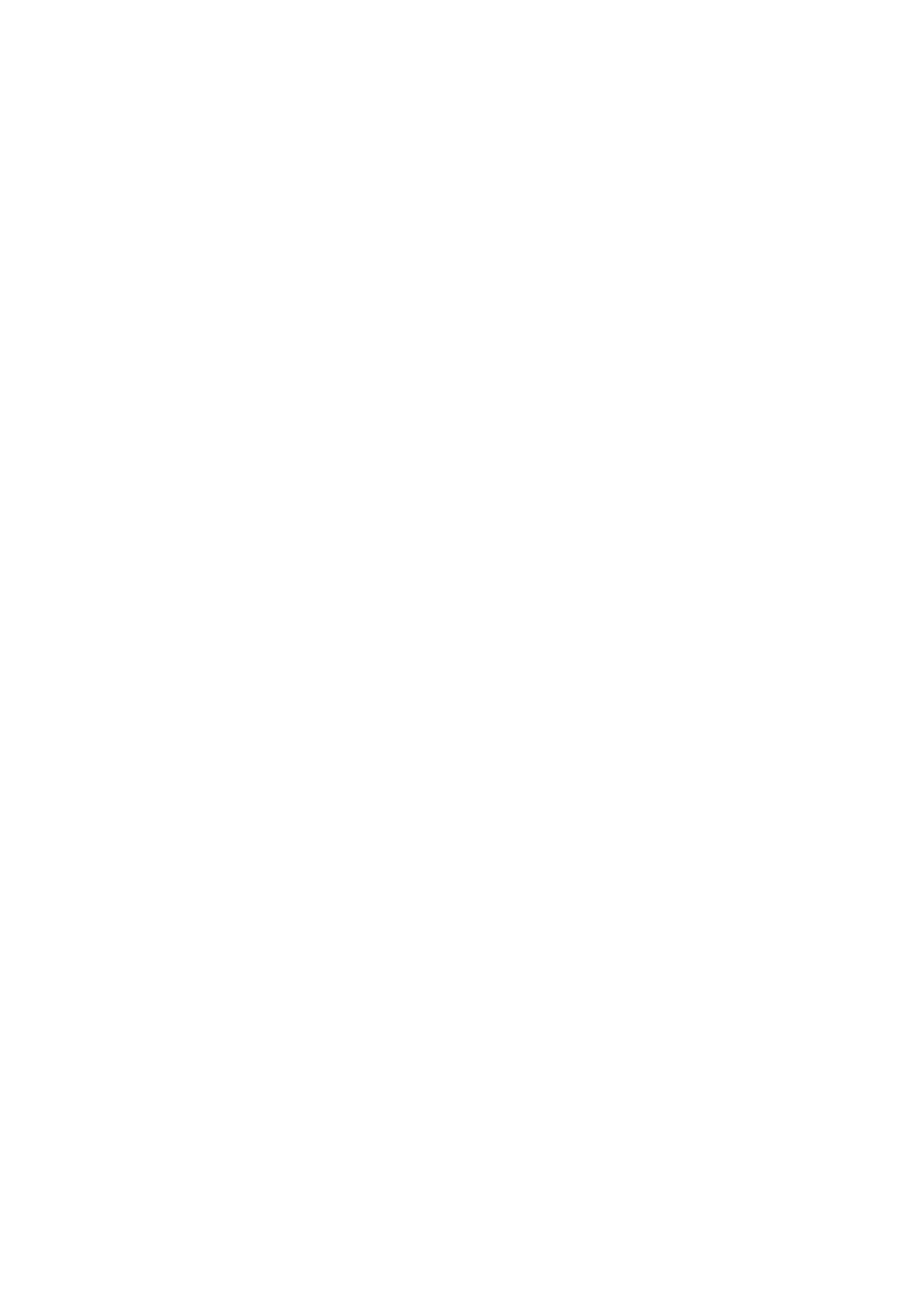# **ABSTRACT**

| Author                                                                      |                   |
|-----------------------------------------------------------------------------|-------------------|
| Sami Hiirsalmi                                                              |                   |
| Title                                                                       |                   |
| Examining the effects online targeting has on consumers' purchase decisions |                   |
| Subject                                                                     | Type of work      |
| Digital Marketing and Corporate                                             | Master's Thesis   |
| Communication                                                               |                   |
| Date                                                                        | Number of pages   |
| 5.2.2020                                                                    | $59 +$ appendices |
| Abstract                                                                    |                   |

Online marketing measurement can be seen a day-to-day procedure for marketers and companies. At the same time, the industry is still young and there is indeed room for empirical research to understand the actual effects online marketing has on consumers. In addition, there is little knowledge on measuring offline behavior such as purchasing resulting from online marketing. Thus, examining how online targeting affects consumers' purchase decisions is a current and important research topic. The empirical case study sheds light on online targeting and provides the industry with understanding of whether targeting based on consumers' preferences enhances purchase behavior.

 The objective of this research is to examine how online targeting influences consumers' purchase decisions. The empirical case study setting enables analysis from multiple perspectives with quantitative data; target group analyses, measuring multi-channel effects, and determining whether marketing message exposure has an influence on purchase behavior. Examining all of the aforementioned in the online and offline context contributes to existing research by providing results that online targeting based on consumers' behavior and preferences increases sales when consumers are exposed to the marketing message in email and social media.

 The results of this study indicate targeting based on consumers' preferences and behavior increases sales. In addition, there is a significant added sales effect when consumers are exposed to the marketing message in email and social media. The results from exposure to the message in multiple channels enhance only partly purchase decision. Moreover, results of consumers in different life stages support the findings of increased potential in online targeting when it is based on consumers' preferences and behavior.

Key words

Online targeting, online advertising, purchase behavior, purchase decision, digital marketing, email marketing, social media marketing

Place of storage

Jyväskylä University School of Business and Economics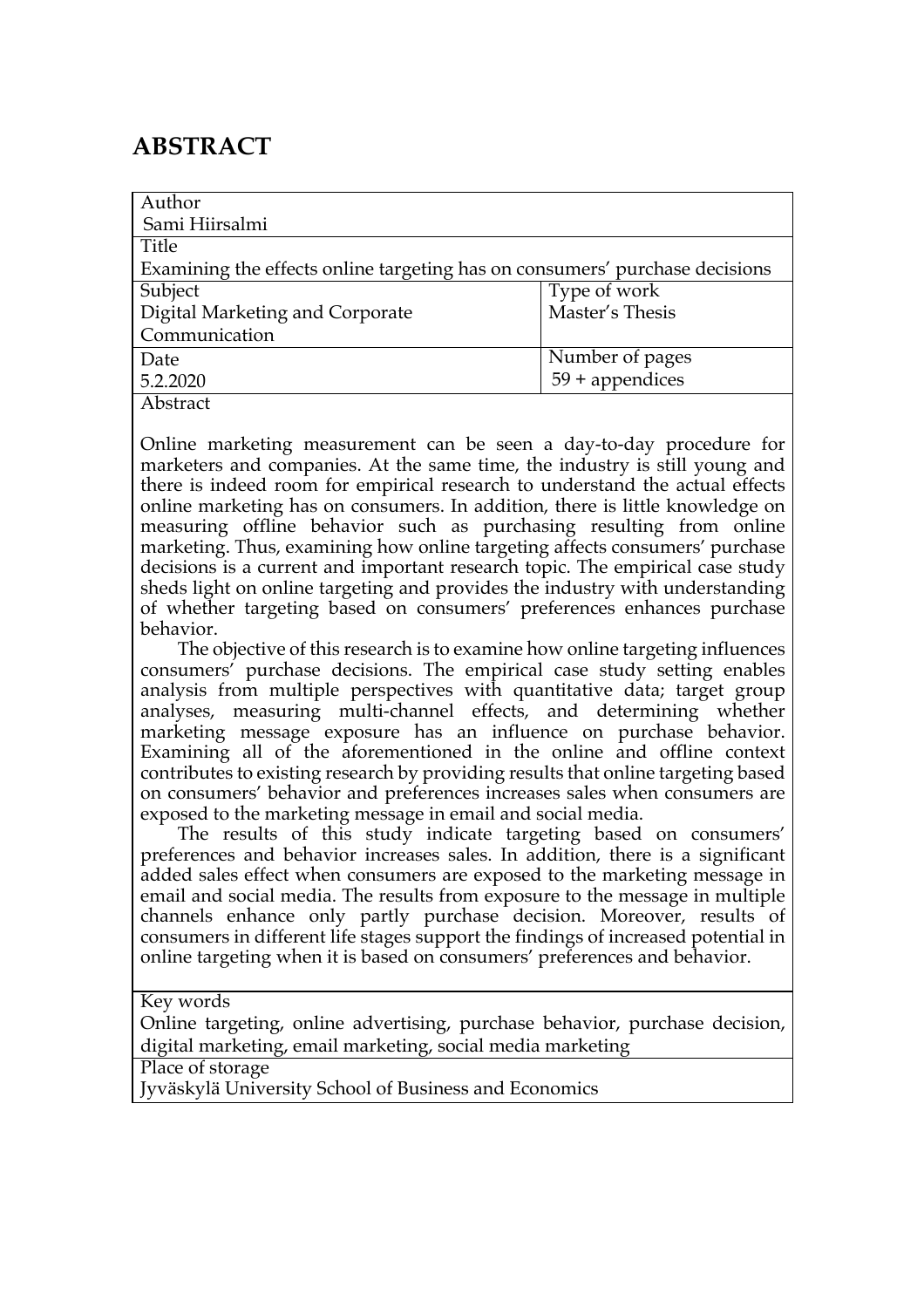# **TIIVISTELMÄ**

| Tekijä                                                            |                      |
|-------------------------------------------------------------------|----------------------|
| Sami Hiirsalmi                                                    |                      |
| Työn nimi                                                         |                      |
| Online-mainonnan kohdentamisen vaikutusten tutkiminen kuluttajien |                      |
| ostopäätöksissä                                                   |                      |
| Oppiaine                                                          | Työn laji            |
| Digitaalinen markkinointi ja yritysviestintä                      | Pro gradu -tutkielma |
| Aika (pvm.)                                                       | Sivumäärä            |
| 5.2.2020                                                          | $59 +$ liitteet      |
| Tiivistelmä                                                       |                      |

Yritykset ja markkinoijat mittaavat markkinointitoimenpiteitänsä onlinekanavissa päivittäin. Samanaikaisesti, toimiala on nuori ja empiiristä tutkimusta online-markkinoinnin vaikutuksista kuluttajien päätöksiin on vähän. Tämän lisäksi, on vain vähän tietoa, miten online-markkinointi vaikuttaa kuluttajien päätöksiin muualla kuin verkossa. Edellä mainittujen asioiden takia online-mainonnan kohdentamisen vaikutusten tutkiminen kuluttajien ostopäätöksiin on ajankohtainen ja tärkeä aihe tutkia. Tutkimuksen empiirinen tapaustutkimus luo ymmärrystä tutkittavasta aiheesta ja tarjoaa toimialalle viimeisimmän tiedon online-mainonnan kohdentamisen vaikutuksista.

 Tämän tutkimuksen tavoitteena on tutkia online-mainonnan kohdentamisen vaikutuksia kuluttajien ostopäätöksiin. Tapaustutkimus<br>tarioaa analyvsin eri näkökulmista kvantitatiivisen datan avulla; tarjoaa analyysin eri näkökulmista kvantitatiivisen datan avulla; kohderyhmäanalyysejä, monikanavaisen markkinoinnin vaikutusten ymmärrystä ja tuloksia viestille altistumisen vaikutuksista. Edellä mainittujen kokonaisuuksien tutkiminen verkossa ja kivijalassa tarjoaa uutta tietoa olemassa olevaan tutkimukseen todistamalla, että online-mainonnan kohdentaminen perustuen kuluttajien käyttäytymiseen ja preferensseihin kasvattaa ostoa kuluttajien altistuessa markkinointiviestille sähköpostissa ja sosiaalisessa mediassa.

 Tämän tutkimuksen tulokset osoittavat online-mainonnan kohdentamisen perustuen kuluttajien preferensseihin ja käyttäytymiseen tuottavan suuremman myynnin. Markkinointiviestille altistumisella sähköpostissa ja sosiaalisessa mediassa on merkittävä vaikutus. Tulokset osoittavat, että monikanavaisuudella on vain osittainen ostopäätöstä tehostava vaikutus. Lisäksi, löydökset kuluttajien eri elinvaiheiden välisistä tuloksista osoittavat kohdentamisella perustuen kuluttajien preferensseihin ja käyttäytymiseen olevan suuri potentiaali.

Asiasanat

Online-kohdentaminen, online-mainonta, ostokäyttäytyminen, ostopäätös, digitaalinen markkinointi, sähköpostimarkkinointi, sosiaalisen median markkinointi

Säilytyspaikka

Jyväskylän yliopiston kauppakorkeakoulu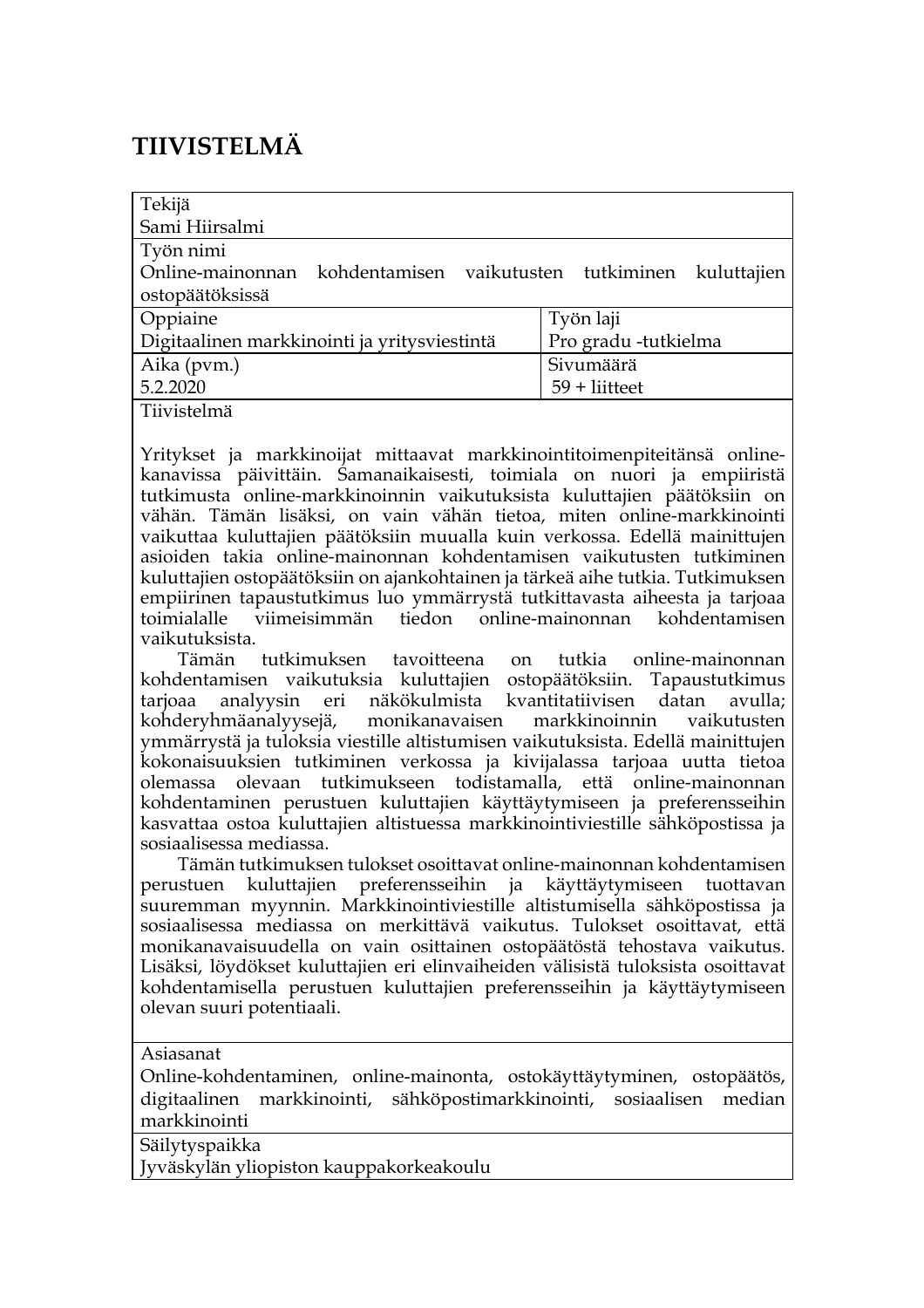# **FIGURES**

| 11                                                                           |
|------------------------------------------------------------------------------|
| FIGURE 2 How advertising works by Vakratsas and Ambler (1999, p. 26)  15     |
| 21                                                                           |
| FIGURE 4 Finnish consumer purchase categories (Kuulas Helsinki, 2019) 25     |
|                                                                              |
| 26                                                                           |
|                                                                              |
| 26                                                                           |
|                                                                              |
| 27                                                                           |
| FIGURE 8 Online purchases and orders in the product category of white goods, |
| 28                                                                           |
|                                                                              |
|                                                                              |
|                                                                              |
|                                                                              |

# **TABLES**

| TABLE 1 Finnish retailing industry market shares and sales (Finnish Grocery |    |
|-----------------------------------------------------------------------------|----|
|                                                                             | 13 |
| TABLE 2 Generalizations about the future of advertising (Kumar and Gupta,   |    |
|                                                                             | 18 |
| TABLE 3 Advantages and disadvantages of email marketing (Todor, 2017, p.    |    |
| $62)$                                                                       | 20 |
| TABLE 4 Online targeting types (Goldfarb and Tucker, 2011, p. 12)           | 29 |
|                                                                             | 40 |
|                                                                             |    |
|                                                                             | 41 |
| TABLE 8 Targeting and exposure results between intelligent and broad        |    |
|                                                                             | 41 |
| TABLE 9 Results between intelligent and broad targeting                     | 42 |
| TABLE 10 Targeting and exposure results between intelligent and broad       |    |
| targeting                                                                   | 42 |
| TABLE 11 Results between channels.                                          | 43 |
|                                                                             | 43 |
|                                                                             | 44 |
|                                                                             | 44 |
|                                                                             | 45 |
| TABLE 16 Targeting and exposure results between intelligent and broad       |    |
| targeting.                                                                  | 45 |
|                                                                             | 46 |
|                                                                             |    |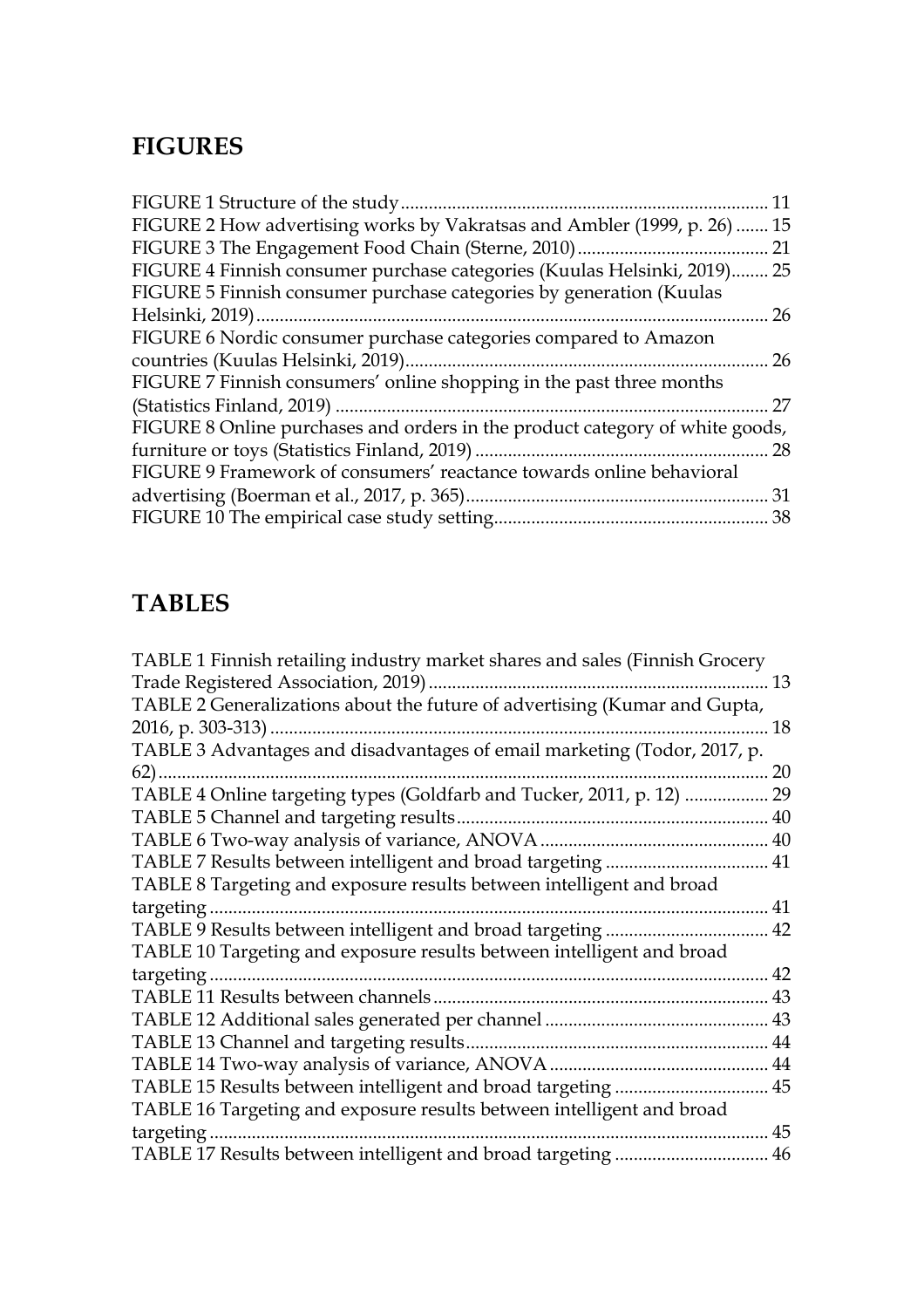| TABLE 18 Targeting and exposure results between intelligent and broad |  |
|-----------------------------------------------------------------------|--|
|                                                                       |  |
|                                                                       |  |
|                                                                       |  |
|                                                                       |  |
|                                                                       |  |
|                                                                       |  |
|                                                                       |  |
|                                                                       |  |
|                                                                       |  |
|                                                                       |  |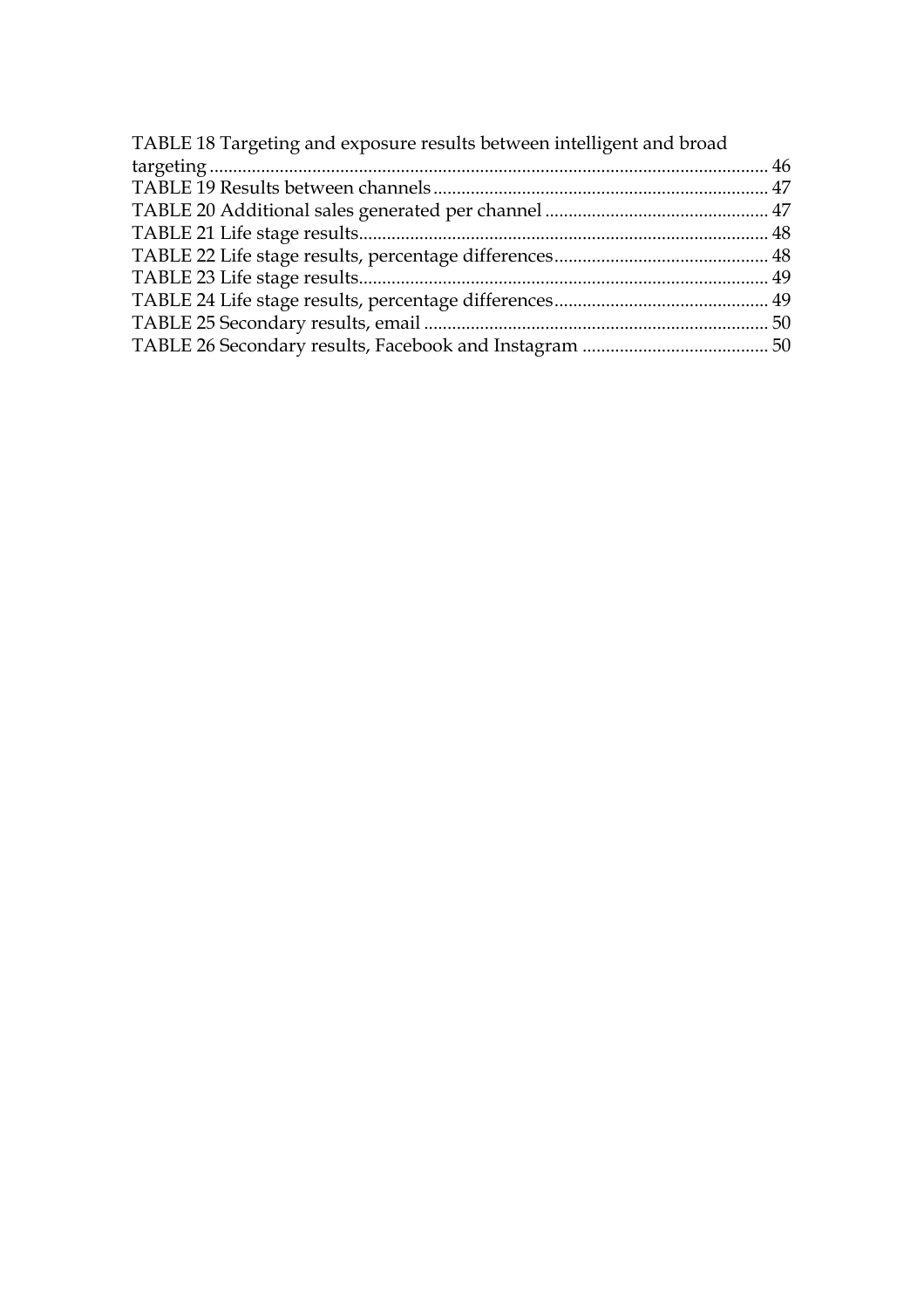# **CONTENTS**

## ABSTRACT FIGURES AND TABLES **CONTENTS**

| $\mathbf{1}$   |                      |                                                                     |  |
|----------------|----------------------|---------------------------------------------------------------------|--|
|                |                      |                                                                     |  |
|                |                      |                                                                     |  |
|                |                      |                                                                     |  |
| $\overline{2}$ |                      | THEORETICAL FRAMEWORK AND HYPOTHESES DEVELOPMENT12                  |  |
|                |                      |                                                                     |  |
|                | 2.1.1                |                                                                     |  |
|                |                      |                                                                     |  |
|                |                      |                                                                     |  |
|                |                      |                                                                     |  |
|                |                      |                                                                     |  |
|                |                      |                                                                     |  |
|                |                      |                                                                     |  |
|                | 2.2.3                |                                                                     |  |
|                |                      |                                                                     |  |
|                |                      |                                                                     |  |
|                | 2.3.2                |                                                                     |  |
|                | 2.3.3                |                                                                     |  |
|                |                      |                                                                     |  |
|                | 2.4.1                |                                                                     |  |
|                | 2.4.2                |                                                                     |  |
|                | 2.4.3                |                                                                     |  |
|                | 2.4.4                |                                                                     |  |
| 3              |                      |                                                                     |  |
|                |                      |                                                                     |  |
|                |                      |                                                                     |  |
|                |                      |                                                                     |  |
|                |                      |                                                                     |  |
|                |                      |                                                                     |  |
| $\overline{4}$ | RESULTS AND ANALYSIS |                                                                     |  |
|                |                      |                                                                     |  |
|                | 4.1.1                |                                                                     |  |
|                | 4.1.2                | Added value of intelligent targeting, Facebook and Instagram41      |  |
|                | 4.1.3                |                                                                     |  |
|                |                      |                                                                     |  |
|                |                      | 4.2 Channel and targeting results, all utility goods categories  44 |  |
|                | 4.2.1                |                                                                     |  |
|                | 4.2.2                | Added value of intelligent targeting, Facebook and Instagram 45     |  |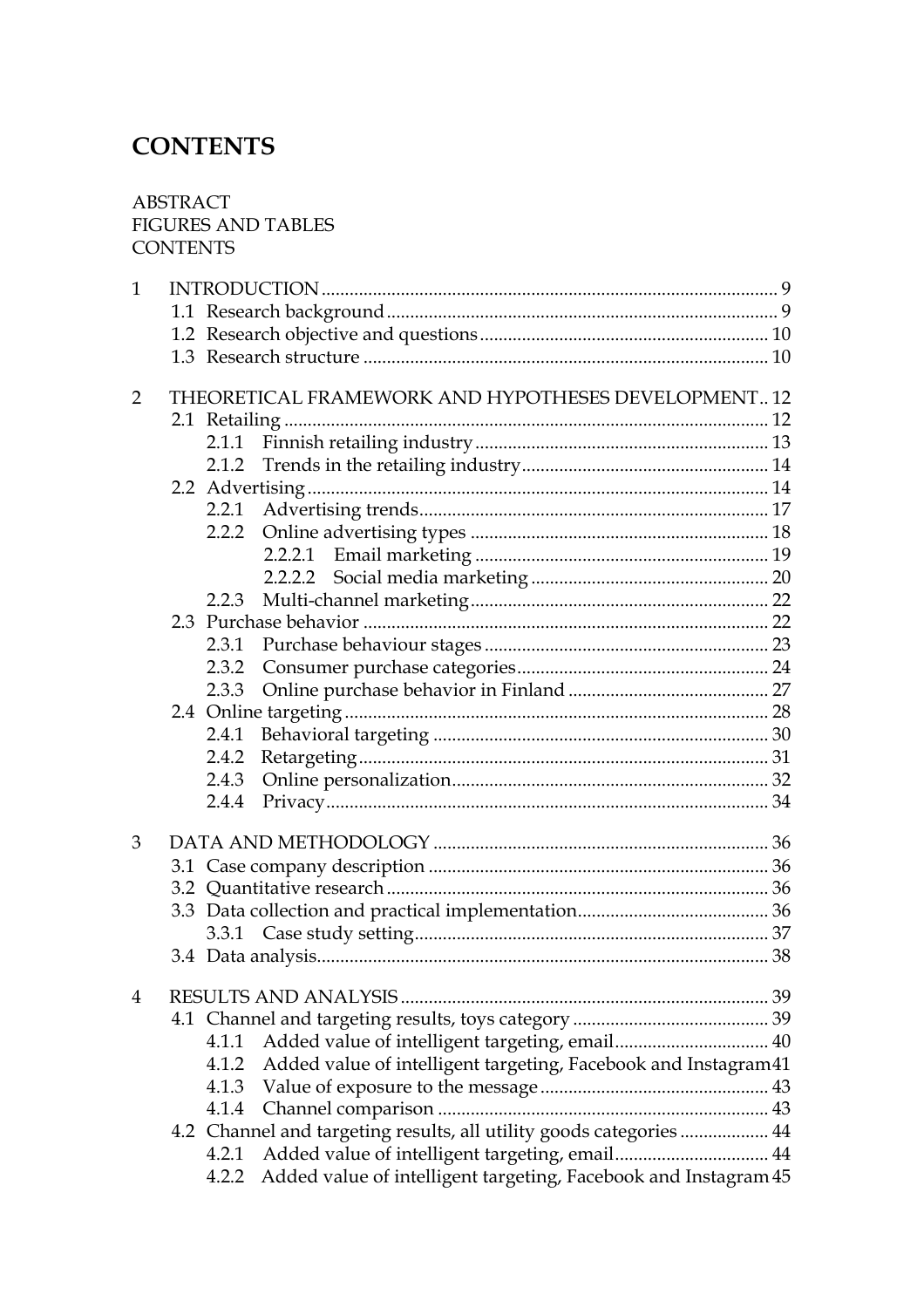| 5. |  |  |
|----|--|--|
|    |  |  |
|    |  |  |
|    |  |  |
|    |  |  |
|    |  |  |

# **APPENDICES**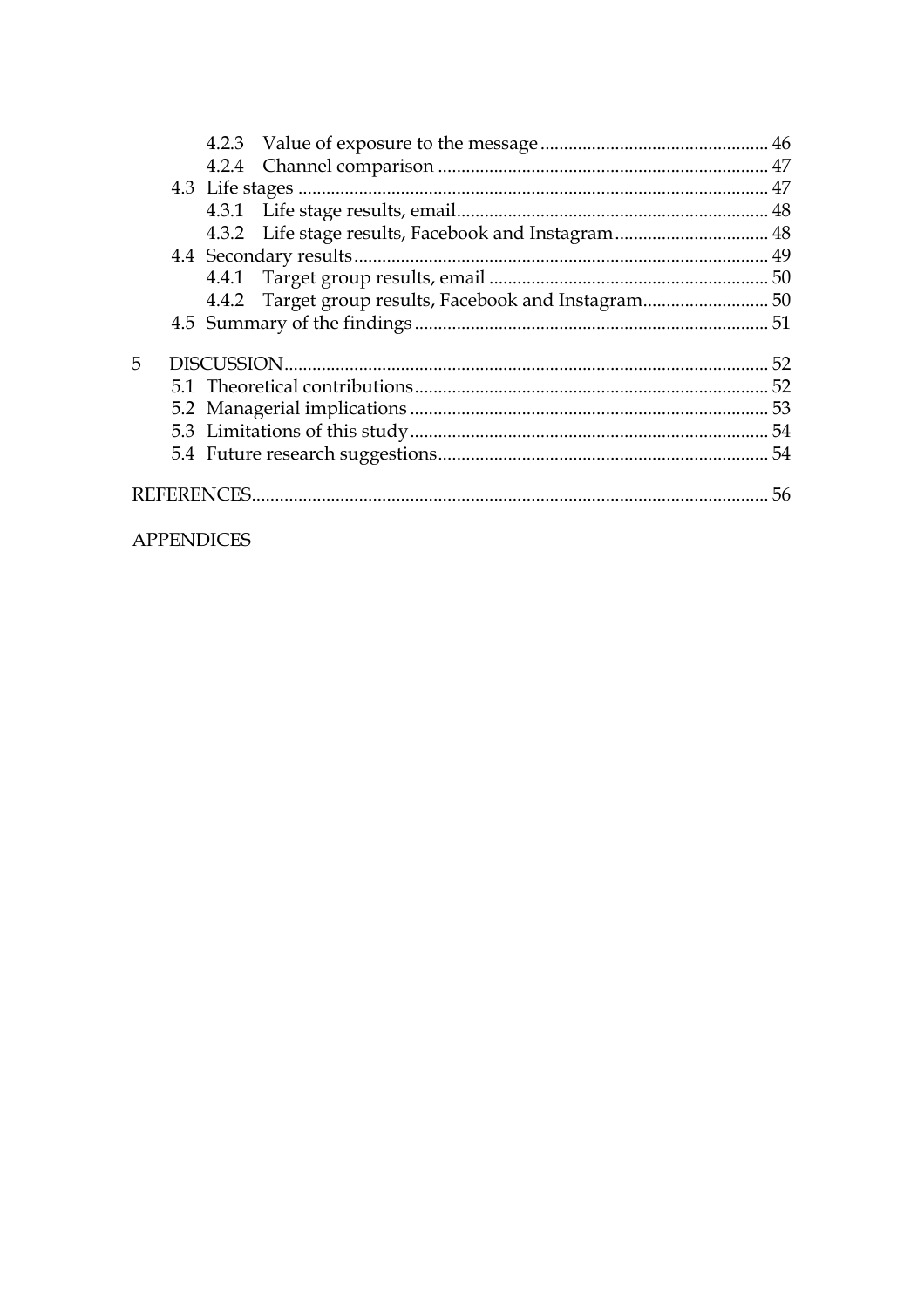# **1 INTRODUCTION**

This section provides the background and justification for the research.

# **1.1 Research background**

Previous literature on online advertising urges for more research on the topic. Liu-Thompkins (2018) highlight the burgeoning industry to be supported by more theory development. In addition, the ever-increasing amount of data marketers have on consumers provide wider possibilities to utilize this information. However, the question for marketers is what information should be used and what not to be used in order to personalize advertisements successfully (Liu-Thompkins, 2018). A study about consumer reactance on online personalized advertising discusses the limitations of their work stating the importance to further examine the effect of online personalized advertising on purchase behaviour (Chen, Feng, Liu & Tian, 2019). Another area of future research is also highlighted by Zhu and Chang (2016) who encourage personalized advertising to be tested in a real-life situation, e.g. using online environments such as Facebook or Google, in order to understand actual behaviour towards personalized advertisements. To elaborate more on the reasons for researching this topic, Bleier and Eisenbiss (2015) call for research to understand online and offline shopping's dependencies in the context of personalized advertising.

Boerman, Kruikemeier, Zuiderveen Borgesius and Keller (2017) state that online behavioral advertising, tracking consumers' online behaviour and targeting advertisements based on that information, is one of the key areas for advertising in the future. This is further elaborated by Boerman et al. (2017, p. 363) who propose that "Leading scholars argue that advertising will become more personalized and targeted and will involve more individual communication, where advertisers can iterate messages based on consumer behaviour and needs."

Boerman et al. (2017) refers to personalization as "online behavioral targeting" (OBA), and emphasizes this as a core topic in the advertising industry. They also highlight the need for future practical and theoretical research as they emphasize the relevancy of the topic. Kumar and Gupta (2016) state that influential scholars are convinced that personalized communication, which involves more and more individualized targeting, will only increase. This, in turn, will result in consumers being more targeted by individualized messages based on their characteristics and preferences.

In 2011, Goldfarb and Tucker highlighted the uniqueness of online targeting because of its different targeting possibilities and described a gap in research in the area as many previous researches have focused only on improving advertising performance. The importance of not only studying the online setting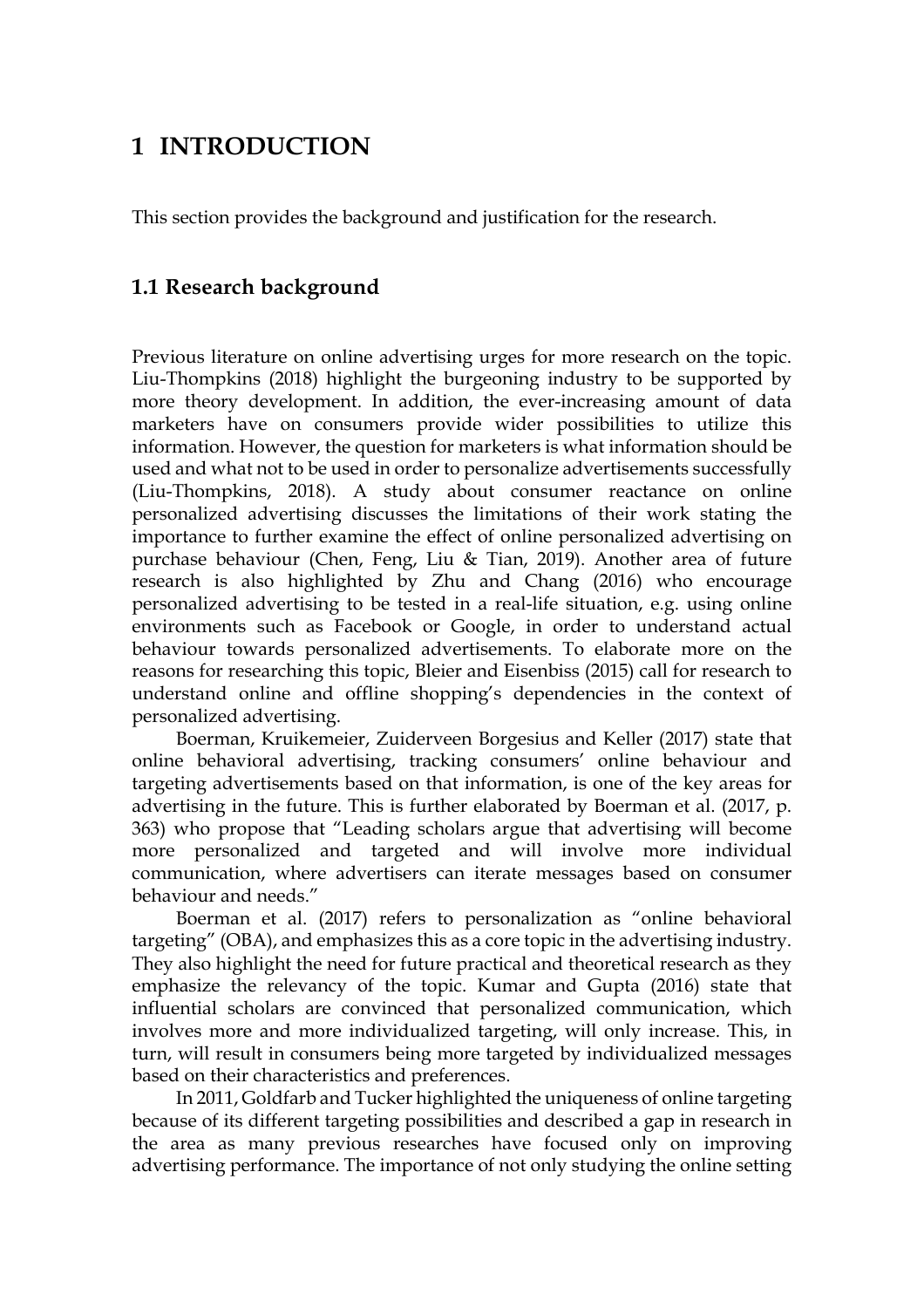but also offline, is highlighted by Boerman et al. (2017) as they emphasize online and offline are not as separate as they have been in the past. Ozcelik and Varnali (2018) call for more research on experimental approaches that utilize real behavioural data collected from the online environment where customers are exposed to personalized online advertisements.

In order to better understand the effects of online targeting on consumers, Boerman et al. (2017) strongly recommend studies to be conducted from different perspectives. This research will contribute to the aforementioned as online targeting and its effects on consumers' purchase decisions will be examined and analysed from multiple perspectives, which will help to explain the effects of online targeting on consumers.

There is apparent room for researching online advertising and targeting. In addition, discovering the effects on how online advertising and targeting affect consumers' purchase decisions are relevant for practitioners as well. Moreover, this research contributes to existing literature by reporting an experiment using data collected from real online and offline environment.

### **1.2 Research objective and questions**

The objective of this research is to find out what effects does online targeting have on consumers' purchase decisions. In order to reach this objective, the empirical study focuses on examining the effects between different online targeting methods.

Thus, the thesis addresses the following research questions:

- *How online targeting influences consumers' purchase decisions online and offline?*
- *Does targeting based on consumers' preferences and behavior enhance purchase decision more than broad targeting?*
- *Does two channel exposure enhance purchase decision more than one channel?*

## **1.3 Research structure**

The research consists of five chapters (see Figure 1). The second chapter reviews existing theory which supports the empirical study. The theoretical framework introduces the business context (i.e. retailing), advertising in general, purchase behavior with the aim of understanding consumers' behavior in the context of the study, and reviews online targeting. The third chapter presents the empirical case study approach, data and the methodology. The fourth chapter presents the results and analysis of the empirical study. The last chapter concludes the research by presenting theoretical and managerial contributions, limitations of this study, and offers future research suggestions.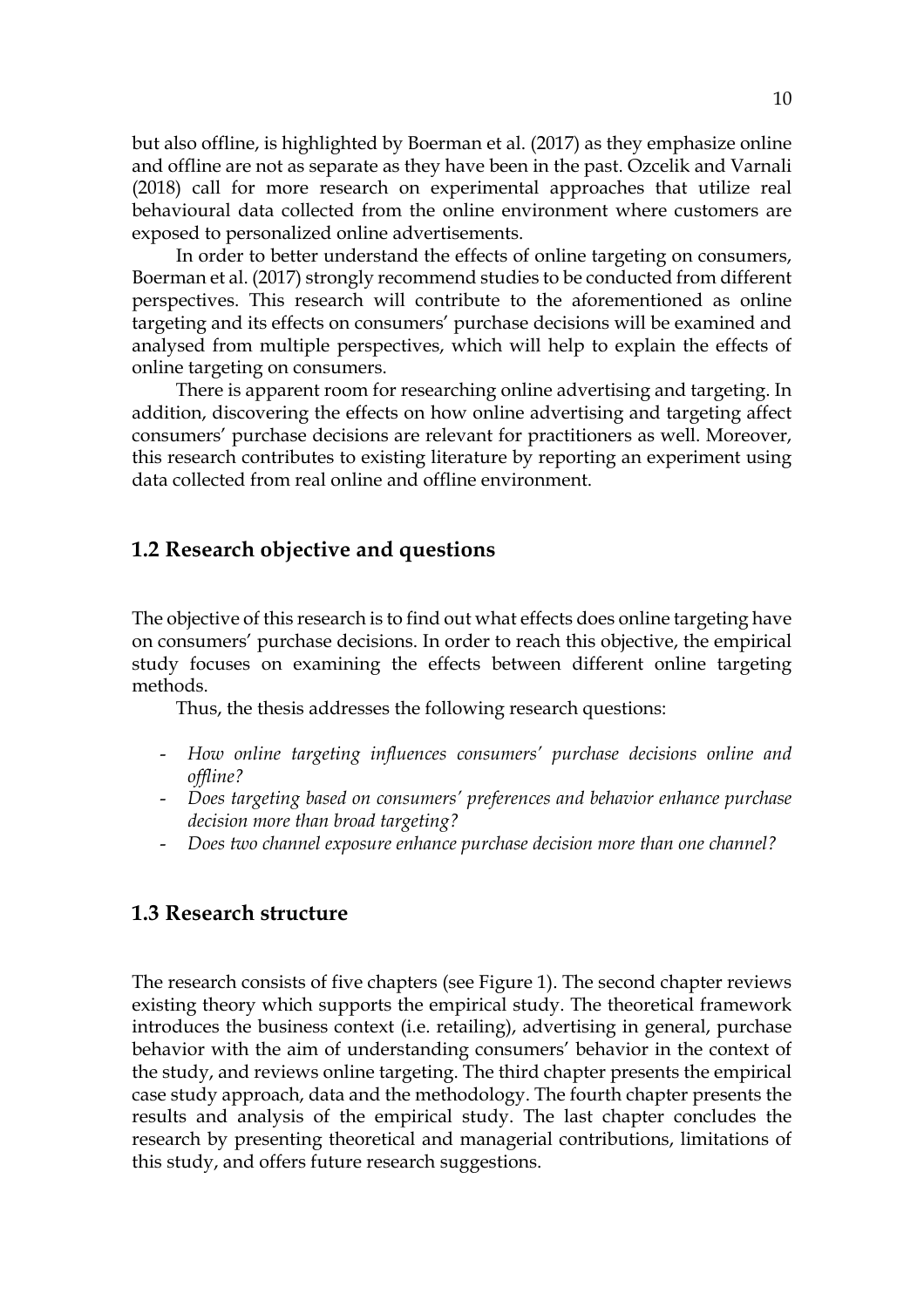### 1 INTRODUCTION

- Research background
- Research objectives and questions
- Research structure

## 2 THEORETICAL FRAMEWORK AND HYPOTHESES DEVELOPMENT

 $\overline{\mathbf{v}}$ 

- Retailing
- Advertising
- Purchase behavior
- Online targeting

# 3 DATA AND METHODOLOGY

- Case company description
- Quantitative research
- Data collection and practical implementation

 $\bigstar$ 

- Data analysis

# 4 RESULTS AND ANALYSIS

- Channel and targeting results, toys
- Channel and targeting results, all utility goods categories

↧

 $\overline{\mathbf{t}}$ 

- Life stages
- Secondary results
- Summary of the findings

## 5 DISCUSSION

- Theoretical contributions
- Managerial implications
- Limitations of this study
- Future research suggestions

FIGURE 1 Structure of the study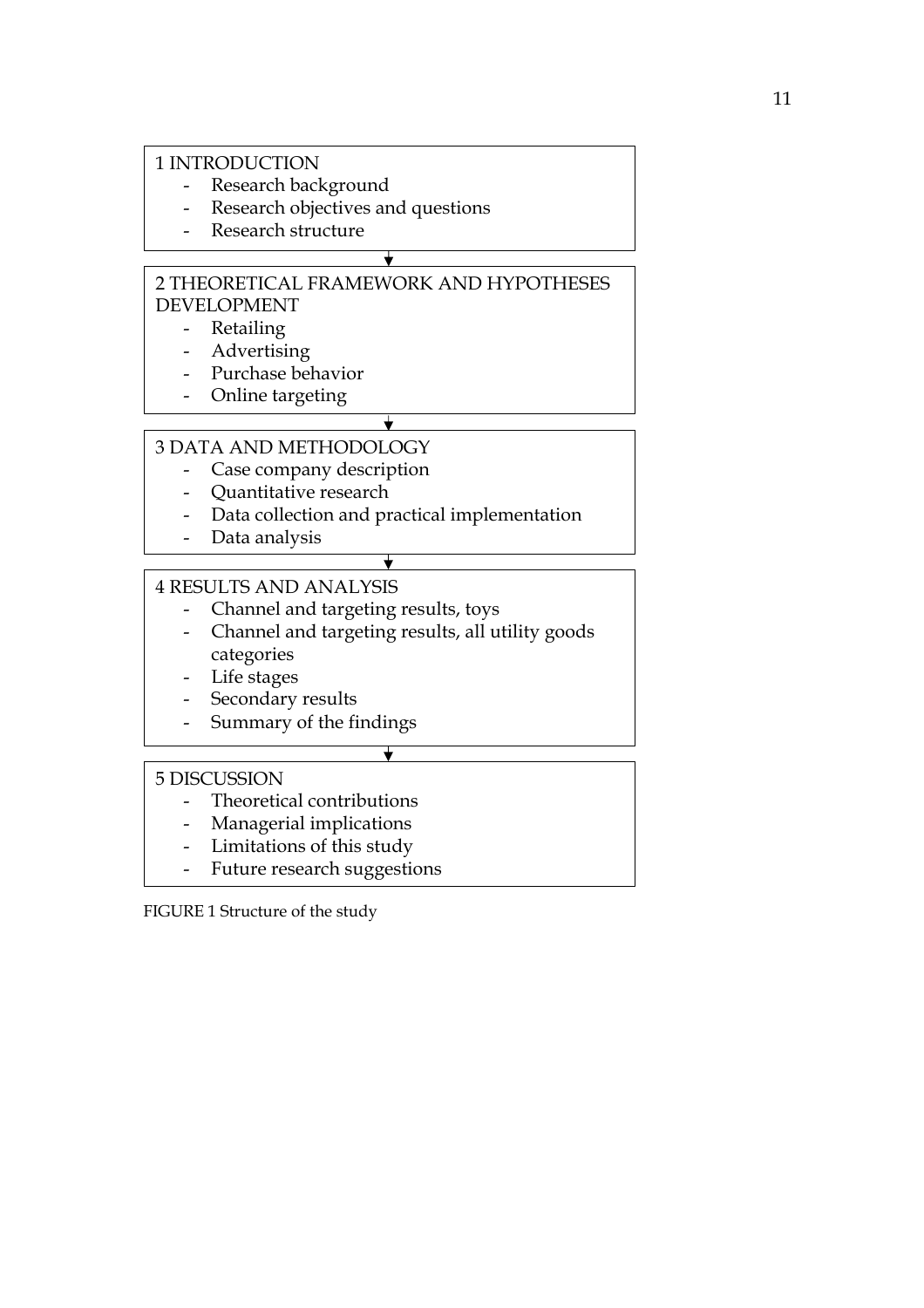# **2 THEORETICAL FRAMEWORK AND HYPOTHESES DEVELOPMENT**

This chapter introduces four areas of existing theory, which have been identified as imperative elements to support the empirical case study. First, retailing is examined in order to understand the business environment of the case company. This will be followed by a discussion of advertising in general, how advertising works, what types of online advertising there are, and what are the prevailing trends. Thirdly, a discussion on purchasing behavior literature is offered. In conclusion, the theoretical framework follows a logical process and is finalized by the core topic of the research, online targeting.

# **2.1 Retailing**

Prior to retailing, transferring goods from one party to another was known as exchange. Once money was involved into this exchange, retailing emerged. Retailing has been around from prehistoric times making it one of the oldest businesses in the world. (Tiwari, 2009.)

Retail companies serve consumers' everyday necessities. These include, for example, grocery and drug stores, clothing stores and restaurants. The retail sector is not narrowed down into one industry but serves a wide range of products and services. There are three main types of retailing: market, i.e. a physical location where the seller and buyer interact, store or shop trading, i.e. common controlled or expensive items such as medicine and jewelry, and virtual retail, i.e. products purchased online, mail or telephone. (Tiwari, 2009.) However, there are some requirements for companies to remember in order to succeed in retailing:

The two obvious and crucial elements to a successful retail business are a sufficient market, and visibility and access. Without demand for the product or service, the retail endeavour is bound to fail. Likewise, if no one knows that it is there, or if it is difficult to get to, it will also face difficulties. (Tiwari, 2009, p. 2.)

Retailing is an economic activity hence involves different aspects which require consideration. The main purpose of retailing is the distribution of goods and services to consumers with the aim of satisfying their needs and simultaneously the seller gaining profit. In addition, as retailing involves all the stages after the production of a product, in order to maximize the product's potential it needs to be marketed. This stage involves other counterparts who are involved in the marketing activities, not only the retailer. The retailer may also add value to the good or service by providing additional services, e.g. exclusivity such as providing home deliveries or giving an option for the customer to buy on personal credit, in order to increase customer satisfaction and profit for the seller. (Tiwari, 2009.)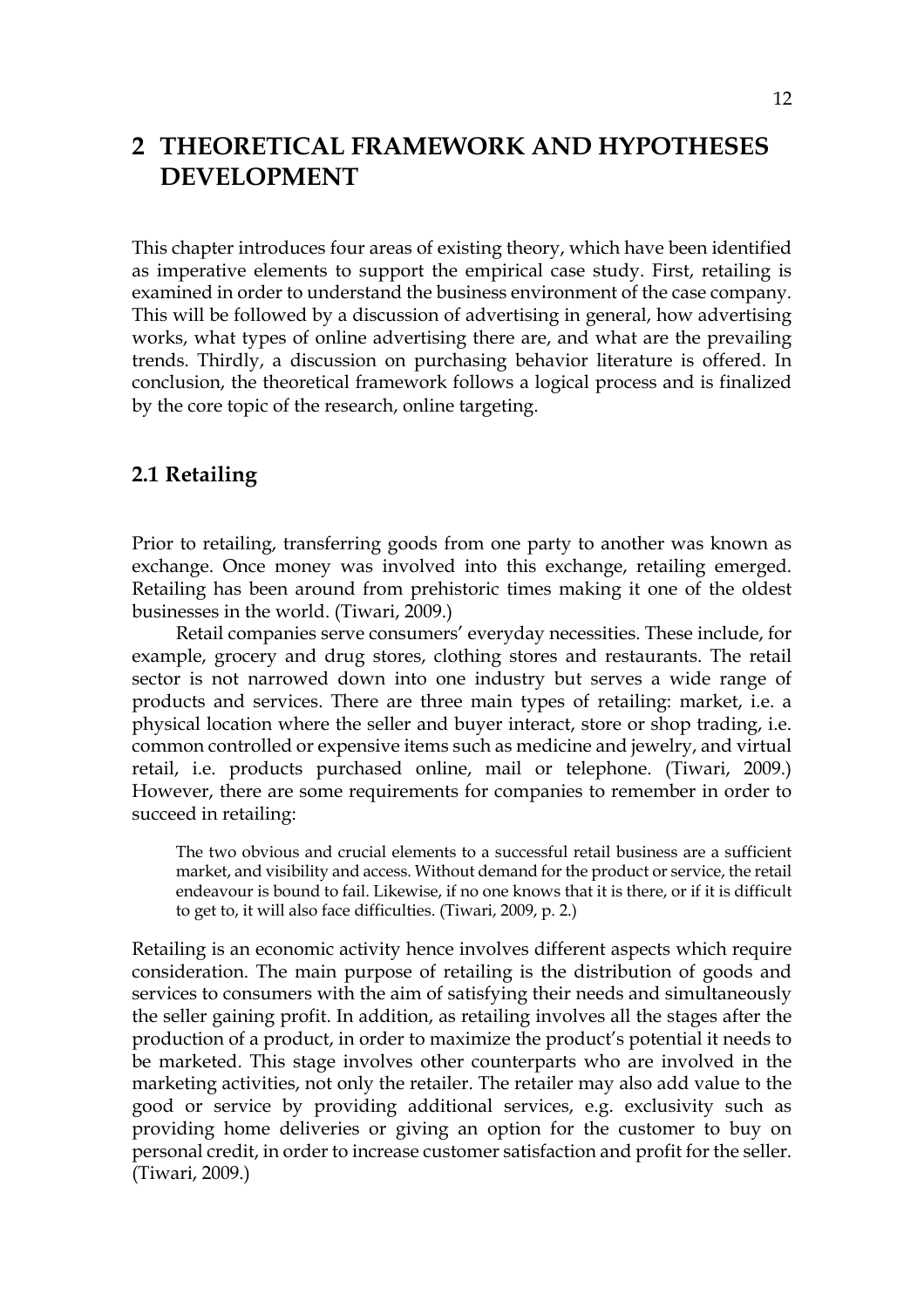There are three elements which create a strong and sustainable retail brand: art, science, and craft. Art relates to a brand having a unique value proposition which is relevant, credible and consistent. Science, on the other hand, relates to the brand's ability to understand their customers and optimize as well as measure brand performance within these customers. Lastly, craft relates to the ability for a brand to have a holistic view on all of its elements and carefully manage them. In order for a retail brand to maximize its potential, all of the three aspects should be considered and put into practice. (Spillecke & Perrey, 2013, p. 5.)

The rapid development and changing media landscape, as well as increased competition, provides its challenges for the retail industry. Also, the increased amount of consumer data, both online and offline, has provided retailers new opportunities. A typical way of answering these challenges is to work with a media agency which provides the expert knowledge on selecting the most effective media mix. However, in order for this co-operation to provide results, retailers must give thorough knowledge of their business to their media agency, be transparent towards them and discuss all matters jointly. (Spillecke & Perrey, 2013, p. 115.)

### **2.1.1 Finnish retailing industry**

The Finnish retailing industry consists of three major operators; S Group, K Group and Lidl Finland. In 2018, S Group was the leading retailing operator followed by K Group. The market shares and retails sales in 2018 and their developments from 2017 to 2018 in Finland are summarized in Table 1.

| Operator     | <b>Market</b><br>share $\%$<br>2018 | Market share<br>change 2017-2018 | <b>Retail sales</b><br>(million euros)<br>2018 | <b>Retail sales</b><br>change 2017-2018 |
|--------------|-------------------------------------|----------------------------------|------------------------------------------------|-----------------------------------------|
| S-Group      | 46.4%                               | $+1.09\%$                        | 8450                                           | $+4.66%$                                |
| K-Group      | 36.1 %                              | $+0.84%$                         | 6568                                           | $+4.27%$                                |
| Lidl Finland | $9.6\%$                             | $+3.23%$                         | 1754                                           | $+7.21%$                                |
| Tokmanni     | $3.0\%$                             | $+87.5%$                         | 553                                            | $+101.09%$                              |
| Minimani     | $0.5\%$                             | $-16.67%$                        | 97                                             | $+1.04%$                                |
| M-Chain      | $0.5\%$                             | $0.00\%$                         | 85                                             | $-6.59%$                                |
| Other        | 3.8%                                | $-30.91%$                        | 686                                            | $-29.71%$                               |
| independent  |                                     |                                  |                                                |                                         |
| operators    |                                     |                                  |                                                |                                         |

TABLE 1 Finnish retailing industry market shares and sales (Finnish Grocery Trade Registered Association, 2019)

The value of retail sales in Finland in 2018 was in total 18.2 billion euros. Compared to the previous year, there was an increase of 3.4 %. The majority of the growth is accounted for supermarkets. Ecommerce sales increased, compared to the previous year, 44.3 % which accounts for 0.4 % of the total retail sales. (Finnish Grocery Trade Registered Association, 2019.)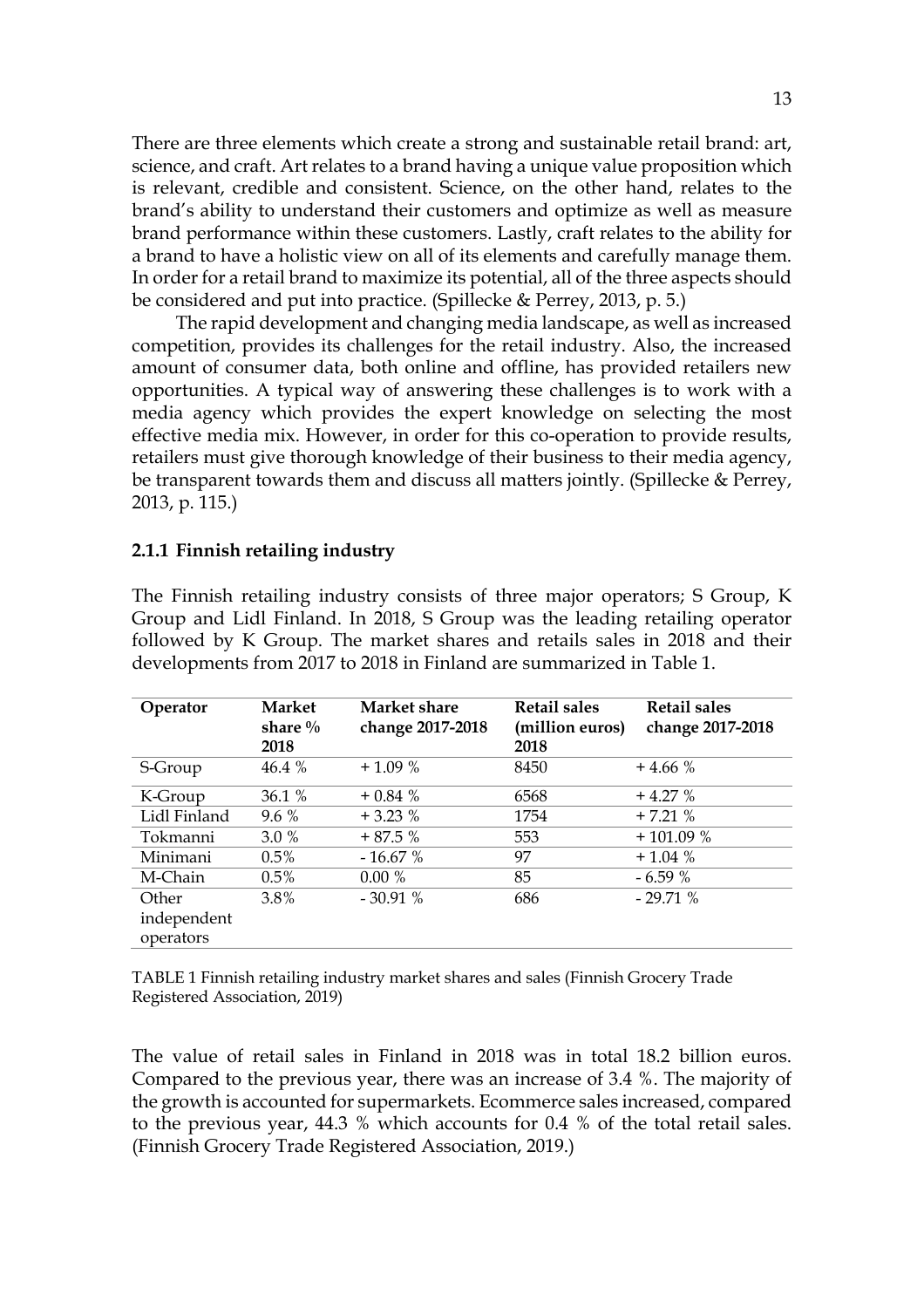#### **2.1.2 Trends in the retailing industry**

In their "Global Retail Trends 2019" report, IGD (2019, slide 2), which is a research and training charity operating in the food and consumer goods industry, provides five key global trends they predicted to shape the retail industry in 2019: 1) "Data dictates the way", 2) "Doing good is good business", 3) "Seamless stores", 4) "Help me be healthy", 5) "Anywhere, anytime". In addition, the grocery industry includes four main trends; 1) "Societal Shifts" (i.e. "ageing population, urbanization, time poverty, health and wellbeing", 2) "Altering Authorities" (i.e. "Data regulation, big business and start-ups"), 3) "Transformative Technology" (i.e. "Artificial intelligence, big data, Internet of Things and robotics"), 4) "Resource Resilience" (i.e. "Efficiency, future workforce and skills gaps") (IGD, 2019, slide 2).

The Finnish Council of Shopping Centers describe the key factors of Finland as a country that attract companies in the retailing industry, to be transparency, the highest GDP growth prediction in the Nordics, the fastest shopping center market growth in the Eurozone providing excellent opportunities for retail brands, the country's consumers belonging to the top ten wealthiest in the European Union, and lastly the rapid growth of population in large cities with over 20 % of the population living in the metropolitan area of Helsinki. Added to this, the forecast for the next ten years is 156 000 new inhabitants which will provide a great demand for retail companies. (Retail Facts Finland, 2019.)

## **2.2 Advertising**

The interplay of communication and marketing can be seen as a force that has created advertising. The present economic and social system has demanded advertising and communication to be an indelible part of the life of peoples and organizations. (Nichifor, 2014.)

Fletcher (2010, p. 1) argues that defining advertising with only one definition is challenging but tries to elaborate on this by describing the difference between advertising and advertisements as:

First, there is difference between advertising and advertisements: advertising is a process, advertisements are the end result of that process, but the words are often used interchangeably. Second, and perhaps more importantly, while the public uses the word 'advertising' to cover all kinds of publicity, within the advertising industry the word is used fairly specifically (though even here, confusions arise).

Advertising may be defined as, "…the placement of announcements and messages in time or space by business firms, nonprofit organizations, government agencies, and individuals who seek to inform and/or persuade members of a particular target market or audience regarding their products, services, organizations or ideas" (American Marketing Association, 2020). Often times advertising is used to communicate something to the public; promote a new brand or product, build awareness of a brand or product towards people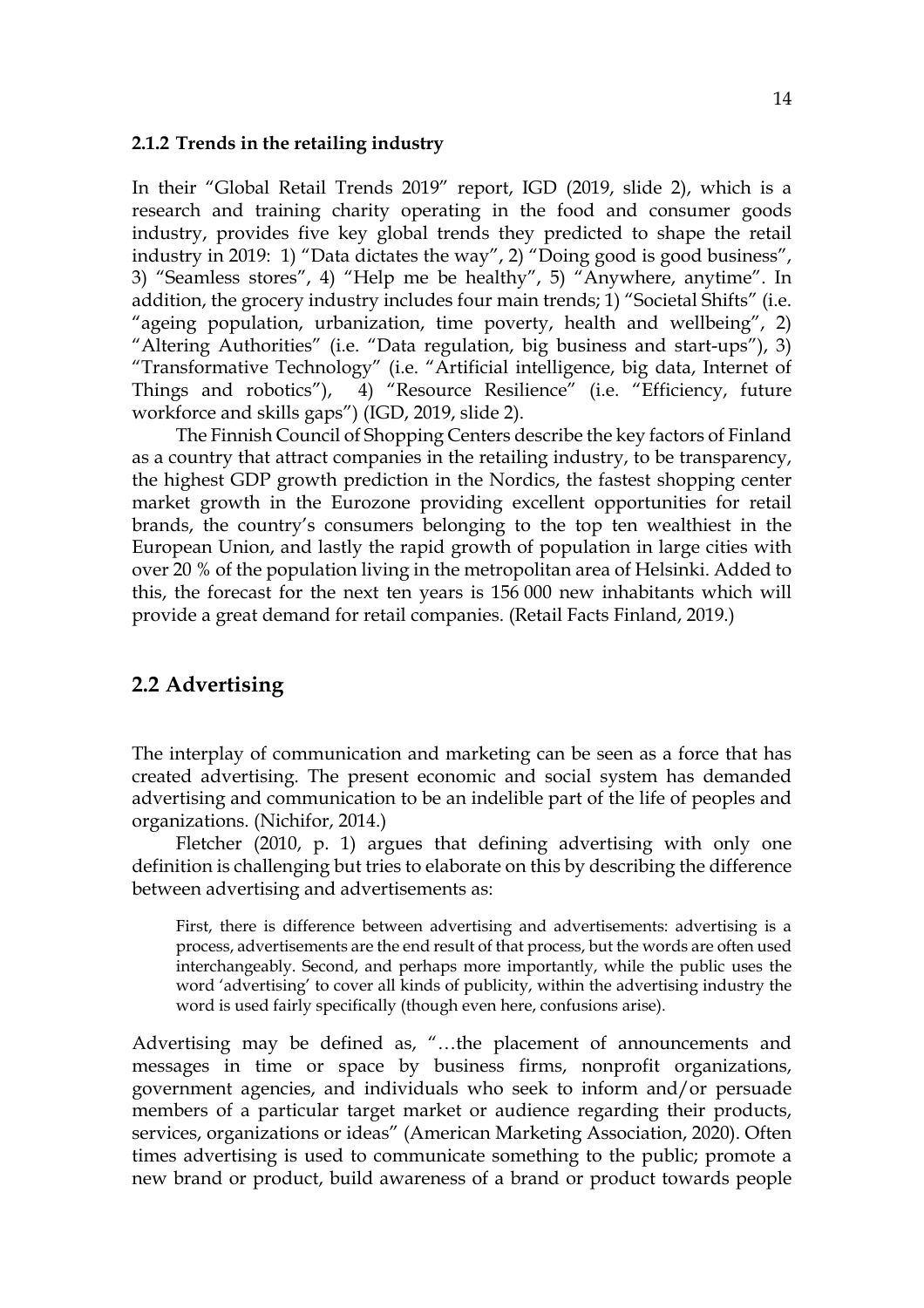unaware of it, or convince consumers to use a brand or product. As advertising may have many different objectives, an advertising strategy sets the objective or objectives for the advertised object. The advertising strategy ensures that the message chosen will be communicated to consumers most effectively in terms of media selection, brand message and tone, and budget (Fletcher, 2010).

In order for marketers to create more effective advertising strategies, they should concentrate on understanding how advertising works and how it affects audiences such as consumers. Vakratsas and Ambler (1999) propose a framework for how advertising works and how it affects the audience. Firstly, they argue that advertising must generate a mental effect affecting attitudes, memory or creating awareness. Only after this, advertising can influence consumers' behavior cognitively. Cognition is defined by Cambridge Oxford Dictionary (2019) as, "Relating to or involving the processes of thinking and reasoning", and affect, i.e. the feelings a person has. Behavior is strongly affected by experience; a consumer may relate memories, conscious or unconscious, to past purchase behavior which, in turn, affects the experience (Vakratsas & Ambler, 1999). The framework by Vakratsas and Ambler (1999, p. 26) is presented in Figure 2.



FIGURE 2 How advertising works by Vakratsas and Ambler (1999, p. 26)

There are different models that describe the functioning of advertising. Market response models combine measures such as price and advertising directly to measures explaining purchase behavior, such as sales, brand choice and market share. In this model, behavior of a repeated purchase would describe the measurement of loyalty, instead of attitude of mind. (Vakratsas & Ambler, 1999.)

Cognitive information models propose that consumers base their decisionmaking only on rationality and assumes advertising does not affect consumer preferences. Here, the objective of advertising is towards informing consumers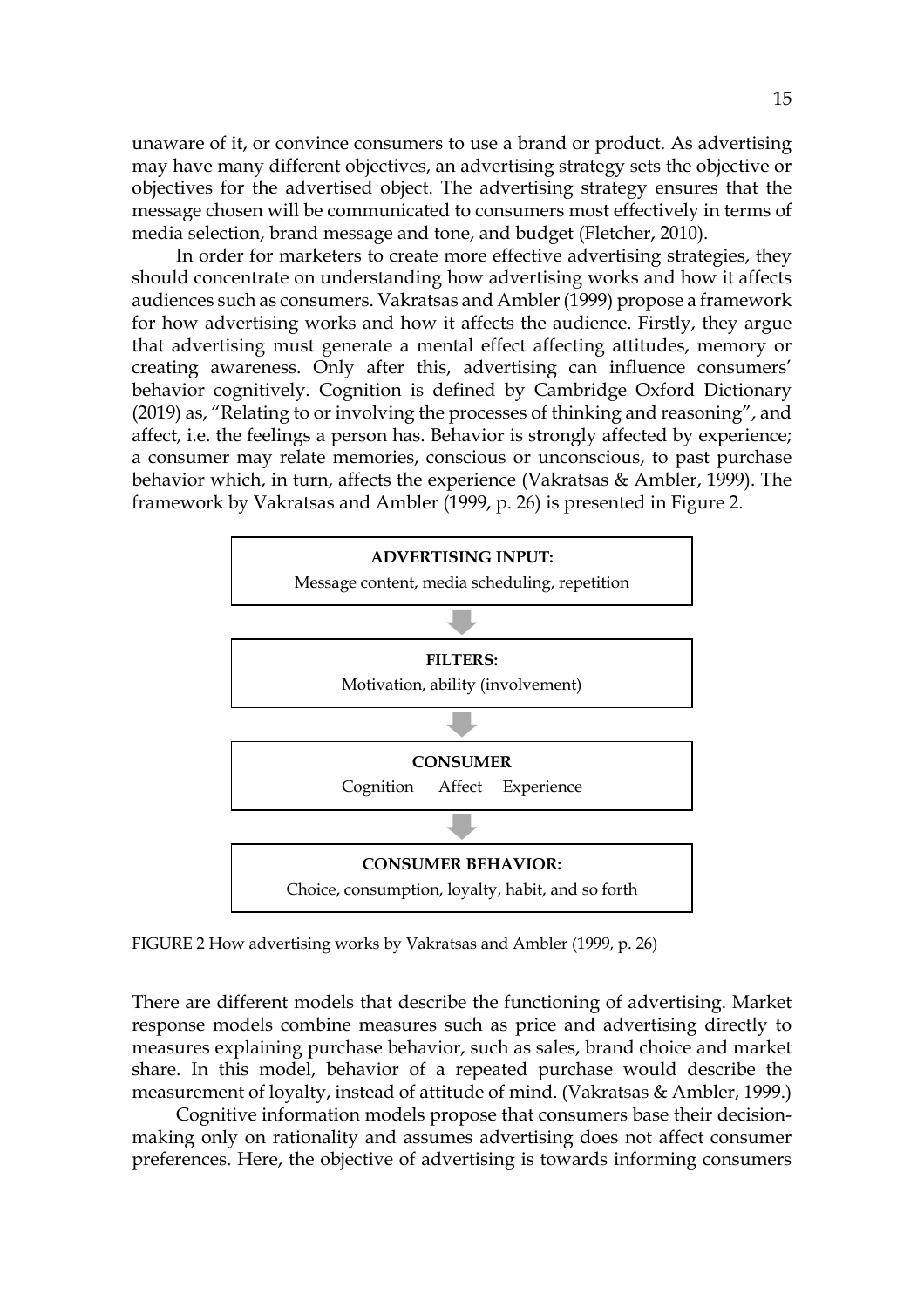and helping them for example finding a certain product when shopping. (Vakratsas & Ambler, 1999.)

Pure affect models relate to consumers feelings and attitudes, and here advertisements influence consumers' affections. A practical example of this theory is the creation of feelings in consumers through advertisements. The advertisements lead to either consumers' attitude formation towards the advertisement or the brand. (Vakratsas & Ambler, 1999.)

Persuasive hierarchy models describe consumers' decisions to be a result of effects which all lead step by step towards affecting the consumer. (Vakratsas & Ambler, 1999) This is further explained:

The idea that, if advertising is to promote sales, it must inform and then persuade intuitive appeal. Persuasive models introduced the concept of a hierarchy of effects, that is, an order in which things happen, with the implication that the earlier effects, being necessary preconditions, are more important. (Vakratsas & Ambler, 1999, p. 32.)

Tellis (2009, p. 240) examines advertising with a term 'advertising elasticity'. He defines it as, ""Advertising elasticity" is the percentage change in sales of a brand for a 1 percent change in the level of advertising." This examines the correlation between sales and advertising and its outcome derives from an econometric model which dependent variable is sales and independent variable is advertising. Tellis (2009) further explains this by giving a generalization about the model with 260 researches made on it; when advertising changes by 1 percent, sales or market share changes 0.1 percent, resulting in advertising elasticity of 0.1.

Often times marketers assume increasing advertising budgets result in more effect. As a second finding, Tellis (2009) examines a term which he calls 'weight'. This term gives insight into advertising budgets' increases and whether those result in increased or decreased sales of a product. Tellis (2009) continues and states, based on more than 450 market or field experiments, the effect of 'weight' is not as dramatic as one could assume; large increases or decreases in budgets do not result in large changes in sales and when cutting budgets, actual decrease in sales will take a while. Moreover, advertising effects are more likely to happen when the advertising itself is changed; changes in media, the product, target groups and content. Tellis (2009) argues companies should focus on versatility, e.g. in content, media, schedule or target groups, in their advertising.

An advertisement campaign consists usually of a time period in which advertisements are shown. Two important factors within this setting, as Tellis (2009) describes, are frequency and, as Tellis calls it, 'wear-in' and 'wear-out' effects. Frequency tells how many times an advertisement is shown to someone in a target group. The term should be treated with caution as misunderstanding it may lead to common pitfalls, e.g. the thought of increasing frequency results in increased sales. In turn, 'wear-in' and 'wear-out' refer to the long-term effect of advertising; 'wear-in' refers to when advertising exposure has a positive effect during a campaign period and 'wear-out' when the effect is negative (Tellis, 2009).

As key implications for the two terms related to time and advertising repetition, Tellis (2009) states consumers' brand choice is more likely to be a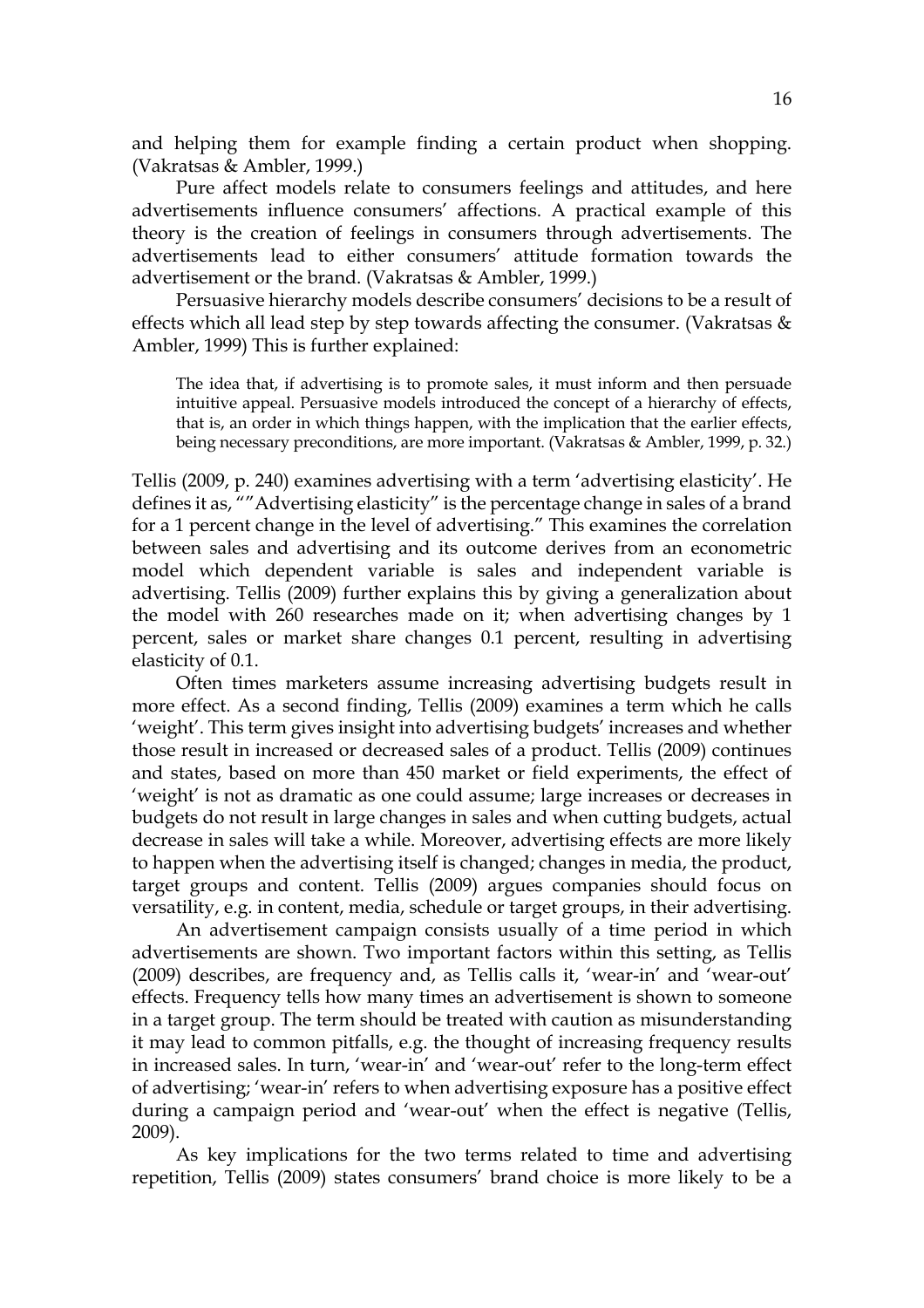result of reach rather than frequency of advertising. Also here, the importance lies in differentiation; companies should tailor advertising for different target groups, e.g. loyal customers vs. potential customers. In addition, 'wear-in' usually happens straight-forward right from the start; if an advertisement campaign starts with the 'wear-out' effect, it is unlikely it will take off at any stage (Tellis, 2009).

It is challenging for companies to prove how effective advertising actually is (Sethuraman, Tellis & Briesch, 2011). Although companies identify advertising to be a key element in order to compete among others, the complexity how consumers base their decisions makes it hard for companies to know how advertising really works. Companies should realize that a consumer's decisionmaking involves many factors such as word-of-mouth (WOM) references, personal preference, past purchase satisfaction or the exposure to advertisements. Thus, in order to understand what the advertising effects are, one should understand all the factors which may influence consumers' decisionmaking (Tellis, 2004, p. 5).

Time factors should also be considered. Consumers might respond instantly when seeing an advertisement, which results in an instantaneous effect. This happens when someone seeing an advertisement acts promptly to a certain cue in the advertisement. On the other hand, an advertisement may not result in an instantaneous effect. Consumers might wait in order to gain more knowledge, make research or ask for references from acquaintances, on the brand or product they were exposed to. This effect is called the carryover. (Tellis, 2004, p. 6.)

#### **2.2.1 Advertising trends**

The development of technology is the latest major trend which has also changed advertising. Advertising has evolved from the straight-forward one-way messaging to more two-way interaction where the company-customer relationship is in the center of focus (Kumar & Gupta, 2016). Kumar and Gupta (2016, p. 303-313) provide generalizations about the future of advertising and the most important ones concerning online targeting and personalization are summarized in Table 2.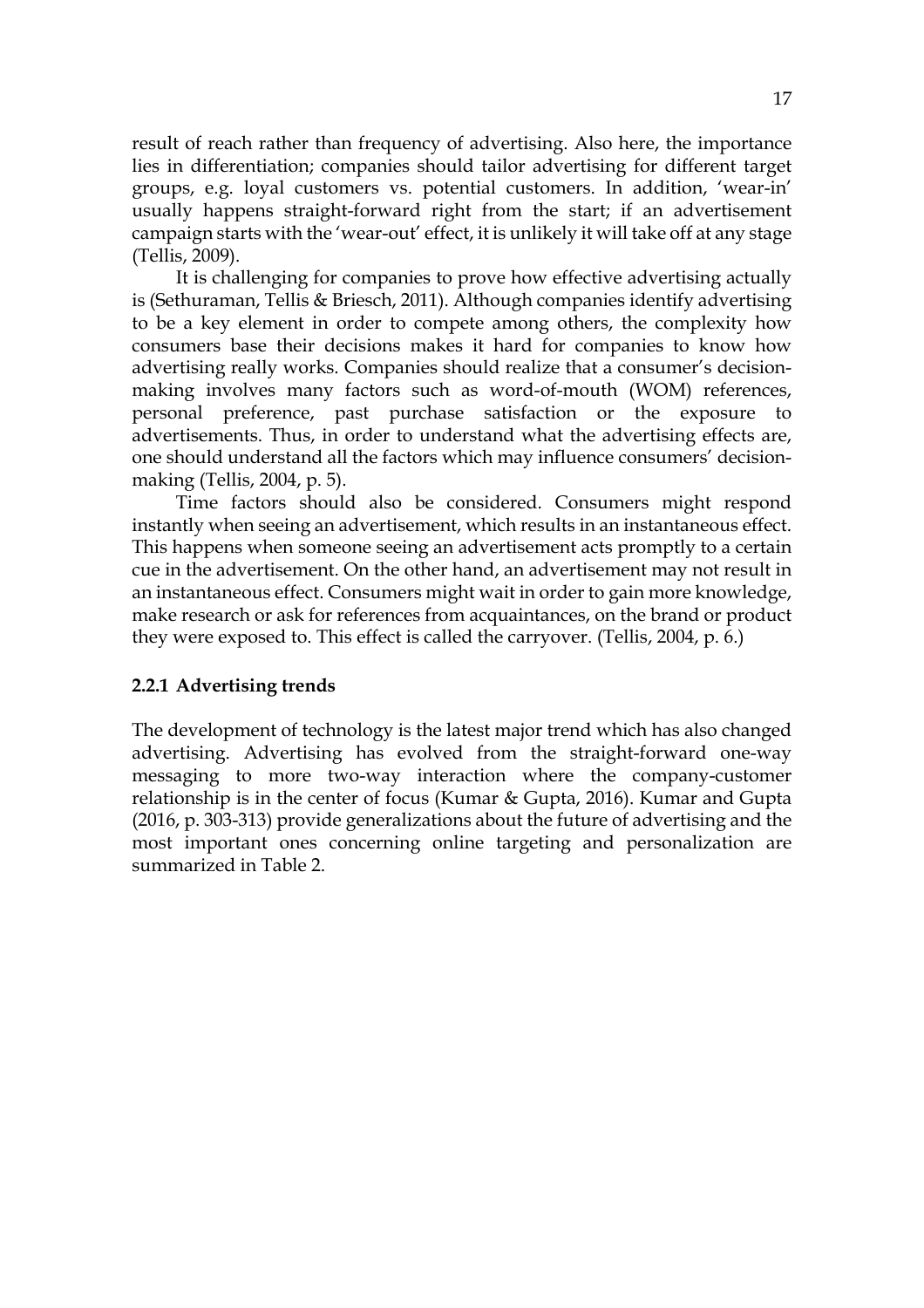| Generalization                             | The meaning                              |
|--------------------------------------------|------------------------------------------|
| Personalized communication will play a     | Consumers expect personalized            |
| pivotal role in advertising.               | communication to match their increased   |
|                                            | demands.                                 |
| Advertising messaging will be              | Advertisers must identify consumers'     |
| increasingly targeted and contextually     | media usage and deliver advertising at   |
| relevant.                                  | the right time in the right channel.     |
| Credibility of the advertisement context   | Consumers want to relate the brands they |
| will continue to inspire customer          | follow to credible sources.              |
| trust/brand trustworthiness, but less so   |                                          |
| than in the past.                          |                                          |
| Advertising focus will increasingly be     | This includes for example data-driven    |
| directed towards building profitable       | marketing which enables the              |
| customer engagement.                       | personalization of advertising hence     |
|                                            | answers consumers' demands.              |
| Real-time, relevant advertising is an      | In addition to personalized content,     |
| integral (dominant) component in the       | consumers instant need and want for it   |
| firm's integrated marketing                | will increase.                           |
| communication strategy.                    |                                          |
| Firms will increasingly focus on their     | In order to match consumers' needs in    |
| advertising strategies based on the nature | the right context at the right time,     |
| of the product category.                   | advertisers must recognize consumers'    |
|                                            | behavior between product categories      |
|                                            | differ.                                  |
| Firms will increasingly leverage digital   | Data enables advertisers for more        |
| platforms to encourage and facilitate      | effective advertising. As consumers use  |
| customer engagement and a deeper           | more and more channels to interact with  |
| relationship across all digital as well as | brands, the level of engagement          |
| nondigital properties.                     | increases.                               |

TABLE 2 Generalizations about the future of advertising (Kumar and Gupta, 2016, p. 303- 313)

Kumar and Gupta (2016) set sights on how advertising will develop as they emphasize successful companies being able to provide targeted, relevant and reliable communication to consumers who feel they are treated as people and not data points. Kumar and Gupta (2016) continue to discuss the issue from the perspective of the big data revolution which has empowered consumers like never before; consumers are more connected than ever and have more possibilities to choose from.

## **2.2.2 Online advertising types**

The main online advertising forms are social media advertising, search engine marketing, banner and pop-up advertisements. Social media advertising involves advertisements which advertisers purchase on social media channels such as Facebook, Instagram, YouTube, or Twitter, with the aim of communicating directly to their customers. Pop-up advertisements are advertisements which open a new web browser, and which are often showed to users based on their past web-browsing history. Display advertisements connect users directly to advertisers' websites once the advertisement is clicked on. With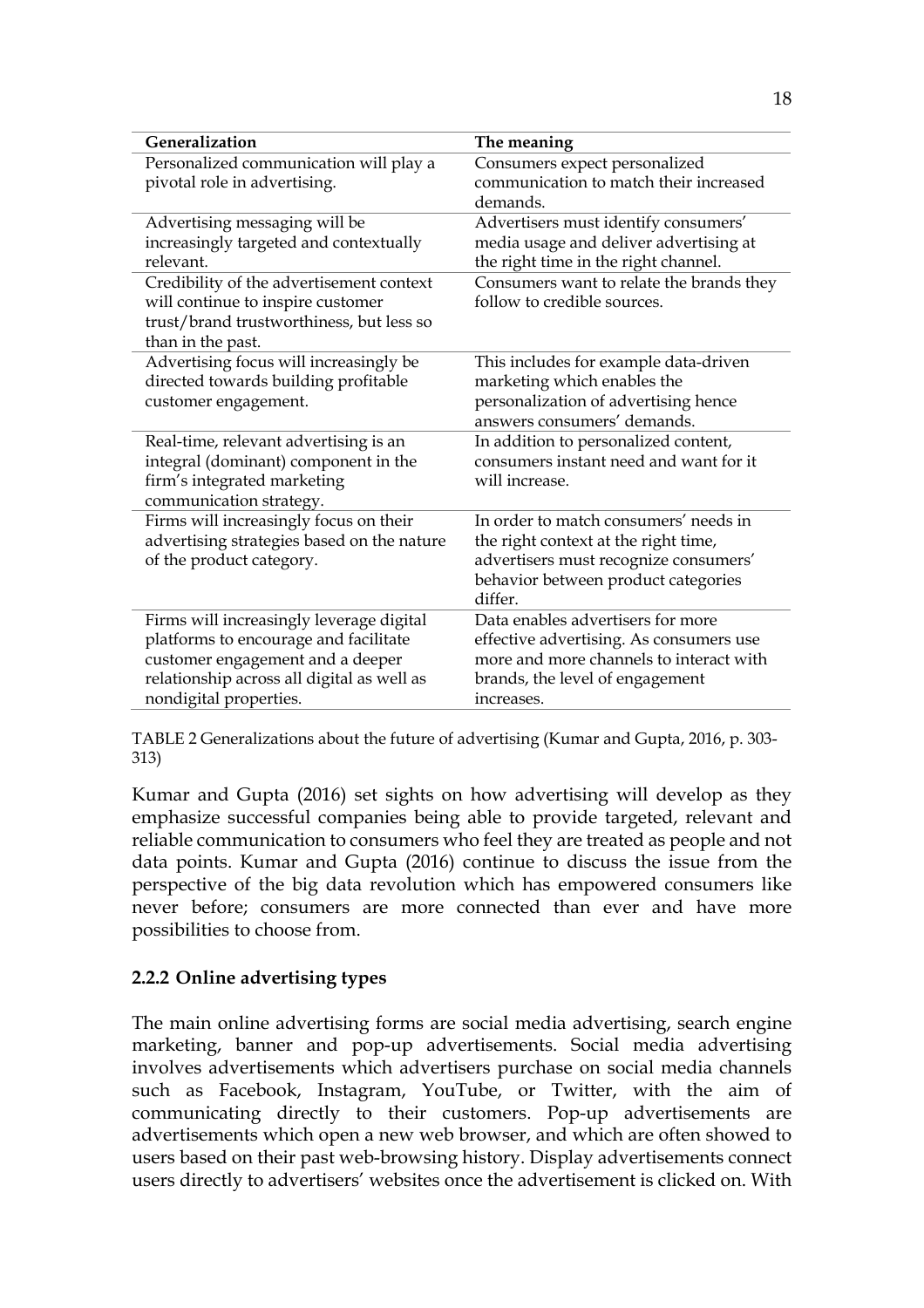search engine marketing, companies are able to show their advertisements in search engines by connecting with consumers' searches which trigger advertisers' search advertisements. (Kariyawasam & Wigley, 2017.)

# **2.2.2.1 Email marketing**

Email marketing is vital for relationship building between companies and their consumers. A common way for companies to do email marketing is permissionbased email marketing. Here consumers give their consent and thereby accept the distribution of emails (Ellis-Chadwick & Doherty, 2011). Email marketing is challenged by unwanted emails known as spam (Pavlov, Melville & Plice, 2008). The controversy and current status of email marketing is discussed more by Hudák, Kianicková and Madlenák (2017, p. 346):

E-mail marketing has been long regarded as untrustworthy and customers' unsolicited form of marketing communication. At present, its status has changed and is considered as one of the most effective marketing activities involved in building the brand, improve relationships with customers, getting new contacts and sales promotion company.

In order for successful email marketing, companies must assign before-hand a campaign objective and key metrics to follow. In addition, the right content must be chosen which is relevant for the target group and which, in turn, will bring the wanted conversion. A common tool for collecting results in email marketing and evaluating the success is Google Analytics<sup>1</sup> which provides data such as time spent on a website, page views, revenue generated, and conversions (Hudák et al., 2017). The effectiveness of email marketing has gained evidence from the United States where it has been in some cases the most cost-efficient marketing method in retaining customers, acquiring new customers, building consumer awareness, converting customers, and providing the best return-on-investment (Todor, 2017).

As for any marketing channel there are advantages and disadvantages also for email marketing. These are summarized in Table 3.

 $1$  "Google Analytics is a website traffic analysis application that provides real-time statistics and analysis of user interaction with the website" (Techopedia, 2019).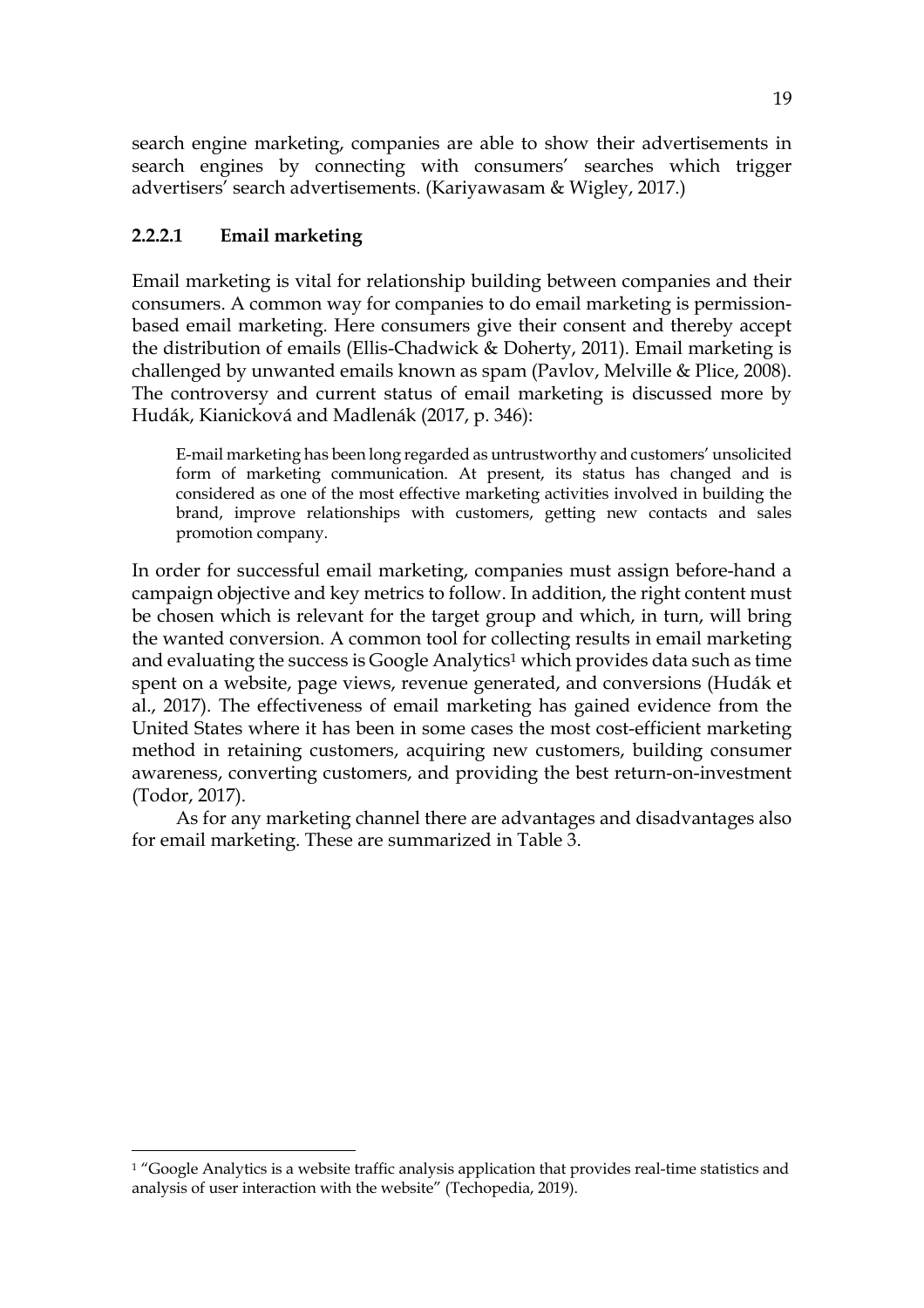| <b>Advantages</b>                                                                                                                                                                                                                                                               | <b>Disadvantages</b>                                                                                                                                                                                                                                           |
|---------------------------------------------------------------------------------------------------------------------------------------------------------------------------------------------------------------------------------------------------------------------------------|----------------------------------------------------------------------------------------------------------------------------------------------------------------------------------------------------------------------------------------------------------------|
| Easy recover of investment: studies have<br>shown that for every unit of money<br>invested companies can expect over 40<br>units in terms or return, which can make it<br>possible to say that the ROI (Return on<br>Investment) is higher than for other<br>marketing methods. | The risk for e-mail not to be delivered:<br>many of nowadays ISPs are using very<br>complex junk-mail filters, so there is a risk<br>for the e-mail not to reach the inbox.                                                                                    |
| It is easy measurable: companies can<br>easily get very<br>accurate<br>statistics<br>regarding a certain campaign. They know<br>how many e-mails were sent, how many<br>of them were opened, the click rate or the<br>unsubscribe rate.                                         | The high rate of unopened e-mails:<br>customers are overload with e-mails and<br>sometimes they simply don't open many<br>of the received e-mails.                                                                                                             |
| E-mail marketing is fast and efficient: in<br>a world where competition is tremendous<br>timing can be of a crucial importance and<br>traditional channels<br>cannot<br>provide<br>possibility to reach customers in very<br>short time as e-mail campaigns can do.             | The rising rate of unsubscribing: it is not<br>easy to keep subscribers engaged with the<br>company for a long period of time.                                                                                                                                 |
| Very meaningful: the message<br>for<br>different customers can be customized by<br>proving contents and promotions that are<br>consistent for their profile.                                                                                                                    | Renderability: some of the browsers<br>cannot display the creative content and for<br>this reason the recipient might instantly<br>close the window.                                                                                                           |
|                                                                                                                                                                                                                                                                                 | Costs: even though e-mail marketing is at<br>the first sight very inexpensive, in order to<br>deliver sophisticated e-mail newsletter to<br>the customers, technology resources are<br>required, otherwise the company risks to<br>send useless spam messaged. |

TABLE 3 Advantages and disadvantages of email marketing (Todor, 2017, p. 62)

One form of email marketing is a newsletter. For companies, both business to business and business to consumer, a newsletter usually has the objective of reminding the recipient of the company, informing existing and potential customers, increase a brand's credibility, convince recipients to buy, and collect feedback. Still, the most important aspect for newsletters is to provide information that is useful. If companies fail in doing this, people will unsubscribe from the newsletter, which in turn, may lead to negative brand effects. (Hudák et al., 2017.)

## **2.2.2.2 Social media marketing**

Kaplan and Haenlein (2010, p. 61) define social media as, "…a group of Internetbased applications that build on the ideological and technological foundations of Web 2.0, and that allow the creation and exchange of User Generated Content." Another definition of social media is given by Investopedia (2019), "Social media is computer-based technology that facilitates the sharing of ideas, thoughts, and information through the building of virtual networks and communities." Sterne (2010, p. 17) defines social media as, "…consumer-generated content distributed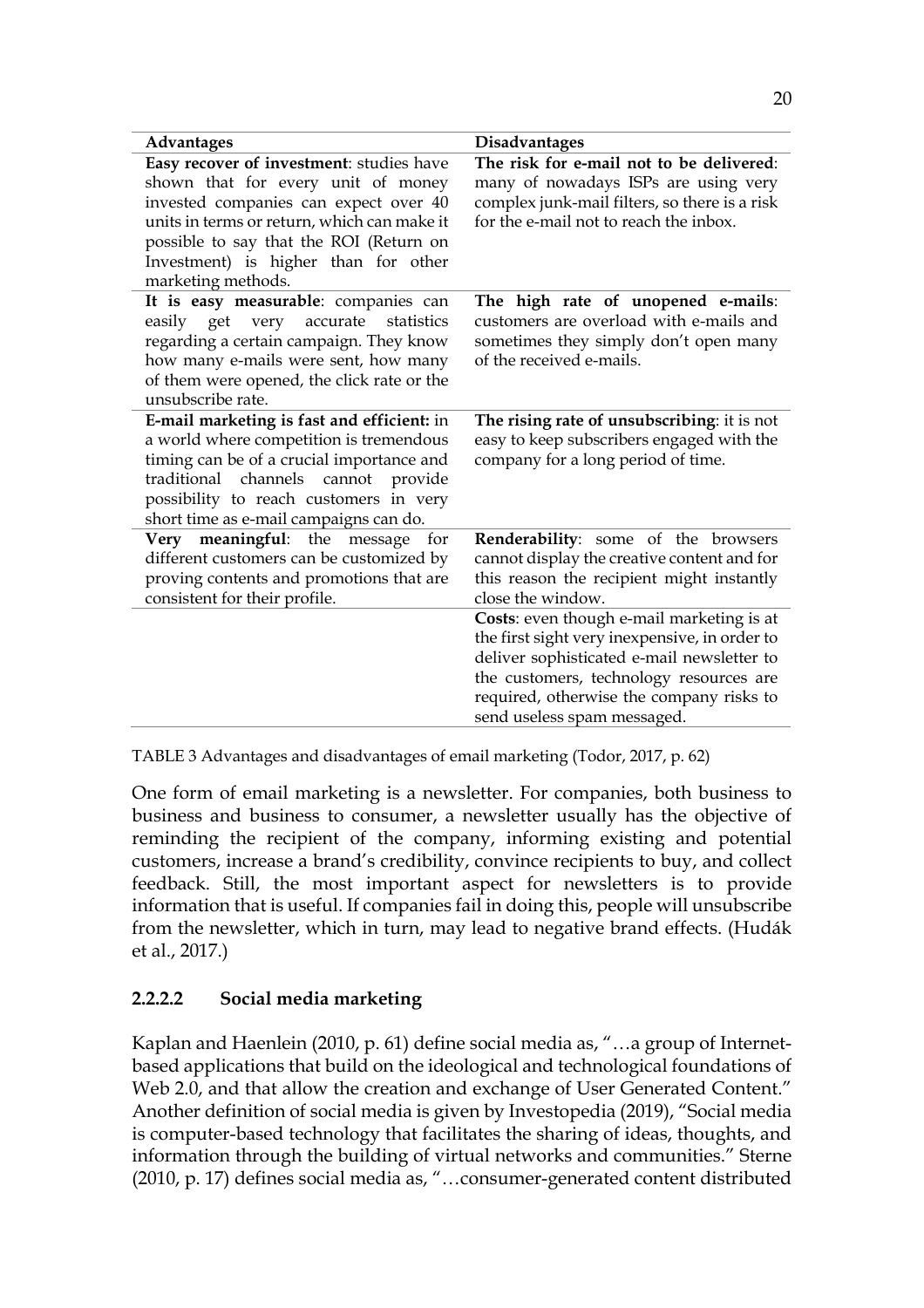through easy-to-access online tools." On the other hand, social media marketing is defined as, "…the use of social media websites and social networks to market a company's products and services" (Investopedia, 2018). In addition, social media marketing allows companies to provide easily accessible content for consumers simultaneously tracking their behavior (Thornhill, Xie & Lee, 2017).

Traditional advertising has its limitations in terms of its one-way communication type and the nature of it being expensive. These reasons have shifted marketers more and more towards the online environment as marketers are able to overcome these issues there. In addition, many companies have adapted their communication strategies to include social media as the channel has emerged and developed. The strengths of social media advertising are its potential for two-way communication and advertisers being able to track users' responses. (Boateng and Okoe, 2015.)

Sterne (2010, p. 5) argues there are three business goals for companies' social media activities; increase revenue, decrease costs, or increase customer satisfaction. Sterne (2010, p. 5) emphasizes the importance of these three goals stating that if companies are not improving at least one of these goals they are wasting time and money, and will have negative effects on customer acquisition.

The 'Engagement Food Chain' by Sterne (2010, p. 109) is presented below in Figure 3 in order to better understand what leads to actual engagement on social media. For the purpose of this study, this framework is used to understand the steps users on social media take before purchase.



FIGURE 3 The Engagement Food Chain (Sterne, 2010)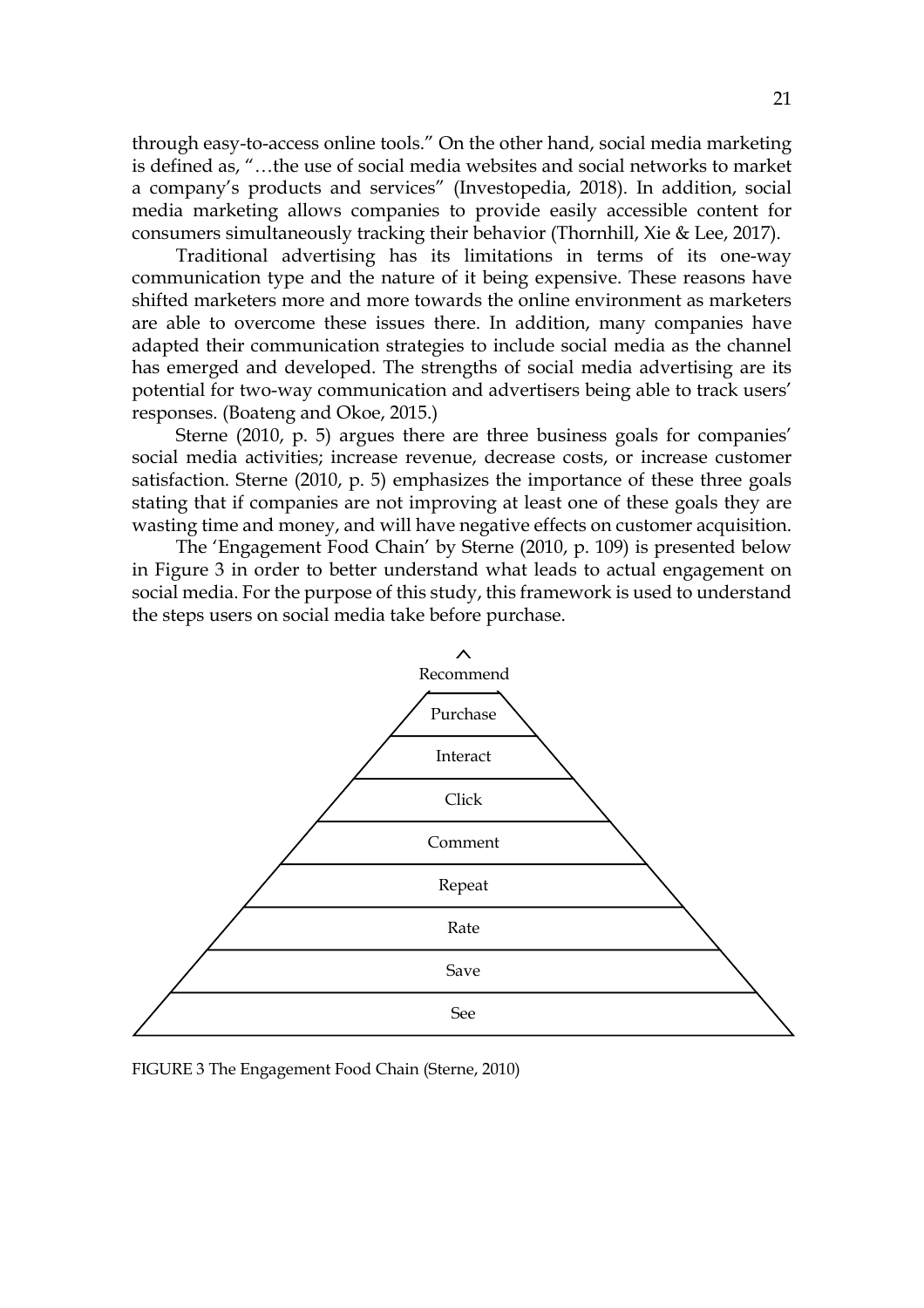#### **2.2.3 Multi-channel marketing**

Multi-channel marketing aims in communicating content in an integrated way through two or more channels. Customers demand to receive communication from channels they prefer has provided increased challenges for marketers to be able to match this demand (Kushwaha & Shankar, 2013). Payne, Peltier and Barger (2017) state that providing customers with multi-channel marketing increase their lifetime value and their loyalty towards the brand. Kushwaha and Shankar (2013) discuss the increased value customers bring to companies when communication is received from multiple channels as these customers are most valuable in all product categories. However, Kushwaha and Shankar (2013) continue emphasizing the not-so black and white perspective of measuring positive multi-channel marketing performance as customers behaviour differs whether a product is utilitarian (e.g. office supplies) or hedonic (e.g. cosmetics), and whether a product is seen as low risk (e.g. books) or high risk (e.g. computers).

According to Kushwaha and Shankar (2013) customers receiving communication in multiple channels are more profitable for companies than single-channel customers because shopping across channels makes customers more engaged to the purchase process. Furthermore, increased engagement may lead to customers' willingness to purchase more and increase order quantity. (Kushwaha & Shankar, 2013.)

In the light of Kushwaha's and Shankar's (2013) findings on multi-channel marketing and its ability to make a customer more profitable, the following hypothesis is proposed:

*H1: Consumers exposed to the message in two channels are more profitable than consumers exposed to the message in only one channel.*

## **2.3 Purchase behavior**

Personalizing an advertisement for a specific user not always leads to higher purchase intention. Personalizing an advertisement based on a user's needs usually results in increased purchase intention. However, when the advertisement's personalization is too intrusive, purchase intention decreases. Thus, personalizing online advertising leads to higher purchase intention but at the same time raises users' feelings of intrusiveness in terms of the advertiser having too much knowledge on the users. Adding too much information about a consumer on advertisements, e.g. not only web browsing data, is likely to result in consumers' increased feelings of intrusiveness which may have a negative effect on their purchase intention. The more a person has privacy concerns, the less likely they will purchase. (van Doorn & Hoekstra, 2013.)

The effectiveness of online personalization, here speaking of online behavioral advertising, depends on the decision stage a consumer is; if a consumer is further down the purchase path, in other words has already made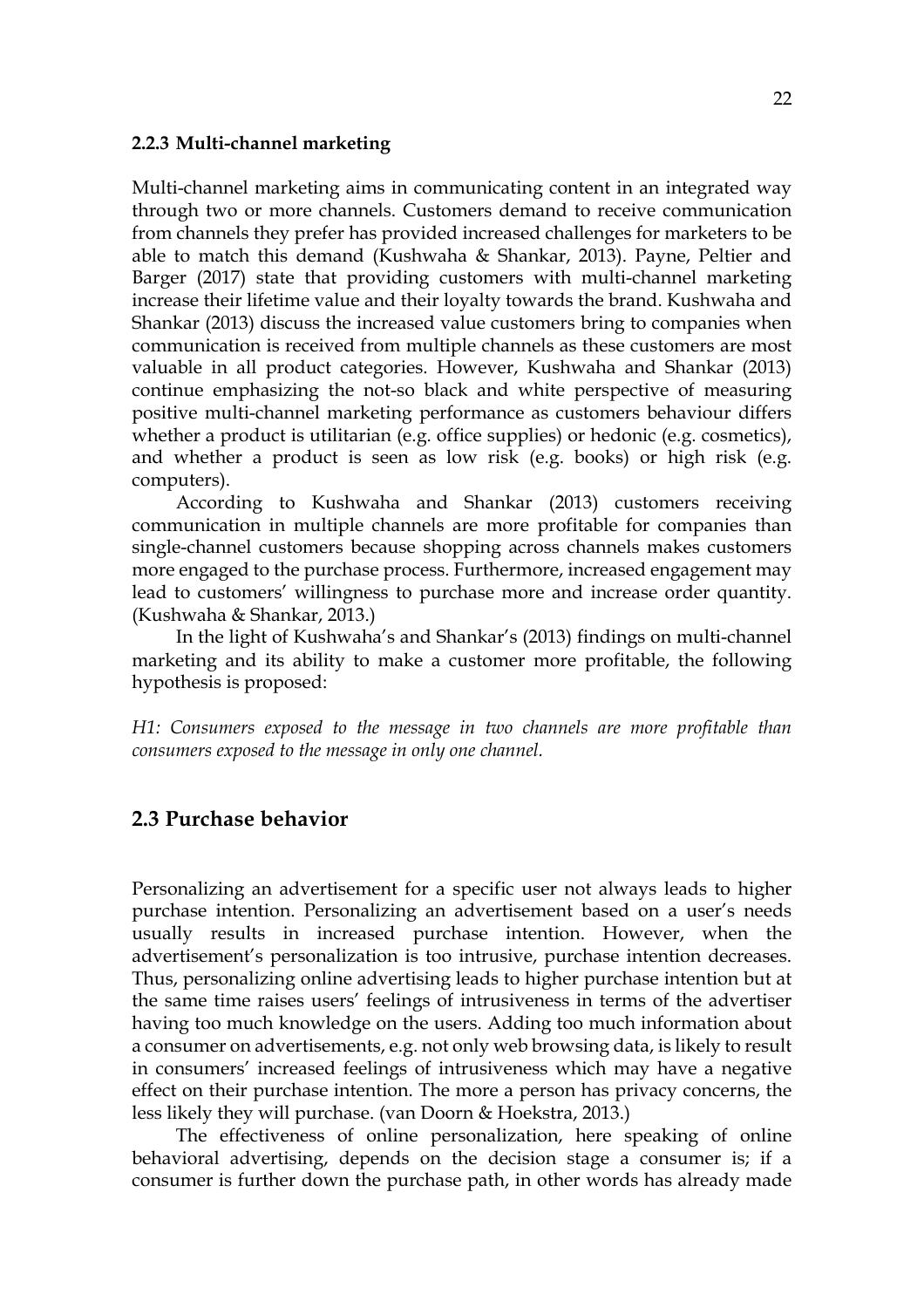research on a desired service or product, individualized targeting, i.e. online behavioral targeting, is more effective in convincing the consumer to make the purchase. On the contrary, as a consumer is in the start of the purchase journey having a broad vision on a possible purchase, personalization is not as effective. In the latter case, advertisements which are more generic lead more likely to purchase than personalized advertisements (Boerman et al., 2017). Bleier and Eisenbiss (2015) argue that personalized banners are most effective when consumers see them right after leaving an online store.

Van Doorn's and Hoekstra's (2013) view provides a double-edged sword; matching consumers' preferences increases purchase intention but the effectiveness in relation to the extent of matching consumers' preferences is still unknown. An advertisement matching consumers' needs increase purchase intention but at the same time, having too much personal information may influence purchase intention negatively as feelings of intrusiveness increase.

Following Van Doorn's and Hoekstra's (2013) findings, the following hypothesis is proposed:

#### *H2: Matching consumers' preferences more likely results in higher profitability.*

#### **2.3.1 Purchase behaviour stages**

A consumer's customer journey is created of many different components, of which one is the actual purchase and the path leading to it. A three-step purchase phase framework by Lemon and Verhoef (2016) consists of pre-purchase, purchase, and post-purchase phases. The pre-purchase stage involves all interaction a consumer has with a brand, its environment or product type before the actual purchase. This stage includes all behaviour before the purchase: the consumer recognizes needs, searches for information and considers options. (Lemon & Verhoef, 2016.)

The purchase stage involves customer behaviour such as choosing a product or service, ordering, and payment, which all happen within the purchase event. This stage may involve many stimuli affecting the purchase; information and choice overload, assurance of purchase and decision fulfilment. The aforementioned are critical in the decision-making process as consumers may stop searching or be convinced to complete the purchase. Marketing research and literature have emphasized the influence of marketing actions towards consumers in this stage. (Lemon & Verhoef, 2016.)

The post-purchase stage is the last phase of the three-step framework. Opposed to the pre-purchase stage, here are included all the interactions the consumer makes after the actual purchase. Common behaviors are usage, engagement and possible service needs towards the brand, product or service. Traditional research on this stage has focused on the experience deriving from the use of the product or service, but modern research has shifted towards understanding for example consumer loyalty, as part of the whole customer journey, towards a brand. (Lemon & Verhoef, 2016.)

Marketers and their companies should utilize the information from consumers' purchase phases, understand the perspectives from both consumer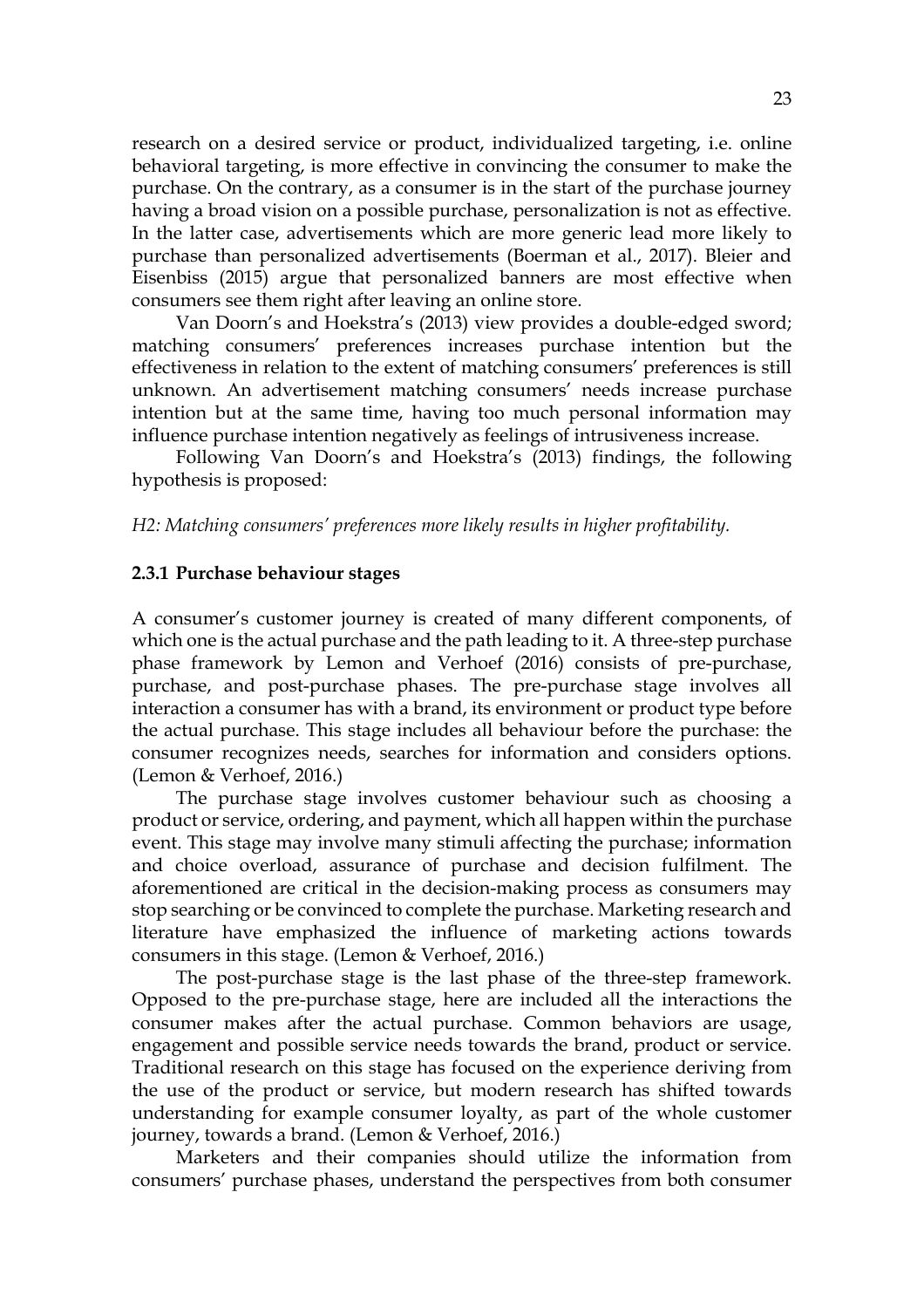and company point of view, identify the key actions consumers make in each stage, recognize all touchpoints from the beginning to the end of the customer journey and lastly, be able to detect when and why consumers remain in or withdraw from their purchase journey. (Lemon & Verhoef, 2016.)

The development of technology has transformed the traditional face-to-face communication, word-of-mouth (WOM) communication, into electronic WOM (eWOM) (Rahman & Mannan, 2018). Rahman and Mannan (2018, p. 407) define eWOM as, "…any statement made by the actual or potential or former customers about the products that are available to the large number of consumers and institutions via the internet technology." The transition from WOM to eWOM has been a result of consumers more and more relying on others' opinion on companies' products and services. (Rahman & Mannan, 2018.)

One of the major developments during the last decade of information technology has been the rapid growth of internet and mobile phone usage. The differences between online and offline shopping have been researched. In some cases, the brand name is more important in the online environment than offline. There is also evidence that brand loyalty is higher in the offline environment. A major difference between the online and offline environment is that the product is not physically available hence it can be seen more of an experience good. The same product may be seen as a search good, a good which consumers search and look for, in the offline environment as consumers are able to evaluate the product and its quality before purchase. (Lauraéus, 2011.)

The increased amount of information poses challenges also for the online purchase environment. E-commerce companies need to deliver consumers' information easily and fast in order to meet these consumers' expectations. However, consumers' information processing capacity is limited and therefore the amount of information given to consumers is not a guarantee of improved customer satisfaction and buying experience, but should focus in providing more quality information. The challenge of what and how much information to include applies especially to experience products, which are for example movies, clothes and music, where the product's attributes are personal for each consumer. Information quality and information quantity may be seen as major factors affecting decision quality. These two affect the efficiency how consumers' process information. (Gao, Zhang, Wang & Ba, 2012.)

Online shopping has brought increased challenges for retailers. The buying behavior has also changed, and shopping is not only the actual purchase but involves a holistic experience that impacts consumers' loyalty and value. In addition, purchase behavior differs between product categories; a product which consumers want to touch, try or smell before the actual purchase decision, involve a more thorough analysis of the product before purchasing. (Chen & Hung, 2015.)

#### **2.3.2 Consumer purchase categories**

The most comprehensive annual retail study in the Nordics, Retail Buying Study, conducted by the research company Kuulas Helsinki, identified four different types of shoppers in Finland in their 2019 report (see Figure 4). These groups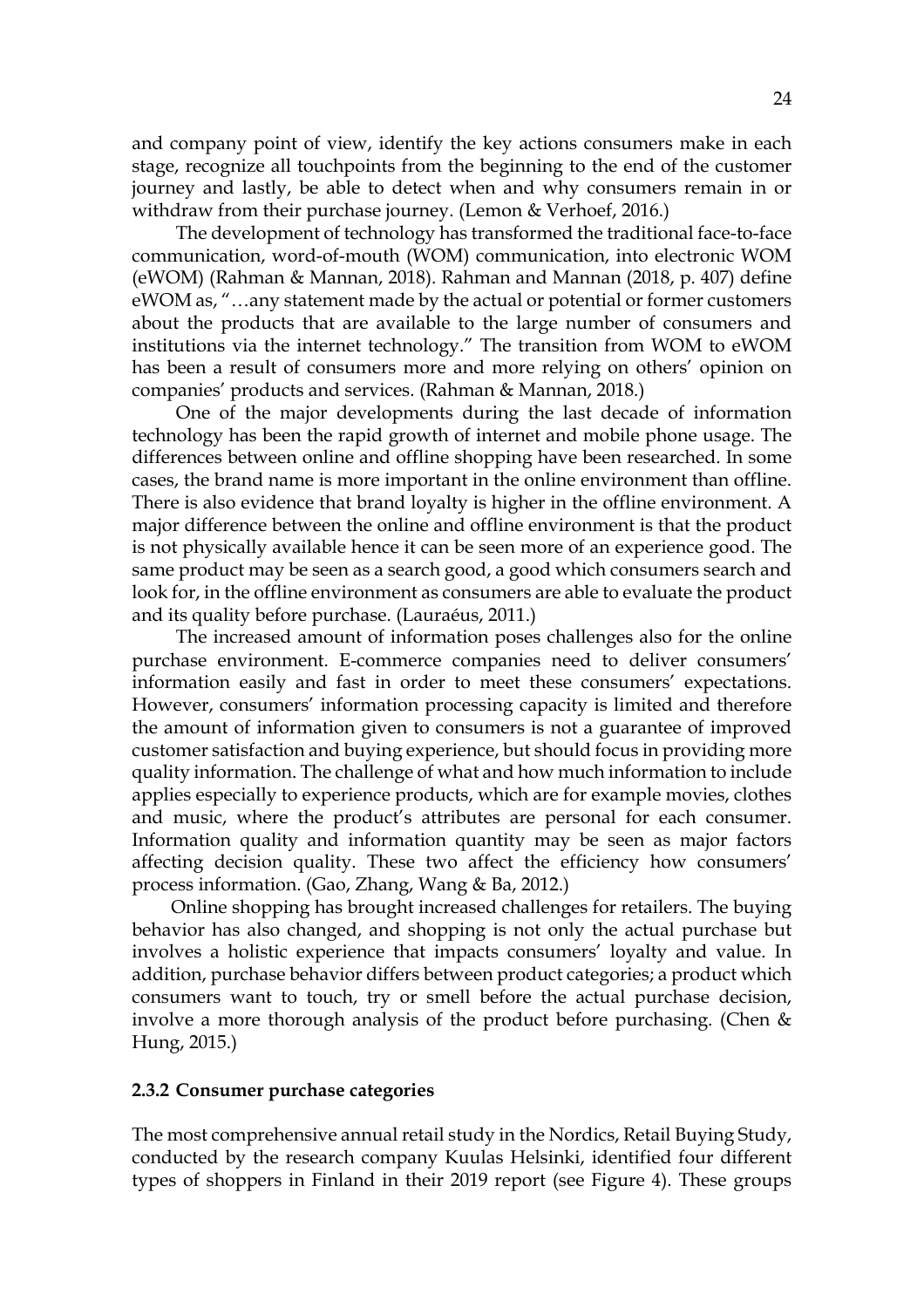were identified by asking the respondents a question on what their preliminary way of shopping is. The first group, 46% of total, consist of "Webroomers" who are inspired in digital channels but purchase in physical stores. This group has not increased or decreased in two years. The second group "Store shoppers", accounting for 31%, use physical stores from start to finish in their purchase journey. This group has decreased by 8 % in two years. The third group identified as "Online shoppers", 21% of the total and a group that has increased by 8 %, use the online environment from start to finish in their purchase journey. Lastly, the fourth group "Showroomers", only 1 % of the total, are inspired in physical stores but purchase online. This group has decreased by 1 % in two years. For the near future, as Amazon will be arriving to the Nordics, it is expected that consumers go more towards full online use. (Kuulas Helsinki, 2019.)



FIGURE 4 Finnish consumer purchase categories (Kuulas Helsinki, 2019)

In the same study generations are divided into three groups; Millennials, Generation X, and Baby Boomers. Millennials are under 35 years of age, Generation X includes 35-55-year-olds, and Baby Boomers are 55 and over. In relation to the earlier mentioned four shopping behavior categories, it may be seen in Figure 5 how each generation is divided by shopping behavior. (Kuulas Helsinki, 2019.)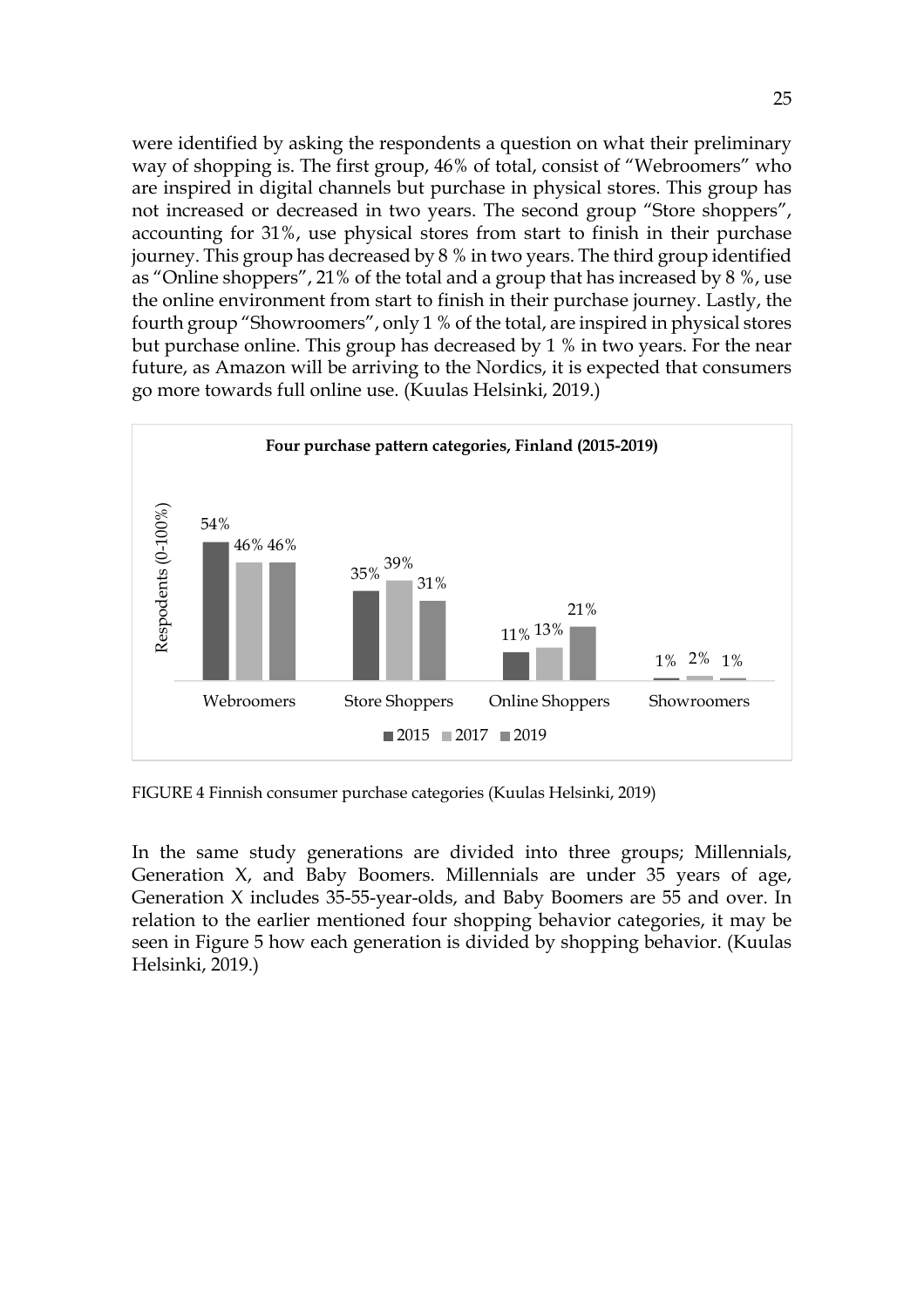

FIGURE 5 Finnish consumer purchase categories by generation (Kuulas Helsinki, 2019)

The research also compared the purchase patterns and categories of the Nordic countries with Amazon countries, in other words those countries where the online retailer Amazon have dedicated marketplaces (see Figure 6). From the research results it can be predicted that the arrival of Amazon will dramatically change the retailing industry in Finland and the Nordic countries. It can also be seen that in the Amazon countries, the "Online shoppers" category stands out. This pattern suggests, once Amazon has arrived in Finland and the Nordic countries, the purchase behavior will focus in starting the purchase journey from the online environment and ending it there as well. (Kuulas Helsinki, 2019.)



FIGURE 6 Nordic consumer purchase categories compared to Amazon countries (Kuulas Helsinki, 2019)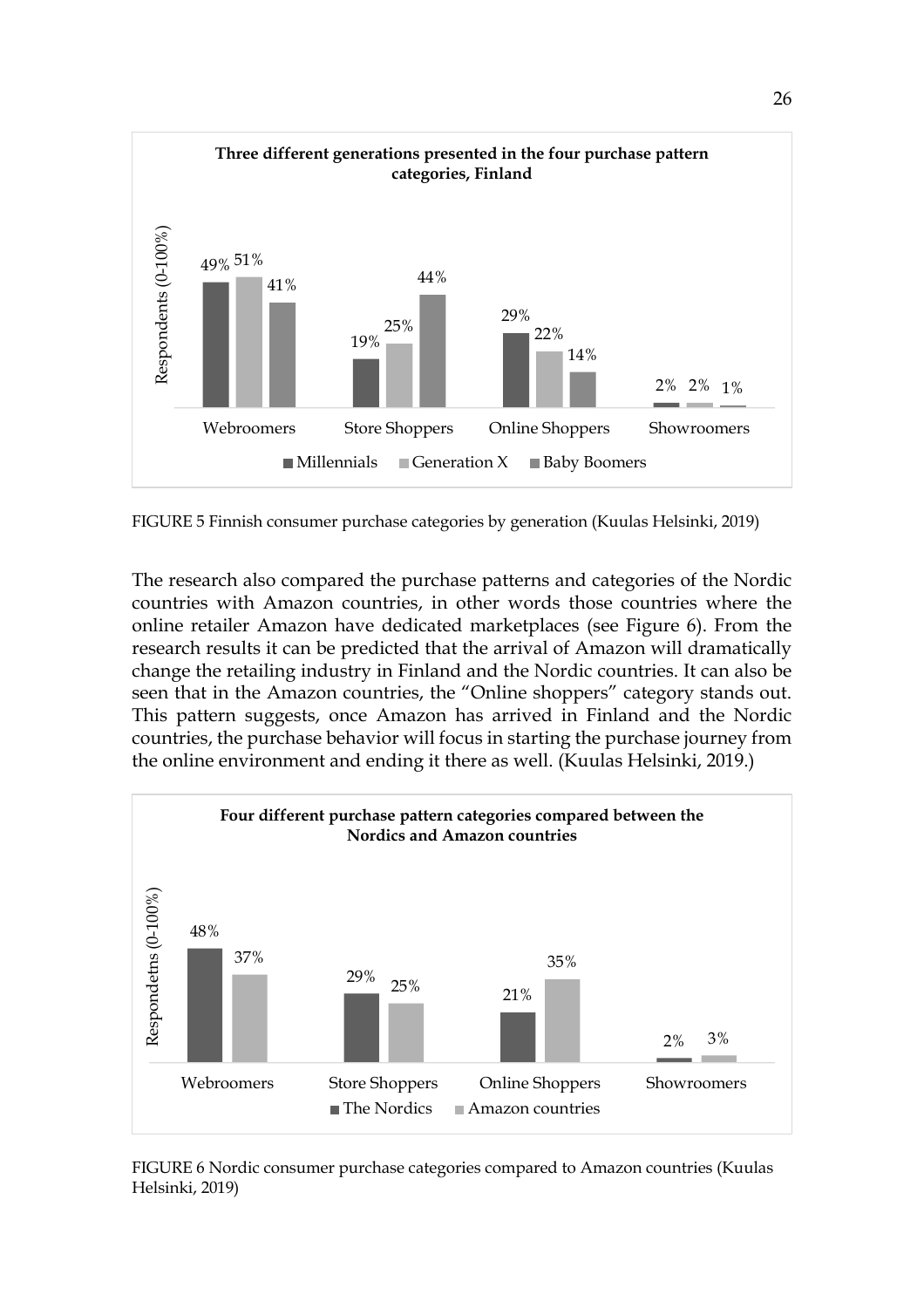### **2.3.3 Online purchase behavior in Finland**

According to Statistics Finland (2019), the Finnish public authority on statistics and information services, 50 % of 16 to 89-year-old people have bought something online in the past three months (the report was published 7 November 2019). Over the past twelve months, the share was 67 %. Finnish people buy online mostly clothes and shoes (47 %), entrance tickets (39 %) and accommodation services (35 %). There is no significant difference between genders in buying online in general, however there are differences in product categories. (Statistics Finland, 2019.) These figures are summarized in Figure 7.



FIGURE 7 Finnish consumers' online shopping in the past three months (Statistics Finland, 2019)

During 2004-2013 the growth of people buying online has over tripled. However, 2013 onwards the growth has been slow with only older age groups, 55-years old and older resulting in more rapid growth. The adoption of online purchases within 35-years-old and younger is one reason for slow growth. Older age groups tend to buy non routine products or services, such as vacations, whereas younger people buy more day-to-day products with more routine, such as entrance tickets or clothes. The most purchased product categories are clothes and shoes, entrance tickets to cultural events, accommodation and travelling services, online gambling, and other accommodation and travelling related services, of which the two first categories have seen above average growth compared to online buying in general. Online buying is more popular in larger city areas in Finland, with some of the reasons being the age structure focusing in younger age groups in large city areas, services which are bought mostly online focusing in cities, and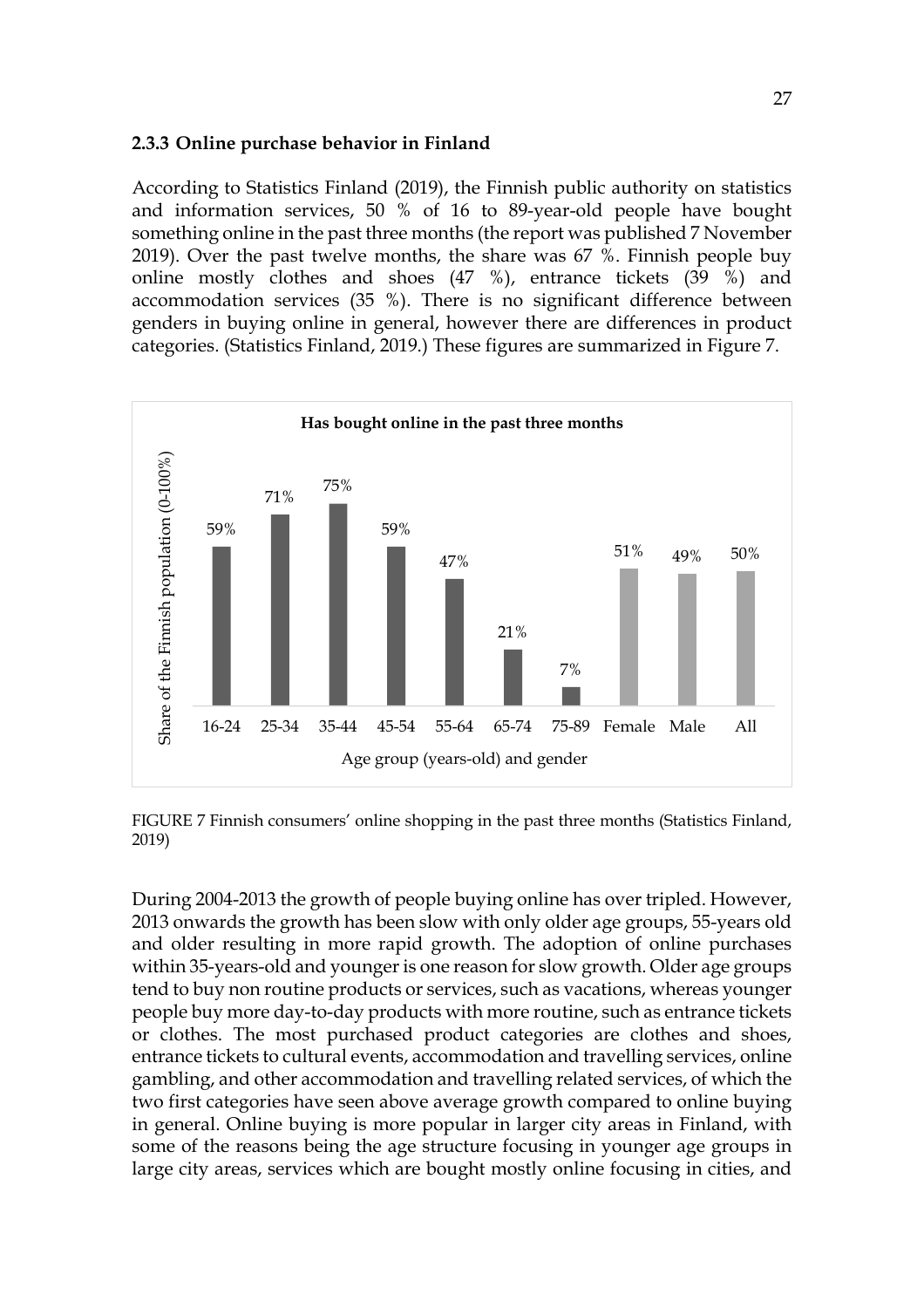universities focusing in large cities with students being an active group buying online. However, people living in urban areas where brick-and-mortar stores are few, online buying is accentuated. (Statistics Finland, 2019.)

To support this research's empirical case study, which focuses on the toys product category, it is important to look more in depth in that product category. The research from Statistics Finland (2019) highlights 35-44 years-old being the most active age group in purchasing and ordering online in the product category of white goods, furniture or toys. In addition, there is a difference in gender, female accounting for 20 % and male 11 % of the population in the past 12 months. These figures are summarized in Figure 8.



FIGURE 8 Online purchases and orders in the product category of white goods, furniture or toys (Statistics Finland, 2019)

# **2.4 Online targeting**

The term targeting is described by Micu (2005, p. 208) as, "…the process through which marketing communicators deliver messages more accurately and prevent wasted coverage to prospects not included the intended audience." According to Schumann, von Wangenheim and Groene (2014), a majority of websites are free of use but are dependent on advertising revenues. In order to increase revenues to reach their full potential, advertisers use targeted advertising to increase relevancy of advertisements. Schumann et al. (2014) state that targeted online advertising is online advertising in which advertisers utilize information they have gathered from users, for example web-browsing behavior, demographic and geographic information, or survey data, to show advertising to them. Van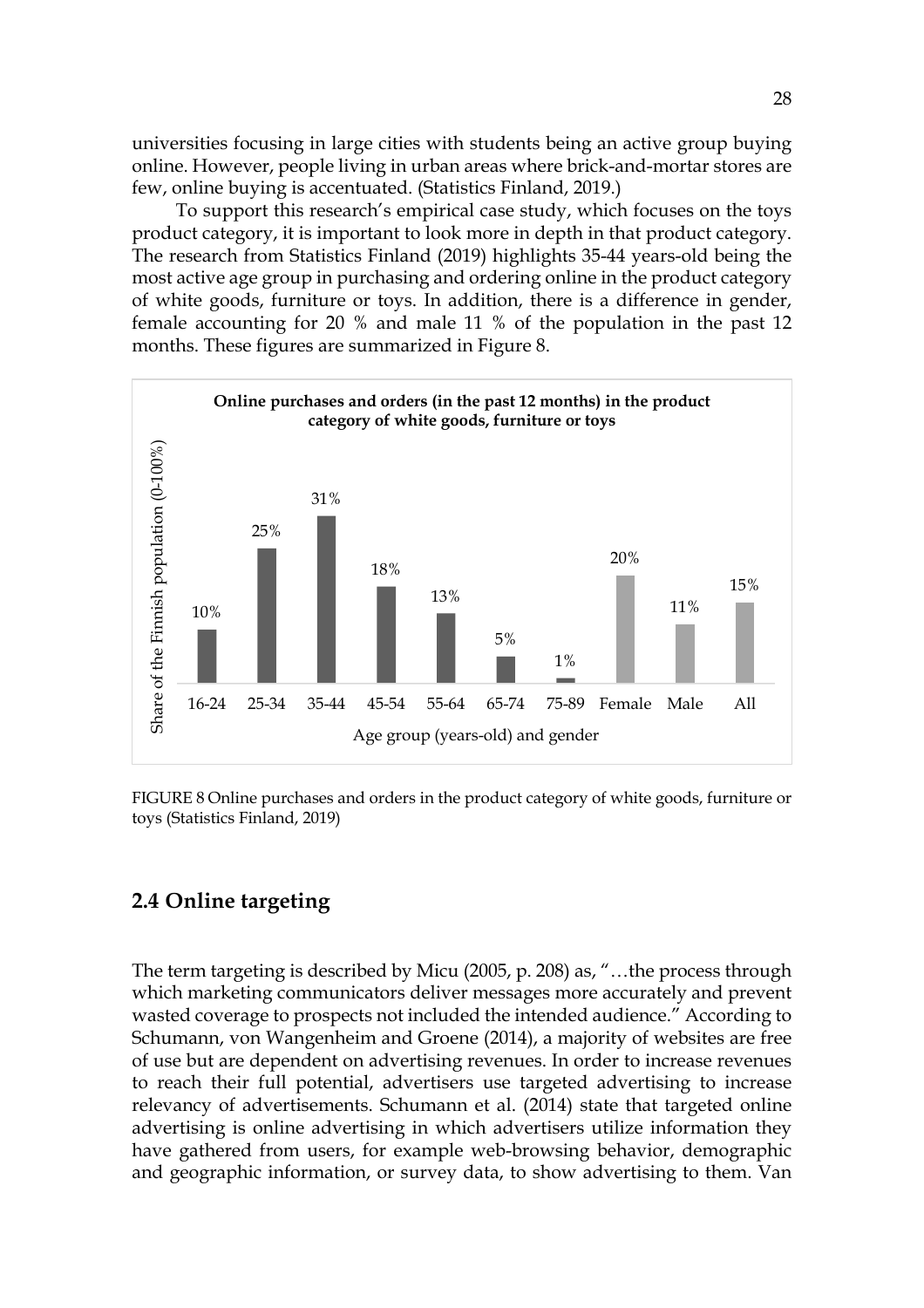Doorn and Hoekstra (2013) explain the trend online targeting has been developing to by stating that gathering customers' detailed information has increased but at the same time it has encountered critical public attention.

To do ad targeting, an advertiser may select a specific group of people of a larger group. Some examples are choosing online users based on demographic information, for example female 26 to 54 years old who have expressed an interest towards a certain topic. Thus, online targeting decreases the costs for an advertiser to identify consumers of a certain interest or topic, and this may be seen as a strength of targeting in the online environment opposed to traditional media. Other strengths of the online environment are companies being able to collect large amounts of data easily and showing specific advertisements to specific people. Once an advertiser has collected data, advanced technology and algorithms enable online targeting, which further allow showing the right advertisements to a specific target group. (Goldfarb & Tucker, 2011.)

| <b>Targeting type</b>  | Definition                                 |
|------------------------|--------------------------------------------|
| Contextual targeting   | Ad is matched to content it is displayed   |
|                        | alongside                                  |
| Behavioral targeting   | Use prior click-stream data of customer to |
|                        | determine whether they are a good match    |
|                        | for the ad. Scope generally depends on     |
|                        | whether ad network or website publisher    |
|                        | controls which ads get displayed           |
| Retargeting (Search)   | Online ad is shown to user who             |
|                        | previously searched using a particular     |
|                        | search term                                |
| Retargeting (Website)  | Online ad is shown to user who             |
|                        | previously visited a website but did not   |
|                        | 'convert'                                  |
| Real-Time Targeting    | Advertiser has power to decide in 'real-   |
|                        | time' whether to serve an ad to a          |
|                        | customer based on data the website         |
|                        | shares with them about that user           |
| 'Look-alike' Targeting | Targeting based on users having similar    |
|                        | characteristics to current customer        |
| 'Act-alike' Targeting  | Targeting based on users having click-     |
|                        | through paths which resemble successful    |
|                        | conversions                                |
| Demographic Targeting  | Publisher uses data that customer has      |
|                        | volunteered such as age, gender, location  |
|                        | and interests to choose whom to display    |
|                        | ads to                                     |

Different online targeting types are shown in Table 4.

TABLE 4 Online targeting types (Goldfarb and Tucker, 2011, p. 12)

All of the above targeting options have in common the use of different media platforms to display advertisements. In addition, these media platforms collect the behavior of the users using them, commonly known as click-stream data. (Goldfarb and Tucker, 2011.)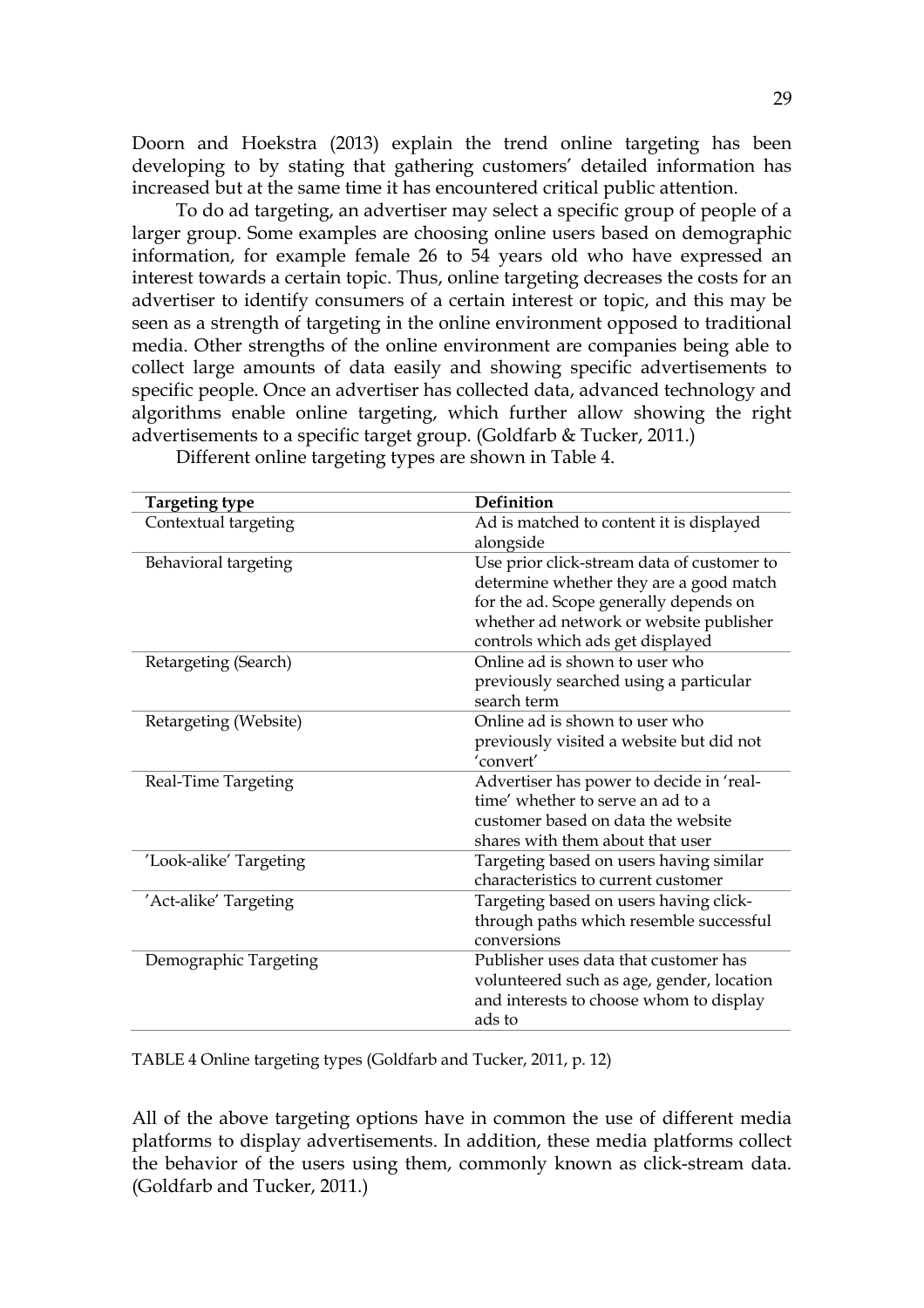#### **2.4.1 Behavioral targeting**

Behavioral tracking enables marketers to tailor their offerings and services to differently behaving consumers. Placing cookies on online users once they visit companies' websites enable behavioral tracking and provides marketers data which to utilize. Whether a consumer searches and looks for new products to buy on a seller's website or is a revisiting consumer, the seller may provide tailored offerings to each consumer. There are many reasons for companies to utilize behavioral tracking; potential sales increase, use of easily applicable offer and price experimentations, tailoring offerings based on website visitors purchase stages, aligning a company's prices with the competition, and increase relevancy in messages intended to consumers. (Alreck & Settle, 2007.)

Companies utilizing behavioral targeting enables them to provide more relevant online advertising through the collection of web-browsing data. This consumer specific data includes for example information on gender, age, ethnicity, or shopping interests. Behavioral targeting is enabled by technologies which collect online users' data and applies that to show individualized messages to consumers. Behavioral targeting may be utilized for example to match consumers' potential future purchases by showing relevant advertising to consumers' needs. (Dwyer, 2009.)

Boerman et al. (2017) discuss the collection and monitoring of online users' information in order to utilize it in individualized advertising purposes such as online behavioral advertising. They further define it to be the collection of people's behavior online which is then used to deliver personalized advertisements to them. This information on consumers' online behavior can include different web-browsing activities such as visited websites, watched videos, articles read and search engine activity. Once a user visits different websites about a specific theme, an advertising network can then show advertisements based on this specific theme. (Boerman et al., 2017.)

In addition to retargeting, behavioral advertising is one of the most used targeting methods in modern digital advertising. Opposed to retargeting, behavioral targeting enables showing advertisements based on users' online behaviour such as interests or preferences, which are based on an individual's online profile (Boerman et al., 2017). The information, on which marketers are able to utilize online behavioral targeting, is collected from a user's online browsing behavior. This type of targeting is enabled by modern tracking technology which is able to collect online users' website behaviour and show advertisements based on this. All in all, behavioral targeting enables marketers to better match their online advertisements towards online users' characteristics and preferences based on search and web browsing behaviour as well as other online information registered to websites (Chen & Stallaert, 2014).

Based on previous studies about online behavioral advertising, Boerman et al. (2017) have developed a framework which explains consumers' reactance to online behavioral advertising and how consumers perceive online advertisements. This framework is shown in Figure 9.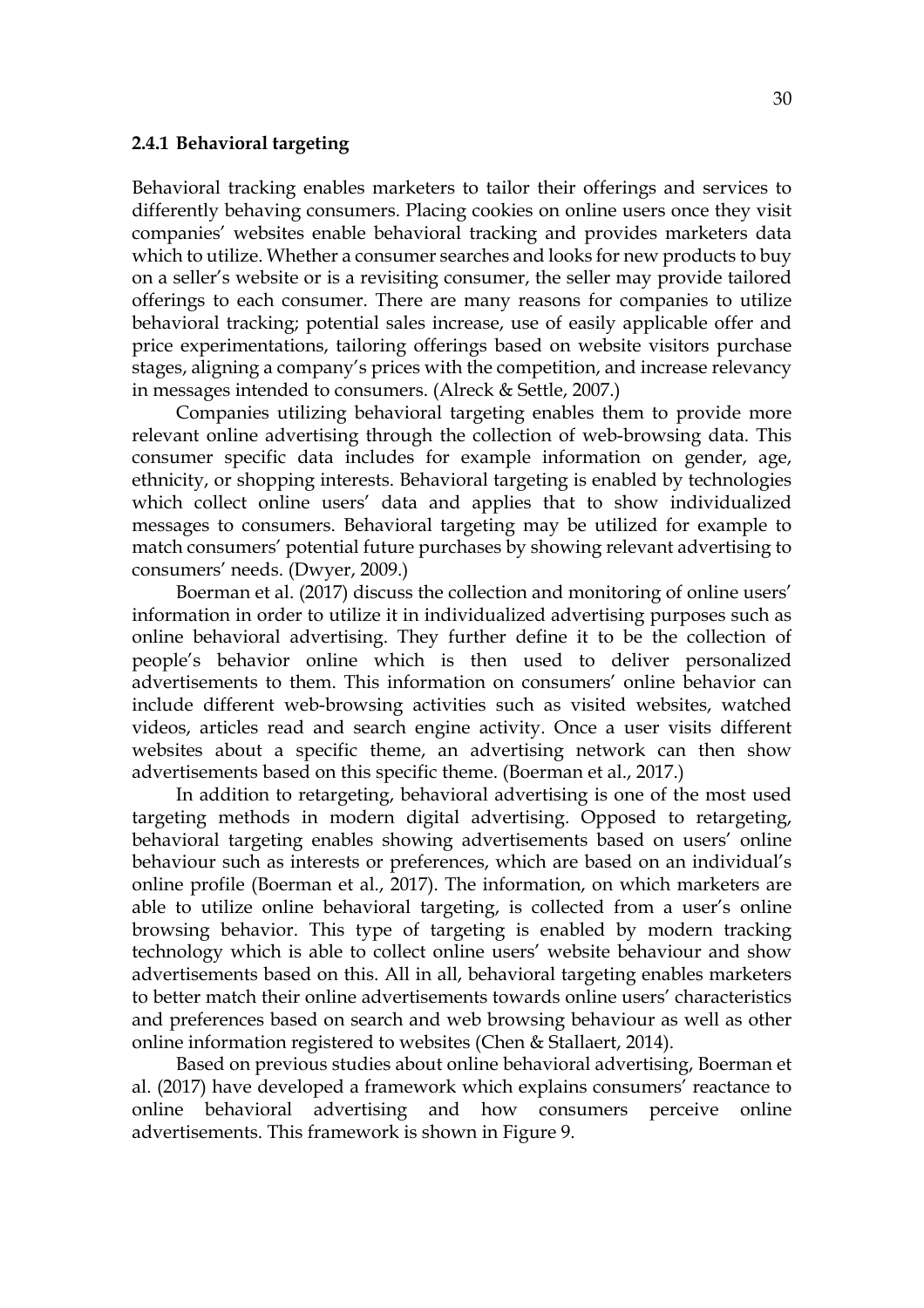

FIGURE 9 Framework of consumers' reactance towards online behavioral advertising (Boerman et al., 2017, p. 365)

### **2.4.2 Retargeting**

One form of online targeting is retargeting. When a user visits a company's website, the user's profile is tracked by a tracking cookie placed on the website which enables the company to show specific ads to this user. The cookie tracks the user's behaviour on the website and then this information is collected. Often, several advertising spaces form ad networks which enable the distribution of certain ads on multiple websites. This allows advertisers to retarget users who visited their website in the ad network by buying this network's advertising space. (Bleier & Eisenbiss, 2015.)

In order for retailers to stand out from the large amount of advertising messages, retargeting methods are increasingly adopted in order to match advertising with individual consumers. Retailers may employ retargeted advertising based on consumers' preferences, interests or online shopping behaviour. This may be seen for example in banner ads which incorporate these consumers' traits with the objective of making the advertisements more relevant. Retargeting has however its risks in matching consumers' characteristics in too much detail which has brought consumers increased privacy concerns; they may feel manipulated or have a feeling of lost freedom. As a result, many consumers may not want retailers to personalize their advertisements as these consumers know they are tracked, and their data gathered. (Bleier & Eisenbiss, 2015.)

Goldfarb and Tucker (2011) further highlight retargeting to be highly important within online targeting methods as this enables advertisers to know whether a consumer is interested in a specific product or service. Advertisers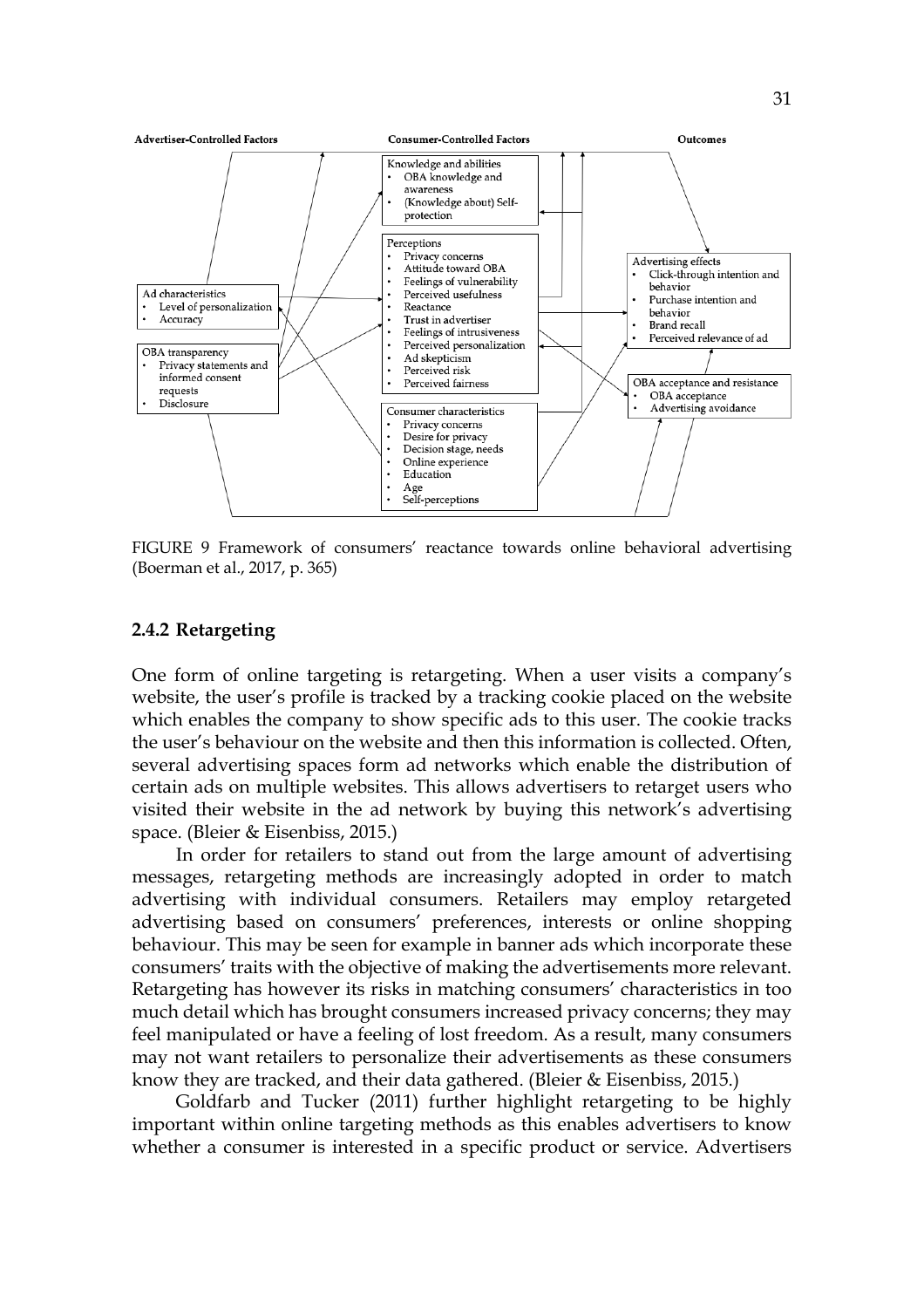may create a loop in which they persuade a customer to return to their website if they have abandoned it earlier.

### **2.4.3 Online personalization**

Personalization as a concept was first introduced in the end of the nineteenth century. Personalization enables the creation of individualized communication based on customers' interests (Tran, 2017). Personalization is an emerging topic within advertising and marketing. Two decades ago, it was estimated that marketers will be able, at some point, reach consumers exactly when it is most beneficiary in terms of advertising purposes. Reaching consumers at the right time at the right place has been enabled by technological developments within digital media. Furthermore, online personalization, when speaking of targeting, is given increased attention and advertisers are trying to exploit advanced targeting options including targeting based on users' online behaviour (dependent on the context, location, past behaviour, e.g. retargeting) or personal preferences (tailoring the message of an ad). All this should increase the effectiveness of online advertising as consumers are addressed based on their personal relevance such as characteristics or habits (Ozcelik & Varnali, 2018). Companies are able to provide more relevant and effective advertisements for their customers with targeted advertising (Schumann et al., 2014). Shanahan, Tran and Taylor (2019) explain that companies benefit from using personalization as it provides efficient advertising and relationship management in email and social media.

Marketers have shifted their budgets increasingly to the online environment resulting in a significant portion of all advertising spend. Liu-Thompkins (2018) elaborates on this by stating online advertising spend accounted for 41% of global advertising spend in 2017. Companies want to see a return on large media investments and seek to find solutions which bring the best outcome. Lambrecht and Tucker (2013) highlight the use of 'dynamic behavioural targeting' which enables marketers to show ads based on internet users' past online browsing behaviour. In addition to growing advertising budgets, technology related to the online environment has developed. The advertising industry has come a long way from 1994 when the first banner ad was shown, to the modern era where marketers have tens of different ad formats at their disposal with technology enabling modern online advertising such as retargeting (Liu-Thompkins, 2018).

The rapid development of the internet has transformed the advertising industry during the past ten years. Traditional media has been accompanied by promotional online platforms and placements such as social media advertising, display advertising or search engine marketing. The rapid development of the online, and offline, environment has proposed a significant increase in the number of advertising messages consumers are encountering. In order for advertisers to break through this 'advertising clutter', the use of personalization techniques have been adopted (Schreiner, Rese & Baier, 2019). Moreover, Shanahan et al. (2019) explain the importance of personalization by arguing that personalization improves the relationship between companies and their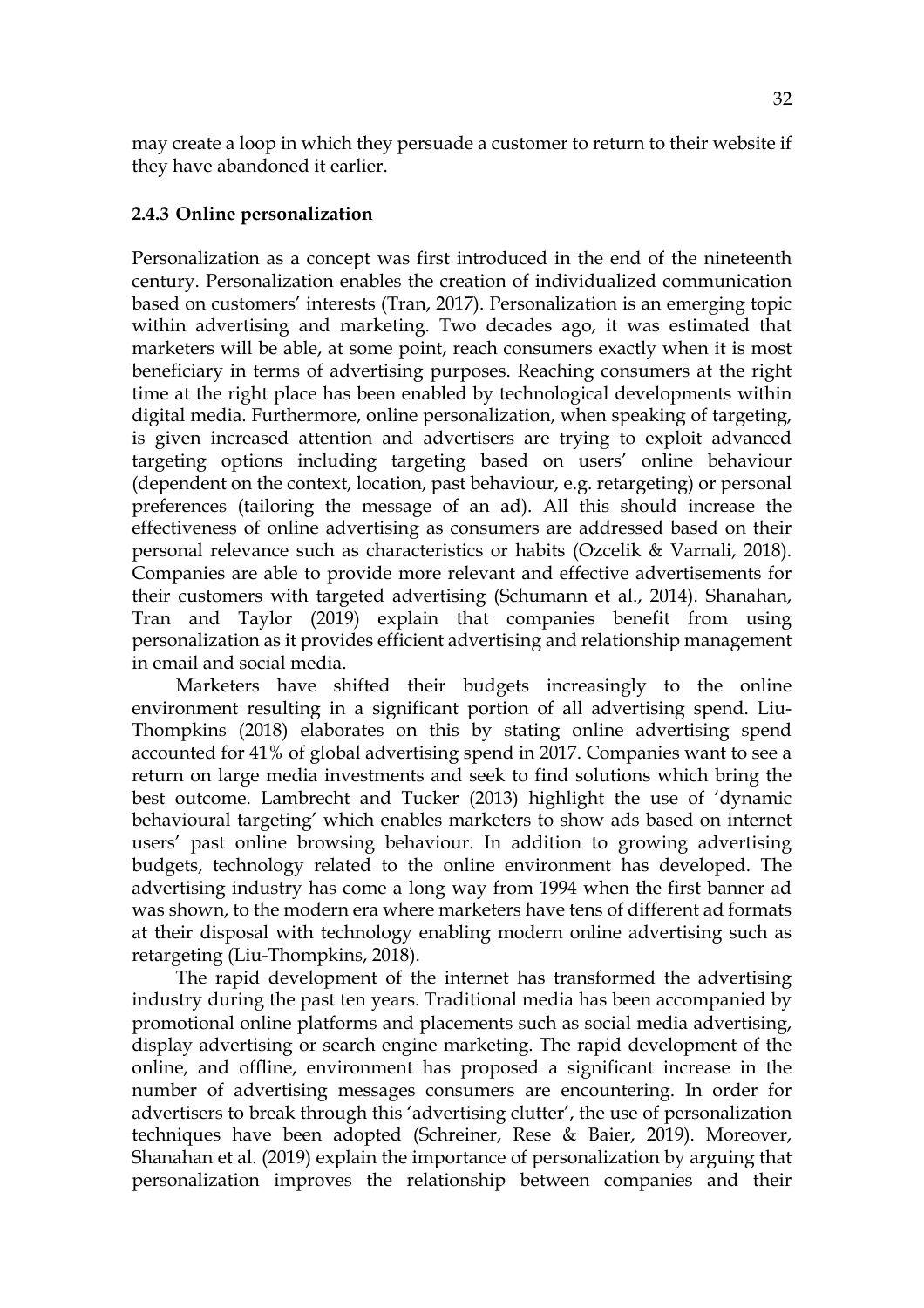consumers by creating brand loyalty which, in turn, fosters consumers' purchase behaviour.

Today, companies have access to consumer-specific data which enables companies to adjust digital advertising towards their consumers' preferences and needs. Opposed to traditional advertising, which aims in providing consumers a message which they recall later, digital advertising provides a narrower approach for companies to communicate with their potential consumers, e.g. influencing consumers' purchase decisions more swiftly. The positive outcomes of utilizing technology in digital advertising derive from consumers' responding more positively to relevant advertisements. The increased amount of information consumers are facing today may be overcome by companies by targeting consumers based on their interests, demographics, browsing behaviour or location. Although companies have identified the value which effective personalization strategies could potentially bring, not many, only 6% of companies world-wide reported by eMarketer in 2017, are in a stage where a personalization strategy would be implemented to its fullest. (Frick, 2018.)

In order for companies to execute online advertising personalization, they must have online data on their consumers. This information may be called clickstream data, which includes records of consumers' online behaviour; e.g. visited websites, time spent on websites or the order each website was visited. Companies gathering this clickstream data has ultimately been enabled by the development of internet technologies. It must be remembered it is not sufficient enough to only gather this data in order to make strategic decisions but companies should have specialists with the capability to understand this information technology. (Li, 2014, p. 62.)

Technology has been the driving force which has enabled the rapid development of the online advertising industry. It has also provided more and more tactics for online advertisers, many of them related to advertisement targeting. The industry, involving many parties such as advertisers, technology companies and ad networks, involve large amounts of resources which try to develop even further targeting and data collection methods for advertisers to be used. Consumers demand for relevancy from the messages communicated to them has substantially increased and modern online advertising methods, which aim in delivering relevancy, have already been shown to be efficient (Kagan & Bekkerman, 2018). Both consumers and marketers benefit from personalization as consumers' needs and preferences are more effectively matched (Tran, 2017).

One form of personalization is individualizing the message from the advertiser to the consumer. This may be done after gathering the online data which allows companies to meet an individual consumer's preferences or characteristics. An example of this type of individualization is including the recipient's name in the message. However, only modifying the message by including the recipient's name may be insufficient. In order to have a real effect, the message could be individualized according to the recipient's personality, past behaviour, ideology or habits. The objective of all the aforementioned is to create a message which incorporates the recipient's characteristics. A message which matches consumers' preferences is likely to convince the consumers to make favourable actions towards the advertiser. The attention value towards a more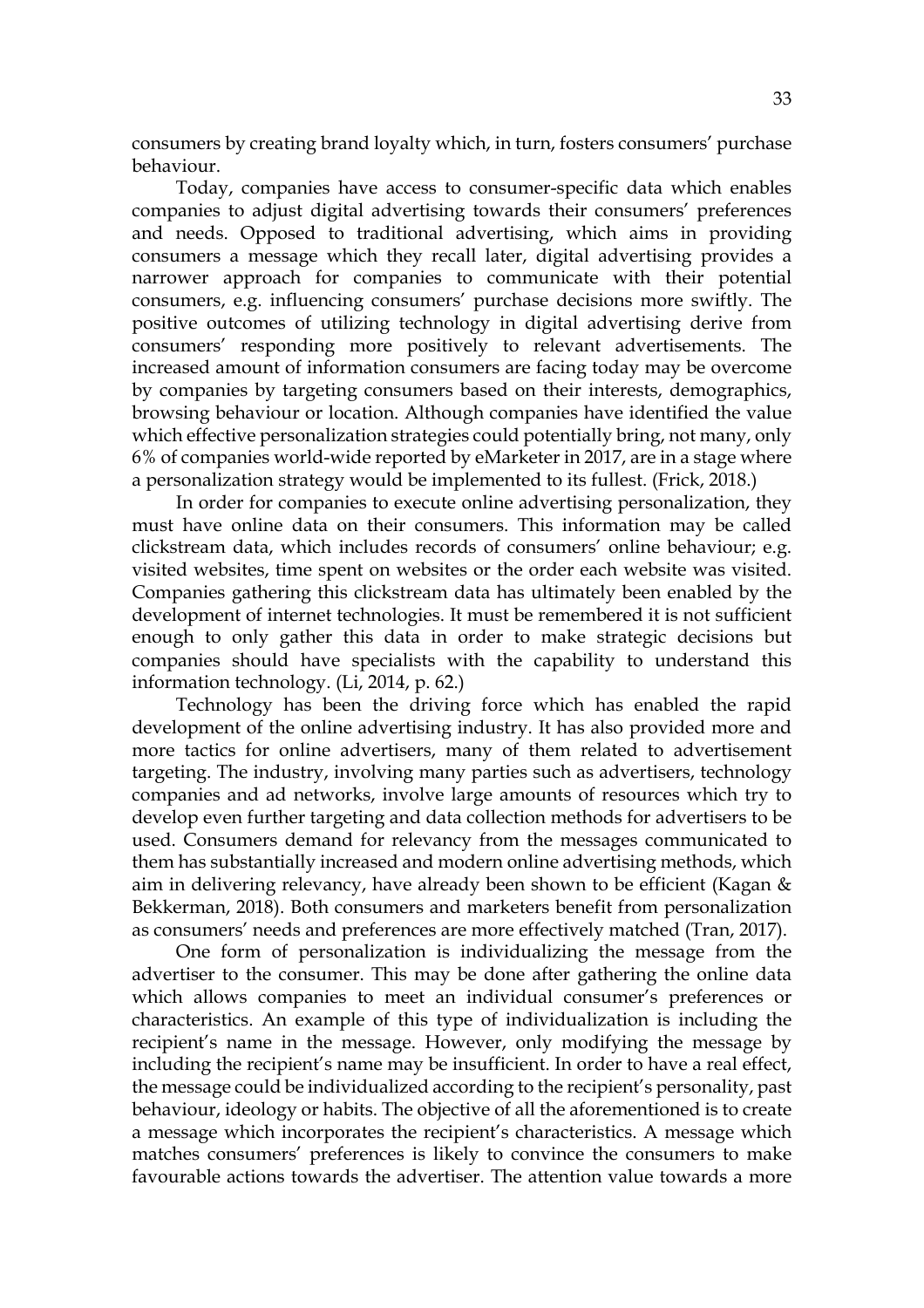individualized message should be higher hence the recipient assesses the message more thoroughly. However, consumers have an increased expectation level for advertisers practicing individualization of messages sent to them which requires advertisers to pay an increased attention to their personalization work. (Li, 2014, p. 63-65.)

Based on Frick's (2018) findings on utilizing technology in order to provide more relevant ads to consumers resulting in more effective online targeting, this research suggests the following hypothesis:

*H3: Targeting based on consumers' preferences and behavior results in higher profitability than broad targeting.*

#### **2.4.4 Privacy**

The rise of online advertising and the use of data has introduced another area of interest both for companies and customers; how marketers utilize data and to what extent. Data privacy has become a significant issue for the online industry (Ferrell, 2017). Goldfarb and Tucker (2011) further explain the increased concerns consumers have on their data privacy due to the rapid growth of data which has enabled more sophisticated methods of online advertising targeting. Moreover, there can be negative effects of the increased amount of consumer data if it is used unprofessionally. Still, once consumer data is used correctly, there are substantial benefits (Martin and Murphy, 2017).

However, as marketers try to provide consumers with the aforementioned benefits, regulators, researchers and other critics have increasingly started to focus in securing consumers' data privacy (Martin & Murphy, 2017). Schumann et al. (2014) highlight privacy concerns being a major barrier for consumers' perceptions on targeted online advertising and it is reported, in the US, two thirds of adults do not want to be targeted based on their past web browsing and search behavior. The lack of research on how websites give attention to these privacy issues is also listed as a major barrier for consumer acceptance on online targeted advertising. To increase this acceptance, companies globally emphasize the aspect of increased relevancy which derives from targeted online advertising (Schumann et al., 2014).

In order for companies to reduce the concerns consumers have on data privacy, privacy statements are shown on websites telling which personal information is collected, how and why it is collected. This should, in theory, help to gain the trust of consumers but as privacy statements often fail to grasp the attention of its intended recipients, according to Boerman et al. (2017) for one person to read all privacy statements on visited websites would take about 201 hours per year, the privacy statements unsuccessfully provide the information what they are intended to do. (Boerman et al., 2017.)

The rise in privacy concerns has increased consumers' knowledge on how to proactively reduce those risks of having personal information mistreated. The reactions consumers have on online behavioral tracking and targeting show that consumers are able to reduce risks on privacy concerns if they are familiar with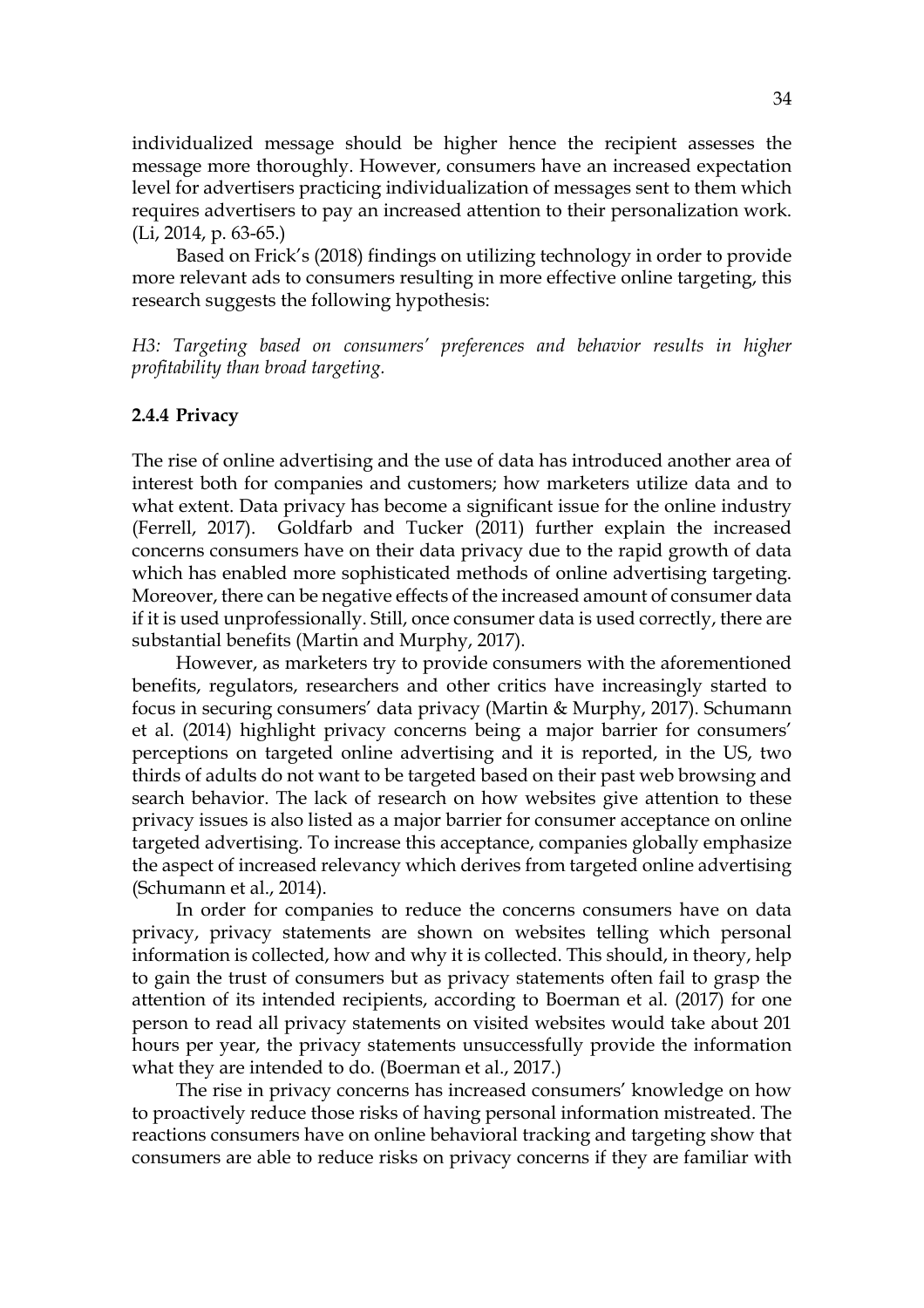the methods that track their online behavior. However, it is a question whether these actions will be adopted by the public. (Alreck & Settle, 2007.)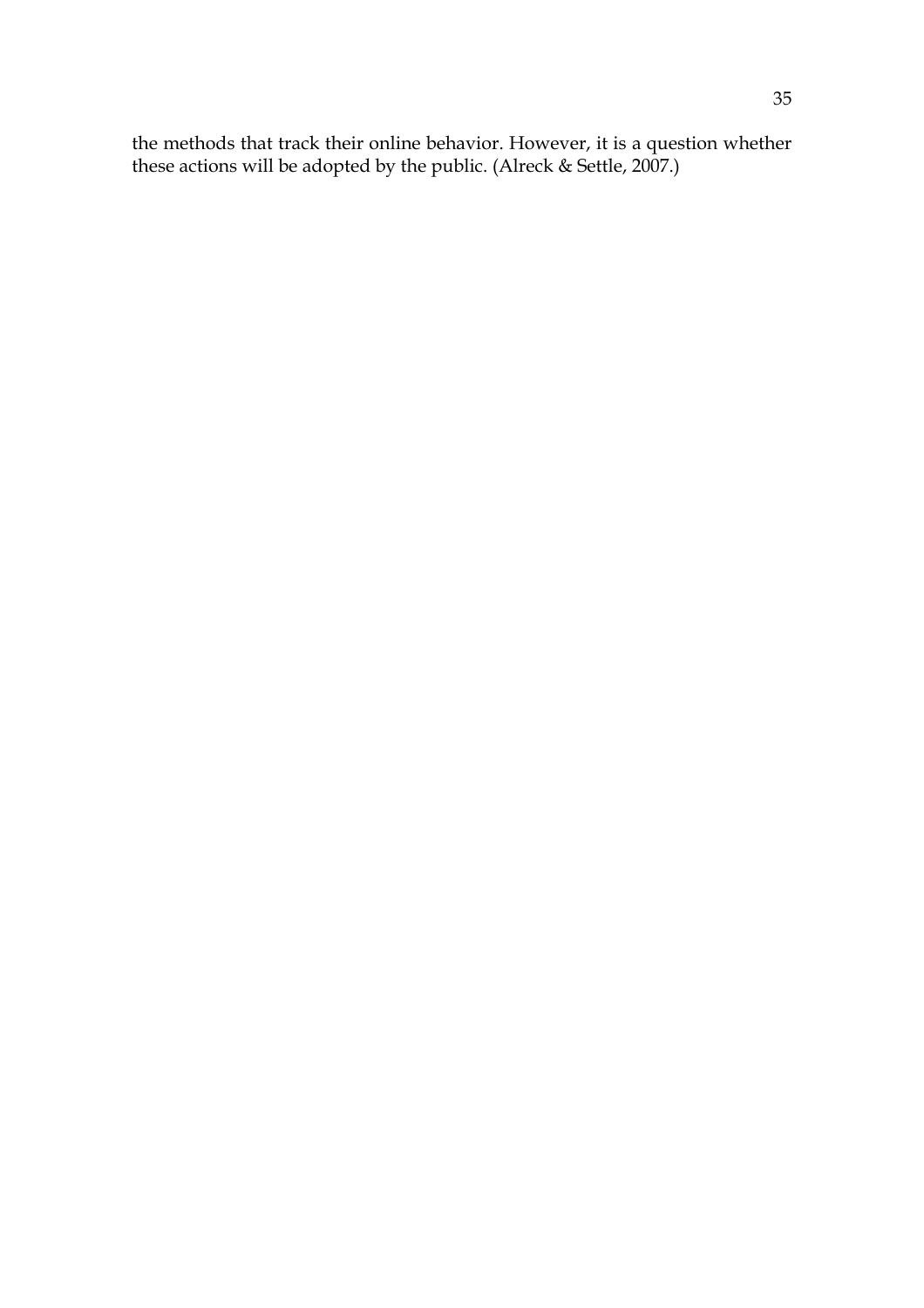# **3 DATA AND METHODOLOGY**

Gaining understanding on a phenomenon not yet understood or something unknown is the main aim of research (Kothari, 2004, p. 2). Adams, Khan and Raeside (2014, p. 5) discuss the meanings of the terms 'method' and 'methodology' and make the following differentiation, defining 'method' as, "…a way of conducting and implementing research", whereas 'methodology' stands for, "…the science and philosophy behind all research."

This chapter introduces the methodological approach to the empirical case study. The type of the case study research, quantitative research, is first presented. Secondly, the data collection procedure and practical implementation is reviewed. Lastly, the data analysis method is discussed.

## **3.1 Case company description**

The company providing the empirical case study setting and data for this research is a retailer from Finland.

### **3.2 Quantitative research**

The measurement of quantitative research is conducted with statistical analysis. It can be applied to many different areas of life such as business, sociological and clinical research (Adams et al., 2014, p. 6). The importance for business research is that decision-making is more and more based on facts which means business researchers must analyse numerical data (Adams et al., 2014, p. 169). Quantitative research measures amount or quantity (Kothari, 2014, p. 3).

### **3.3 Data collection and practical implementation**

Data analysis in quantitative research aims in confirming and identifying relationships in the data. Before the actual analysis phase, the data has to be edited, coded and in some cases transformed. This aims in preparing the data to be used correctly in the data analysis. (Hair, Celsi, Money, Samouel and Page, 2016, p. 316.)

The data analysis of this research was implemented by a statistical analysis software package, SPSS. Before discussing how the data was treated in this study, the terms 'variable' and 'case' are defined; in a data set each column is a variable and each row is a case (Adams et al., 2016, p. 170). In this study, the raw data was in separate files. The first step was to aggregate the data, which is defined and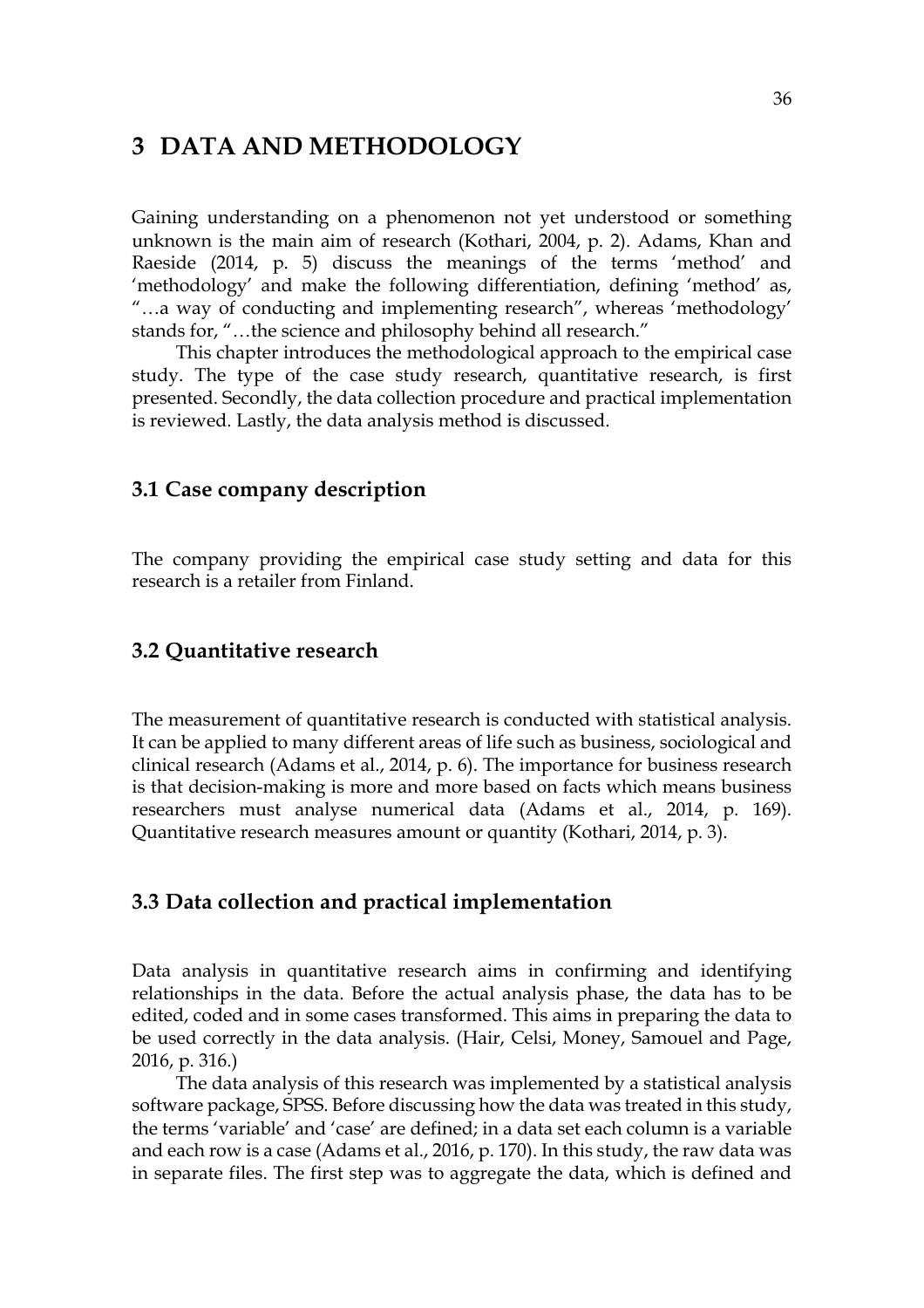compared to disaggregated data, "To aggregate data is to compile and summarize data; to disaggregate data is to break down aggregated data into component parts or smaller units of data" (The Glossary of Education Reform, 2019). In addition, after the data was aggregated, the separate files were merged into one. For this study one data file was prepared which would be used in the data analysis by merging different data files which included the target groups' purchase data from online and brick-and-mortar stores. The online and brickand-mortar purchase data were summed up separately for toys category and all utility goods categories. This study states as key performance indicators (KPI) the means of purchases and the proportions of those who purchased in a target group.

Descriptive statistics provide the understanding of data and summarizes it (Adams et al., 2016, p. 171). An important analysis made with the data in this case study in SPSS was a frequency table.

Two-way analysis of variance, ANOVA, was used to compare mean purchases, using channels and target groups as fixed factors. The analysis uses a significance level of  $p<0.05$ .

In addition, background factors including different life stages were compared between the study's targeting groups, intelligent and broad targeting, in terms of their mean purchases and the proportions of those who purchased in a target group.

### **3.3.1 Case study setting**

The empirical case study was narrowed down to one product category which was toys category. The study included two main targeting groups; intelligent and broad. These targeting groups were built from the case study company's customers for two channels; email, and Facebook and Instagram. Facebook and Instagram are as one channel as they are both owned by Facebook and marketing activities can be managed from one platform and optimized between the two channels. The case study's multi-channel combination included both channels, email and Facebook and Instagram. This combination included only the intelligent targeting group.

The intelligent target groups are built by the case company's target group builder tool which enables building a target group of people who show purchase intent towards a certain product category based on their purchase behavior and history. The broad target group included female and male 25-54 years old. This is a commonly used target group the case study company uses in marketing activities.

In order to study exposure effects of the message, all target groups had their own separate control groups. Each main target group had an own control group; these populations were extracted from the main target groups and people included in the control groups were not exposed to the message of the study. The control groups were excluded from seeing other marketing messages in email or Facebook and Instagram from the case study company during the study period.

The empirical case study setting is shown in Figure 10.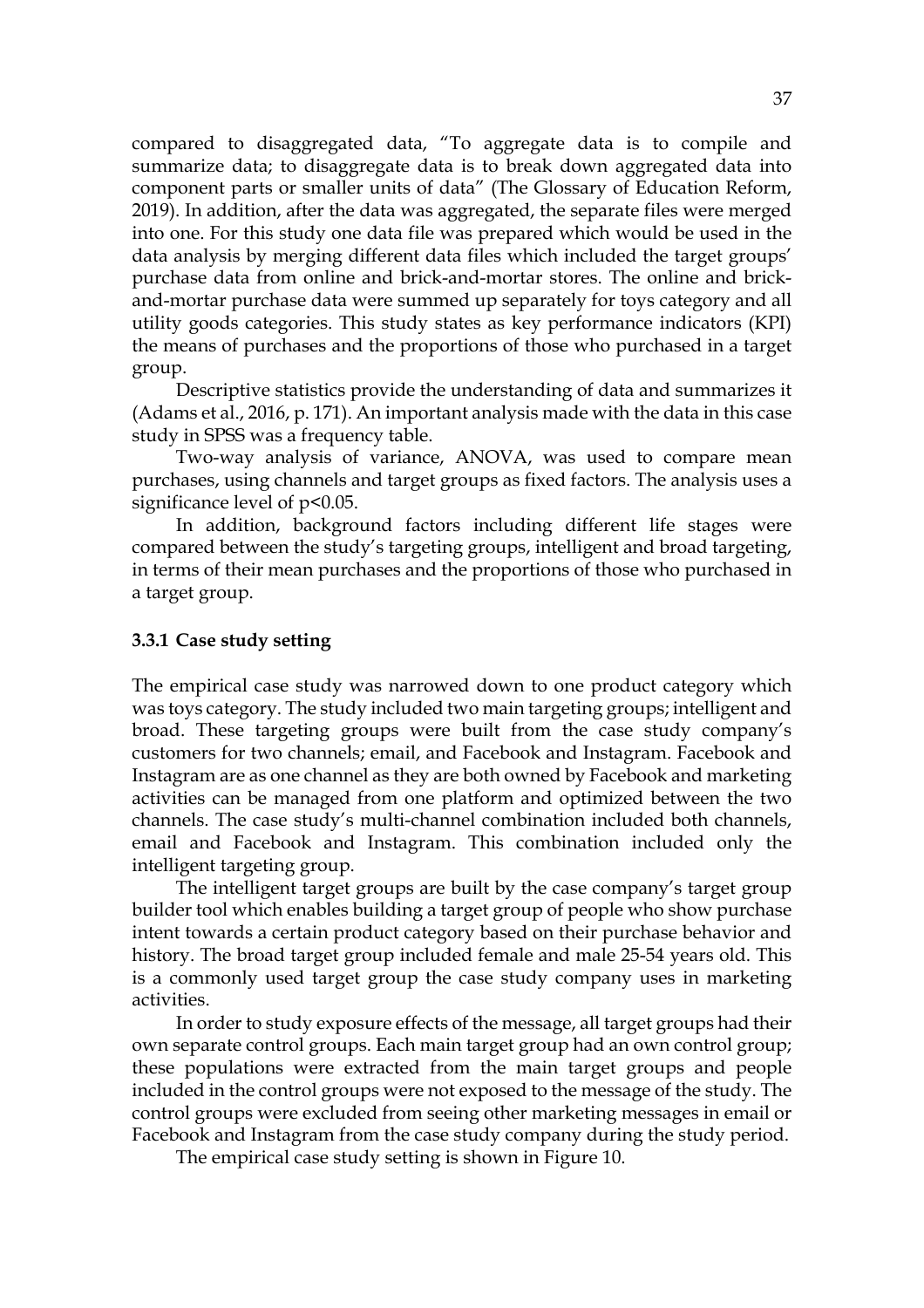

FIGURE 10 The empirical case study setting

# **3.4 Data analysis**

The data analysis was conducted by SPSS Statistics Version 26 which is the latest version of the software license (IBM, 2019). The data were analyzed applying standard statistical procedures such as frequencies, means and analysis of variance.

The following chapters cover the results of the data analysis more in-depth.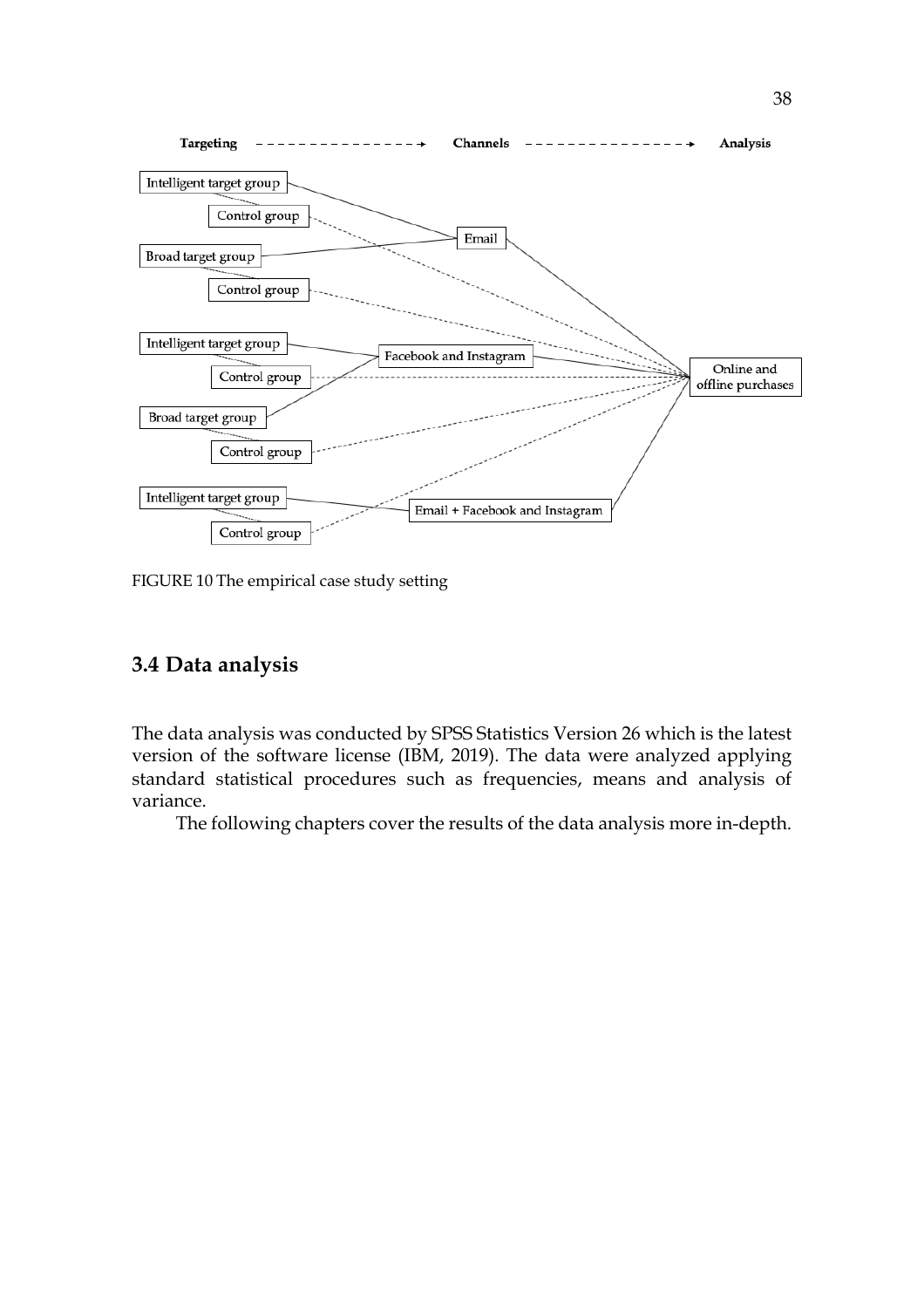# **4 RESULTS AND ANALYSIS**

This section presents the results and analysis of the empirical case study. The main results cover each channels', targeting methods' and exposure groups' average purchases and the proportions of those who purchased in a target group. These results are then analysed in order to understand the effects different channels, targeting methods, and message exposure, have. Firstly, the added value and the potential that intelligent targeting generates is analysed, both in email and Facebook and Instagram. Secondly, the effect of message exposure is presented. Thirdly, the effects of the channels are analysed, which provides an understanding whether multi-channel or only one channel has proved to be most effective. These analyses are made first for the toys category, which was the product category the empirical case study was focused to. In order to understand the effects in a broader perspective, the same analyses are made in all utility goods categories.

In addition to the main analyses, secondary results are presented in order to provide supportive analysis for the empirical case study. These results include online advertising metrics, such as email open rates and click-through rates, which aim in providing supportive results to further understand the target groups' behavior towards the message received in each channel.

# **4.1 Channel and targeting results, toys category**

Table 5 presents the combined results of purchases made in brick-and-mortar and online stores in toys category.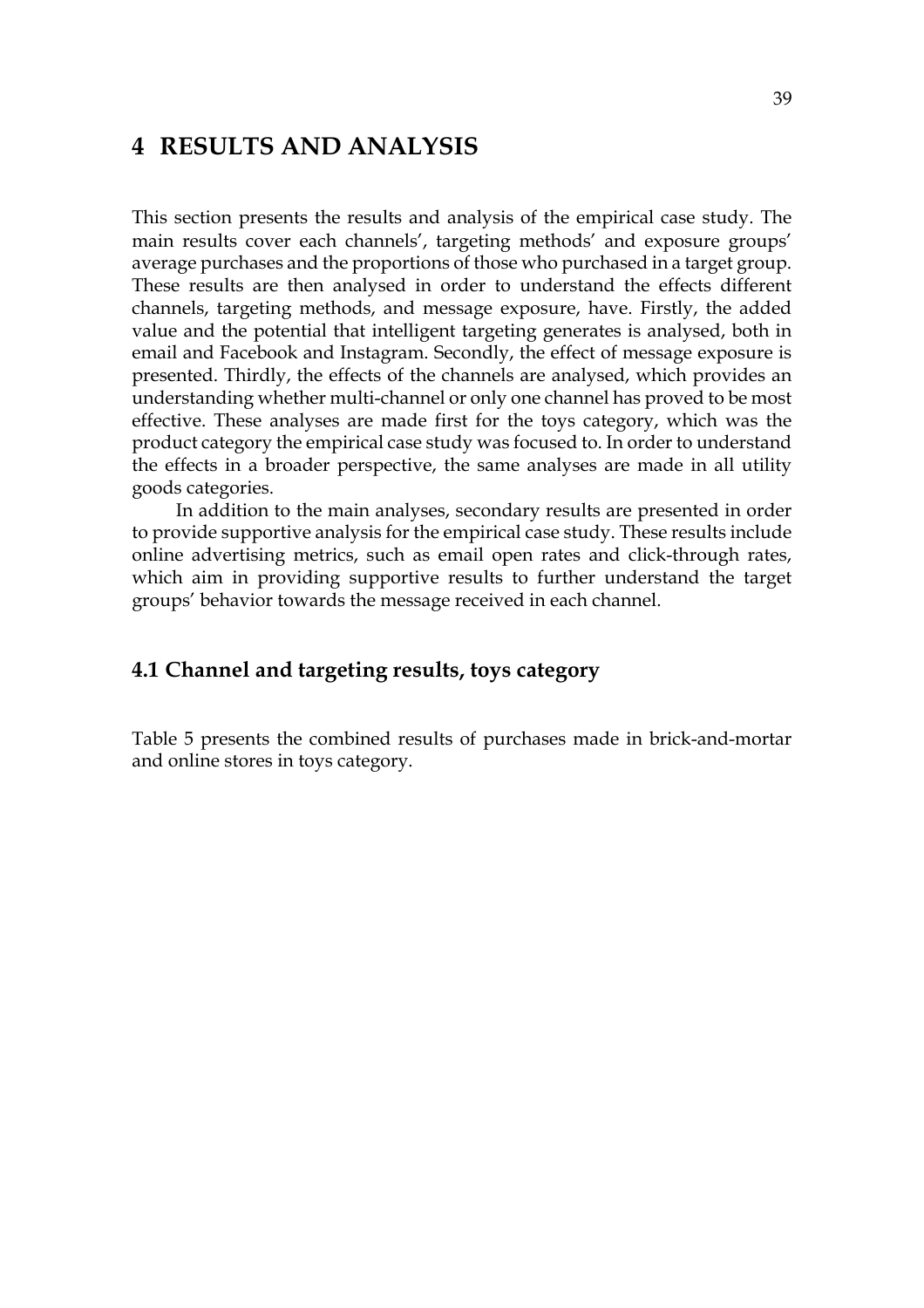| <b>Channel</b> | Targeting    | <b>Exposure</b> | Avg. purchase | Proportion of<br>purchased |
|----------------|--------------|-----------------|---------------|----------------------------|
| Email          | Intelligent  | Exposed         | 30.08€        | 12.34 %                    |
|                |              | Control         | 26.39€        | 0.01%                      |
|                |              | Total           | $30.08 \in$   | 11.65%                     |
|                | Broad        | Exposed         | 24.61€        | 1.62 %                     |
|                |              | Control         | 24.12€        | 1.62 %                     |
|                |              | Total           | 24.54€        | 1.62 %                     |
| Facebook and   | Intelligent  | Exposed         | 28.38€        | 10.51 %                    |
| Instagram      |              | Control         | 27.23€        | 10.4%                      |
|                |              | Total           | 28.19€        | 10.49 %                    |
|                | <b>Broad</b> | Exposed         | 23.78€        | 0.93 %                     |
|                |              | Control         | $23.75 \in$   | 0.95%                      |
|                |              | Total           | 23.78 €       | 0.93%                      |
| Email +        | Intelligent  | Exposed         | 29.78€        | 11.55 %                    |
| Facebook and   |              | Control         | 28.51€        | 11.33 %                    |
| Instagram      |              | Total           | 29.57€        | 11.51 %                    |
| Total          |              | Exposed         | 27.99€        | 4.47 %                     |
|                |              | Control         | 26.73€        | 4.1 %                      |
|                |              | Total           | 27.81€        | 4.41 %                     |

TABLE 5 Channel and targeting results

Presented in Table 6, the two-way analysis of variance, ANOVA, conducted for the average purchases showed a significant main effect of channel  $(p<0.001)$ . However, the main effect of target group (p=0.670) and interaction between channel and target group (p=0.959) were not significant.

TABLE 6 Two-way analysis of variance, ANOVA

|                          | Significance value |
|--------------------------|--------------------|
| Channel                  | 0.000              |
| Target group             | 0.670              |
| Channel and target group | 0.959              |

### **4.1.1 Added value of intelligent targeting, email**

The added value intelligent targeting generated is analysed first by comparing the differences between intelligent and broad targeting's average purchases and the proportions of those who purchased in a target group. These results show the potential intelligent targeting generated. Secondly, both intelligent and broad targeting's exposed and control groups' average purchases and the proportions of those who purchased differences are compared. These results tell the potential exposure to the message has had within the two targeting methods.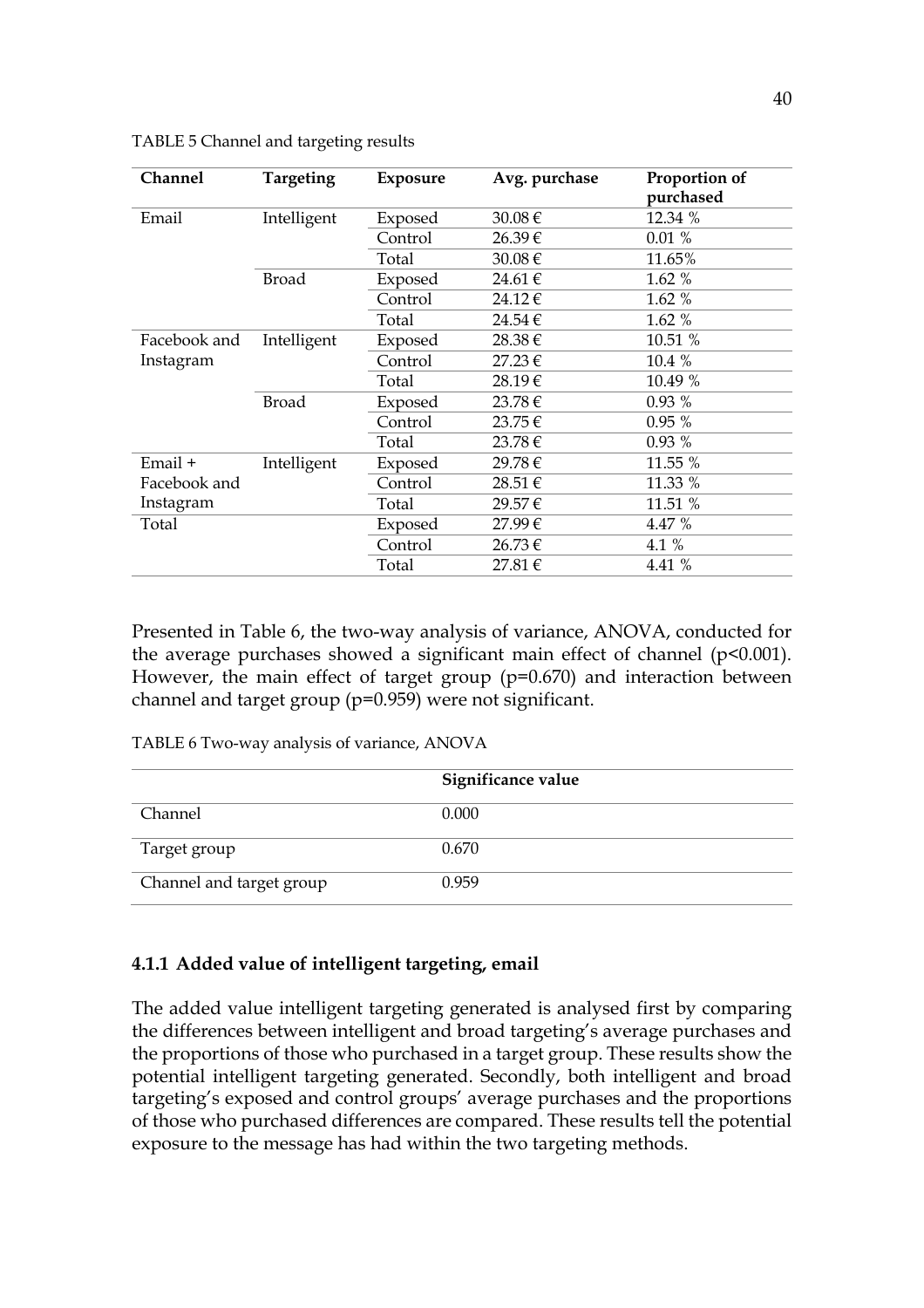Presented in Table 7, the results indicate that intelligent targeting has a larger potential than broad targeting. The difference between intelligent and broad targeting groups is 5.54  $\epsilon$  (average purchase) and 10.03 % (proportion of those who purchased). The average purchase for intelligent targeting results in 22.58 % increase compared to broad targeting. The proportion of those who purchased for intelligent targeting results in 619.14 % increase compared to broad targeting.

| <b>Targeting</b> | Exposure Avg. | purchase    | Avg.<br>purchase<br>difference | Proportion<br>of<br>purchased | Proportion of<br>purchased<br>difference $\left(\%$ point) |
|------------------|---------------|-------------|--------------------------------|-------------------------------|------------------------------------------------------------|
| Intelligent      | Total         | 30.08 €     | $5.54 \in$                     | 11.65 %                       | 10.03 %                                                    |
| <b>Broad</b>     | Total         | 24.54 $\in$ |                                | $1.62\%$                      |                                                            |
|                  |               |             |                                |                               |                                                            |

TABLE 7 Results between intelligent and broad targeting

Presented in Table 8, the results between intelligent and broad targeting's exposed and control groups' average purchases differences and the proportions of those who purchased in a target group differences indicate that intelligent targeting has a larger potential than broad targeting.

The average purchase difference between exposed and control groups in intelligent targeting is 3.69  $\epsilon$  which results in 13.98 % increase for exposed compared to control. The difference for the proportion of those who purchased in a target group is not applicable.

The average purchase difference between exposed and control groups in broad targeting is  $0.49 \in \text{and results in } 2.03$  % increase for exposed compared to control. The difference for the proportion of those who purchased in a target group is 0.00 % and results in 0.00 % increase.

| <b>Targeting</b> | Exposure Avg. | purchase    | Avg.<br>purchase<br>difference | Proportion<br><b>of</b><br>purchased | Proportion of<br>purchased<br>difference $\left(\%$ point) |
|------------------|---------------|-------------|--------------------------------|--------------------------------------|------------------------------------------------------------|
| Intelligent      | Exposed       | $30.08 \in$ | $3.69 \in$                     | 12.34 %                              | n/a                                                        |
|                  | Control       | $26.39 \in$ |                                | 0.01%                                |                                                            |
| Broad            | Exposed       | $24.61 \in$ | $0.49 \in$                     | 1.62%                                | 0.00%                                                      |
|                  | Control:      | $24.12 \in$ |                                | 1.62 %                               |                                                            |

TABLE 8 Targeting and exposure results between intelligent and broad targeting

 $n/a$ : not applicable, the population of the control group is inadequate due to the creation phase of the case study

#### **4.1.2 Added value of intelligent targeting, Facebook and Instagram**

The added value intelligent targeting generated is analysed first by comparing the differences between intelligent and broad targeting's average purchases and the proportions of those who purchased in a target group. These results show the potential intelligent targeting generated. Secondly, both intelligent and broad targeting's exposed and control groups' average purchases and the proportions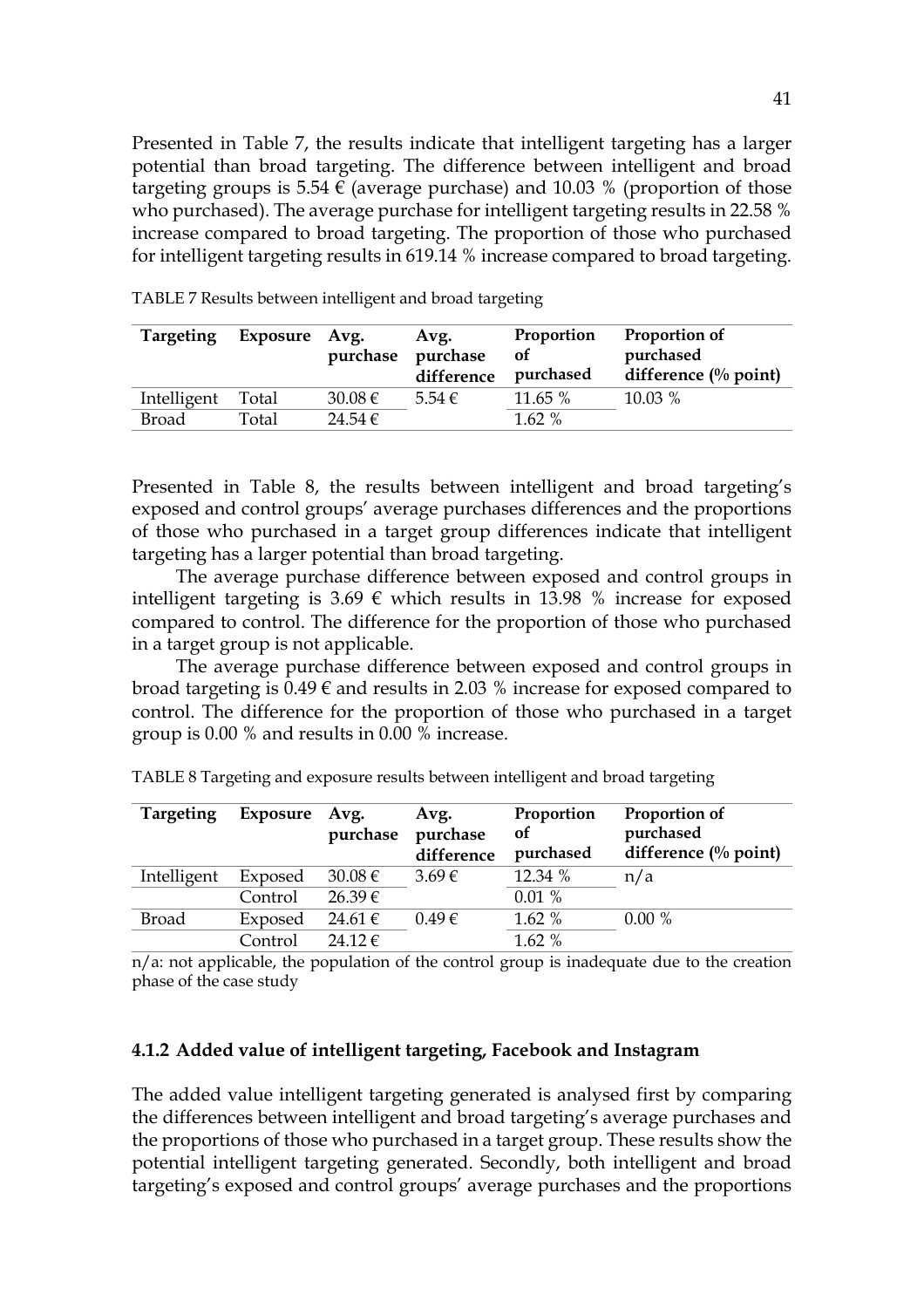of those who purchased differences are compared. These results tell the potential exposure to the message has had within the two targeting methods.

Presented in Table 9, the results indicate that intelligent targeting has a larger potential than broad targeting. The difference between intelligent and broad targeting groups is 4.41  $\epsilon$  (average purchase) and 9.56 % (proportion of those who purchased). The average purchase for intelligent targeting results in 18.54 % increase compared to broad targeting. The proportion of those who purchased for intelligent targeting results in 1027.96 % increase compared to broad targeting.

| Targeting   | Exposure | Avg.<br>purchase | Avg.<br>purchase<br>difference | Proportion<br><b>of</b><br>purchased | Proportion of<br>purchased<br>difference $\frac{0}{0}$ point) |
|-------------|----------|------------------|--------------------------------|--------------------------------------|---------------------------------------------------------------|
| Intelligent | Total    | 28.19€           | $4.41 \in$                     | 10.49 %                              | 9.56%                                                         |
| Broad       | Total    | $23.78 \in$      |                                | $0.93\%$                             |                                                               |

TABLE 9 Results between intelligent and broad targeting

Presented in Table 10, the results between intelligent and broad targeting's exposed and control groups' average purchases and the proportions of those who purchased in a target group differences indicate that intelligent targeting has a larger potential than broad targeting. There is an exception in broad targeting's proportion of those who purchased in a target group difference in which the proportion of purchased is higher for the control group.

The average purchase difference between exposed and control groups in intelligent targeting is 1.15  $\epsilon$  which results in 4.22 % increase for exposed compared to control. The difference for the proportion of those who purchased in a target group is 0.11 % and results in 1.06 % increase for exposed compared to control.

The average purchase difference between exposed and control groups in broad targeting is  $0.03 \in \mathbb{R}$  which results in 0.13 % increase for exposed compared to control. The difference for the proportion of those who purchased in a target group is negative, -0.02 %.

| Targeting   | Exposure            | Avg.<br>purchase   | Avg.<br>purchase<br>difference | Proportion<br><sub>of</sub><br>purchased | Proportion of<br>purchased<br>difference $(\%$ point) |
|-------------|---------------------|--------------------|--------------------------------|------------------------------------------|-------------------------------------------------------|
| Intelligent | Exposed $28.38 \in$ |                    | $1.15 \in$                     | 10.51 %                                  | 0.11%                                                 |
|             | Control             | $27.23 \in$        |                                | 10.4 %                                   |                                                       |
| Broad       | Exposed $23.78 \in$ |                    | $0.03 \in$                     | 0.93%                                    | $-0.02\%$                                             |
|             | Control             | $23\,75\,\epsilon$ |                                | 0.95%                                    |                                                       |

TABLE 10 Targeting and exposure results between intelligent and broad targeting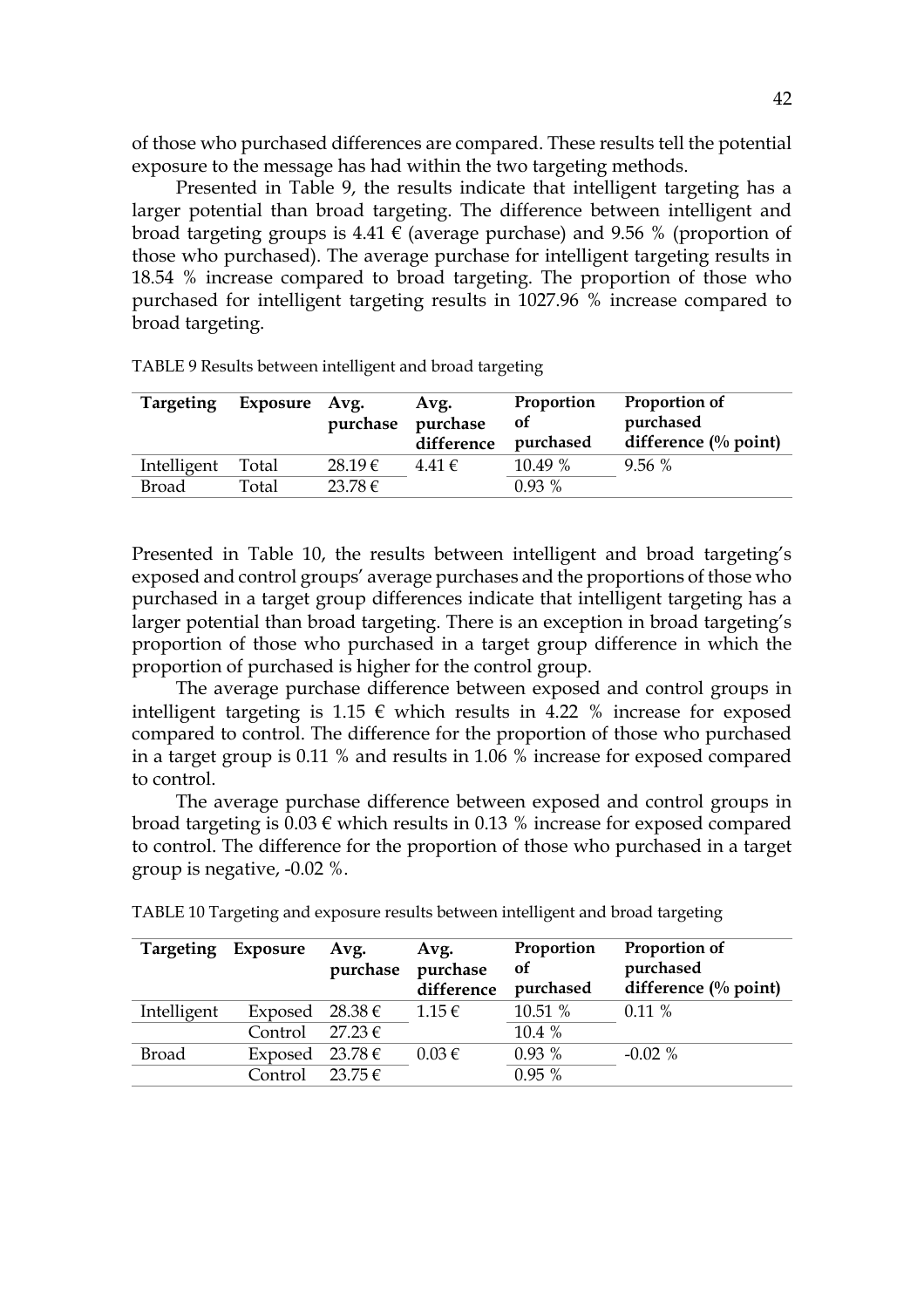### **4.1.3 Value of exposure to the message**

The additional sales generated by one exposed customer, compared to not being exposed to the message, was  $3.48 \in$  per exposed customer.

## **4.1.4 Channel comparison**

The effects of the channels are determined by the total additional sales generated per customer. First, the total results of exposure, average purchases and the proportions of those who purchased for exposed and control groups, per channel are summarized. Then, the total additional sales of exposure generated per customer are presented by comparing each channels' exposed and control groups average purchases and the proportions of those who purchased.

Table 11 summarizes the total average purchases and the proportions of those who purchased in exposed and control groups in each channel.

| <b>Channel</b>          | Exposure | Avg. purchase | Proportion of purchased |
|-------------------------|----------|---------------|-------------------------|
| Email (total)           | Exposed  | $27.00 \in$   | 2.61%                   |
|                         | Control  | 24.13€        | 1.57%                   |
| Facebook and            | Exposed  | $28.00 \in$   | 5.67 %                  |
| Instagram (total)       | Control  | $26.94 \in$   | 5.69 %                  |
| Email + Facebook and    | Exposed  | 29.78€        | 11.55 %                 |
| Instagram (intelligent) | Control  | $28.51 \in$   | 11.33 %                 |

TABLE 11 Results between channels

Presented in Table 12, the highest additional sales generated by one exposed customer is in email. The second highest additional sales generated is in the multi-channel combination, email and, Facebook and Instagram. The third highest additional sales generated is in Facebook and Instagram. These results show only one channel is the most effective, followed by multi-channel.

TABLE 12 Additional sales generated per channel

| <b>Channel</b>                 | Additional sales (per exposed customer) |
|--------------------------------|-----------------------------------------|
| Email                          | 12.48 $\epsilon$                        |
| Facebook and Instagram         | 0.97 f                                  |
| Email + Facebook and Instagram | 1.81 $\epsilon$                         |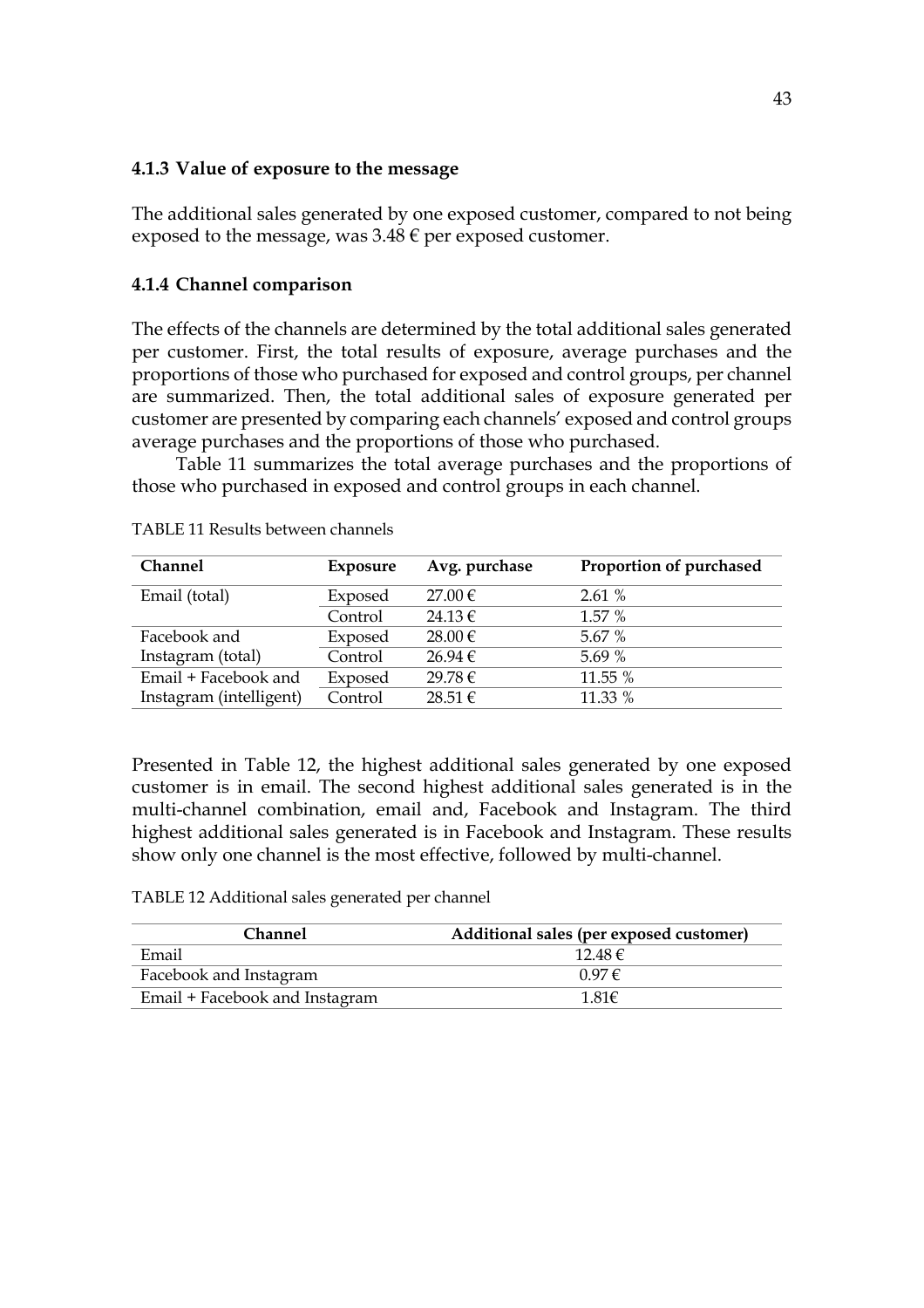# **4.2 Channel and targeting results, all utility goods categories**

Table 13 presents the combined results of purchases made in brick-and-mortar and online stores in all utility goods categories.

| <b>Channel</b> | Targeting    | <b>Exposure</b> | Avg. purchase $(\epsilon)$ | Proportion of |
|----------------|--------------|-----------------|----------------------------|---------------|
|                |              |                 |                            | purchased     |
| Email          | Intelligent  | Exposed         | 156.06€                    | 71.51 %       |
|                |              | Control         | $62.26 \in$                | 0.01%         |
|                |              | Total           | 156.04€                    | 67.45 %       |
|                | <b>Broad</b> | Exposed         | 101.04€                    | 44.11 %       |
|                |              | Control         | 99.10€                     | 44.07 %       |
|                |              | Total           | 100.74€                    | 44.11 %       |
| Facebook and   | Intelligent  | Exposed         | 148.46€                    | 67.74 %       |
| Instagram      |              | Control         | 146.74€                    | 67.92 %       |
|                |              | Total           | 148.17€                    | 67.77 %       |
|                | <b>Broad</b> | Exposed         | 94.94€                     | 27.53 %       |
|                |              | Control         | 95.51€                     | 27.35 %       |
|                |              | Total           | 95.04€                     | 27.50 %       |
| Email +        | Intelligent  | Exposed         | 155.42€                    | 70.78 %       |
| Facebook and   |              | Control         | 151.08€                    | 70.31 %       |
| Instagram      |              | Total           | 154.69€                    | 70.7 %        |
| Total          |              | Exposed         | 122.96€                    | 48.62 %       |
|                |              | Control         | 119.60€                    | 46.84 %       |
|                |              | Total           | 122.46€                    | 48.34 %       |

TABLE 13 Channel and targeting results

Presented in Table 14, the two-way analysis of variance, ANOVA, conducted for the average purchases showed a significant main effect of channel (p<0.001), and a main effect of target group (p=0.082) and interaction between channel and target group (p=0.092).

TABLE 14 Two-way analysis of variance, ANOVA

|                          | Significance value |
|--------------------------|--------------------|
| Channel                  | 0.000              |
| Target group             | 0.082              |
| Channel and target group | 0.092              |

## **4.2.1 Added value of intelligent targeting, email**

The added value intelligent targeting generated is analysed first by comparing the differences between intelligent and broad targeting's average purchases and the proportions of those who purchased in a target group. These results show the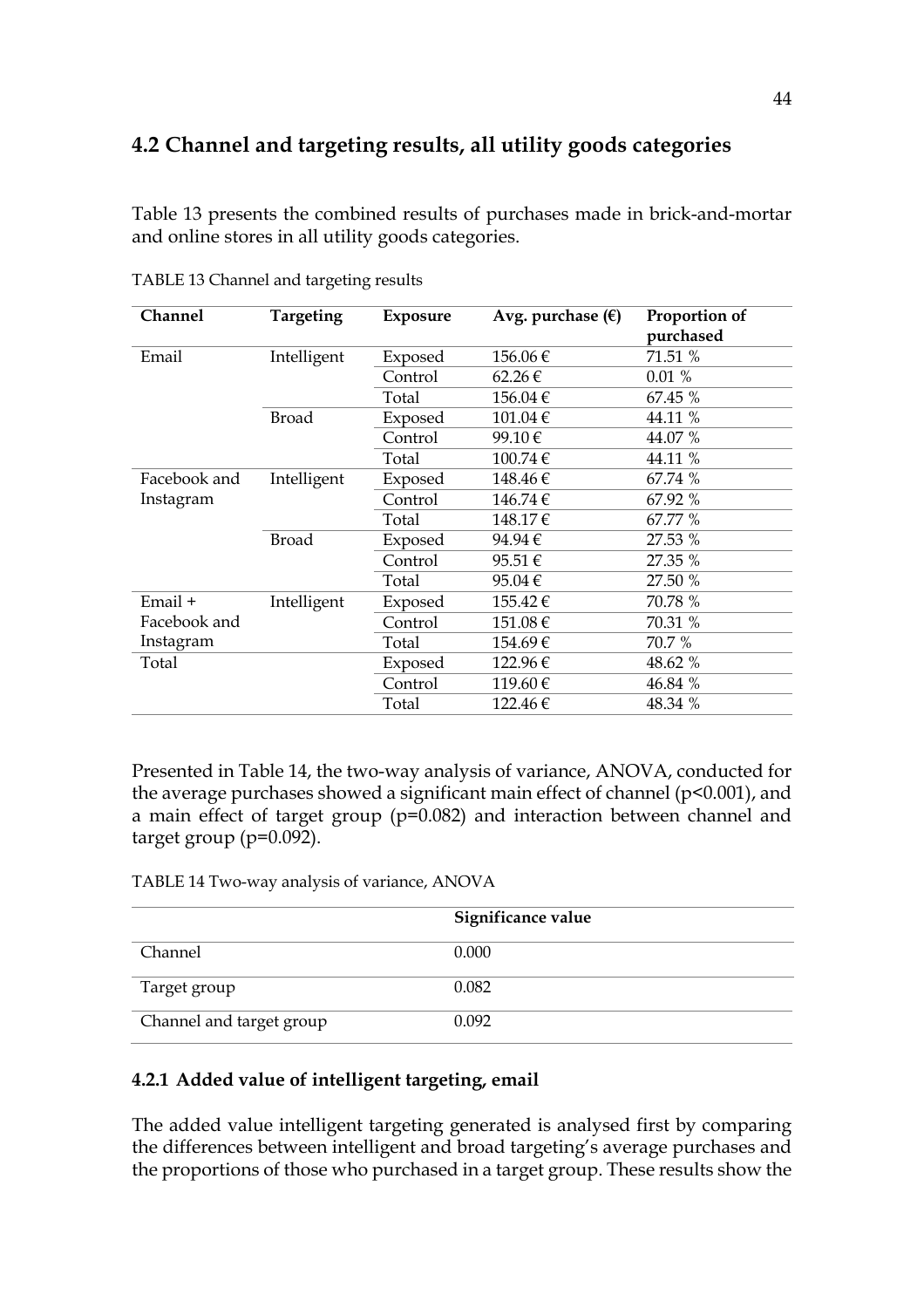potential intelligent targeting generated. Secondly, both intelligent and broad targeting's exposed and control groups' average purchases and the proportions of those who purchased differences are compared. These results tell the potential exposure to the message has had within the two targeting methods.

Presented in Table 15, the results indicate that intelligent targeting has a larger potential than broad targeting. The difference between intelligent and broad groups is  $55.30 \in$  (average purchase) and 23.34 % (proportion of those who purchased). The average purchase for intelligent targeting results in 54.89 % increase compared to broad targeting. The proportion of those who purchased for intelligent targeting results in 52.91 % increase compared to broad targeting.

| <b>Targeting</b> | Exposure | Avg.<br>purchase | Avg.<br>purchase<br>difference | Proportion<br><b>of</b><br>purchased | Proportion of<br>purchased<br>difference $\frac{0}{0}$ point) |
|------------------|----------|------------------|--------------------------------|--------------------------------------|---------------------------------------------------------------|
| Intelligent      | Total    | $156.04 \in$     | $55.30 \in$                    | 67.45 %                              | 23.34 %                                                       |
| Broad            | Total    | 100.74€          |                                | 44.11 %                              |                                                               |

TABLE 15 Results between intelligent and broad targeting

Presented in Table 16, the results between intelligent and broad targeting's exposed and control groups' average purchases and the proportions of those who purchased in a target group differences indicate that intelligent targeting has a larger potential than broad targeting.

The average purchase difference between exposed and control in intelligent targeting is  $93.80 \in \text{which results in } 150.66 \%$  increase for exposed compared to control. The difference for the proportion of those who purchased in a target group is not applicable.

The average purchase difference between exposed and control groups in broad targeting is  $1.94 \in \text{which results in } 1.96 \%$  increase for exposed compared to control. The difference for the proportion of those who purchased in a target group is 0.04 % and results in 0.09 % increase for exposed compared to control.

| <b>Targeting</b> | Exposure | Avg.<br>purchase | Avg.<br>purchase<br>difference | Proportion<br>οf<br>purchased | Proportion of<br>purchased<br>difference $\left(\%$ point) |
|------------------|----------|------------------|--------------------------------|-------------------------------|------------------------------------------------------------|
| Intelligent      | Exposed  | $156.06 \in$     | 93.80 $\in$                    | 71.51 %                       | n/a                                                        |
|                  | Control  | $62.26 \in$      |                                | 0.01%                         |                                                            |
| Broad            | Exposed  | $101.04 \in$     | $1.94 \in$                     | 44.11 %                       | 0.04%                                                      |
|                  | Control  | 99.10 $\in$      |                                | 44.07 %                       |                                                            |

| TABLE 16 Targeting and exposure results between intelligent and broad targeting |  |  |
|---------------------------------------------------------------------------------|--|--|
|                                                                                 |  |  |

n/a: not applicable, the population of the control group is inadequate due to the creation phase of the case study

### **4.2.2 Added value of intelligent targeting, Facebook and Instagram**

The added value intelligent targeting generated is analysed first by comparing the differences between intelligent and broad targeting's average purchases and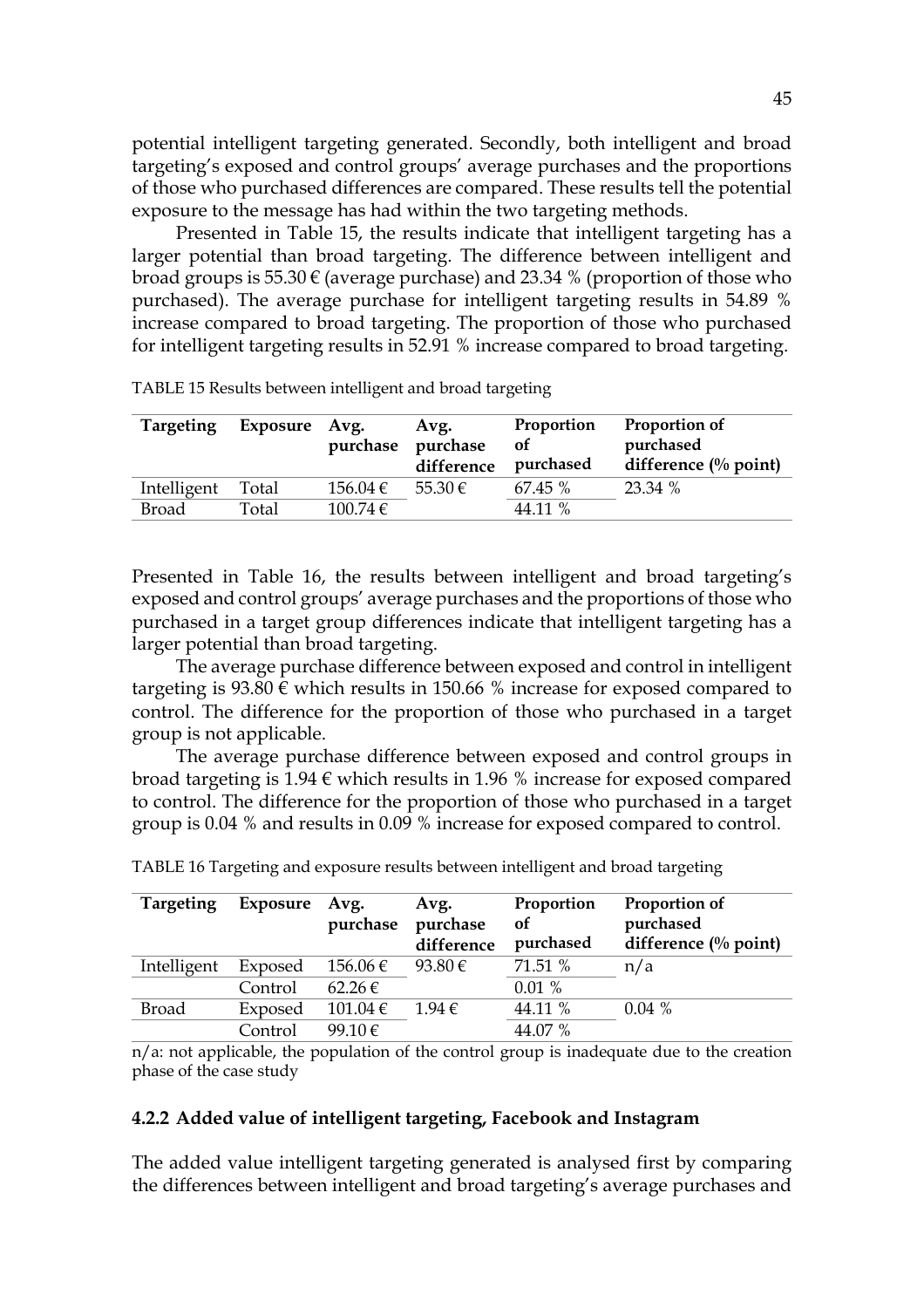the proportions of those who purchased in a target group. These results show the potential intelligent targeting generated. Secondly, both intelligent and broad targeting's exposed and control groups' average purchases and the proportions of those who purchased differences are compared. These results tell the potential exposure to the message has had within the two targeting methods.

Presented in Table 17, the results indicate that intelligent targeting has a larger potential than broad targeting. The difference between intelligent and broad targeting groups is 53.13  $\epsilon$  (average purchase) and 40.27 % (proportion of those who purchased). The average purchase for intelligent targeting results in 55.9 % increase compared to broad targeting. The total amount purchased for intelligent targeting results in 146.44 % increase compared to broad targeting.

| <b>Targeting</b> | Exposure | Avg.<br>purchase | Avg.<br>purchase<br>difference | Proportion<br><b>of</b><br>purchased | Proportion of<br>purchased<br>difference $\frac{0}{0}$ point) |
|------------------|----------|------------------|--------------------------------|--------------------------------------|---------------------------------------------------------------|
| Intelligent      | Total    | 148.17€          | $53.13 \in$                    | 67.77 %                              | 40.27 %                                                       |
| <b>Broad</b>     | Total    | 95.04 $\in$      |                                | 27.5%                                |                                                               |

TABLE 17 Results between intelligent and broad targeting

Presented in Table 18, the results between intelligent and broad targeting's exposed and control groups' average purchases and the proportions of those who purchased in a target group differences indicate that intelligent targeting mostly has a larger potential than broad targeting.

The average purchase difference between exposed and control groups in intelligent targeting is  $1.72 \epsilon$  and results in 1.17 % increase for exposed compared to control. The difference for the proportion of those who purchased in a target group is -0.18 % which is a negative result.

The average purchase difference between exposed and control in broad targeting is -0.57  $\epsilon$  which is a negative result. The difference for the proportion of those who purchased in a target group is 0.18 % and results in 0.66 % increase for exposed compared to control.

| <b>Targeting</b> | Exposure Avg. | purchase     | Avg.<br>purchase<br>difference | Proportion<br>of<br>purchased | Proportion of<br>purchased<br>difference $\left(\%$ point) |
|------------------|---------------|--------------|--------------------------------|-------------------------------|------------------------------------------------------------|
| Intelligent      | Exposed       | $148.46 \in$ | $1.72 \in$                     | 67.74 %                       | $-0.18\%$                                                  |
|                  | Control       | $146.74 \in$ |                                | 67.92 %                       |                                                            |
| <b>Broad</b>     | Exposed       | 94.94 $\in$  | $-0.57€$                       | 27.53 %                       | $0.18 \%$                                                  |
|                  | Control       | 95.51 $\in$  |                                | 27.35 %                       |                                                            |

TABLE 18 Targeting and exposure results between intelligent and broad targeting

### **4.2.3 Value of exposure to the message**

The additional sales generated by one exposed customer, compared to not being exposed to the message, was 7.74  $\epsilon$  per exposed customer.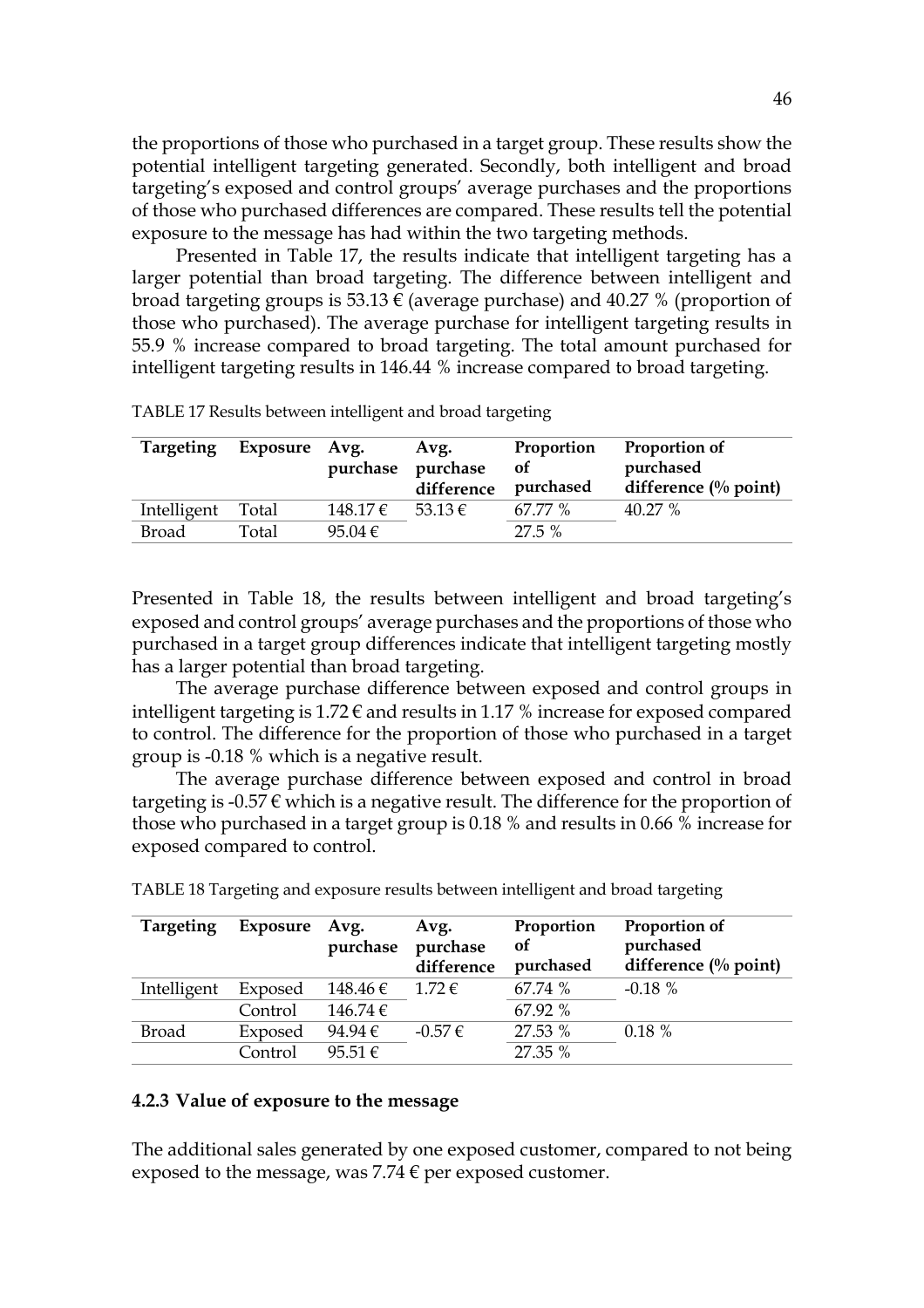### **4.2.4 Channel comparison**

The effects of the channels are determined by the total additional sales generated per customer. First, the total results of exposure, average purchases and the proportions of those who purchased for exposed and control groups, per channel are summarized. Then, the total additional sales of exposure generated per customer are presented by comparing each channels' exposed and control groups average purchases and the proportions of those who purchased.

Table 19 summarizes the total average purchases and the proportions of those who purchased in exposed and control groups in each channel.

| <b>Channel</b>          | Exposure | Avg. purchase | Proportion of purchased |
|-------------------------|----------|---------------|-------------------------|
| Email (total)           | Exposed  | $108.85 \in$  | 46.63 %                 |
|                         | Control  | 99.10 $\in$   | 42.64 $%$               |
| Facebook and            | Exposed  | $133.05 \in$  | 47.68 %                 |
| Instagram (total)       | Control  | 132.08 €      | 47.69 %                 |
| Email + Facebook and    | Exposed  | $155.42 \in$  | 70.78 %                 |
| Instagram (intelligent) | Control  | 151.08€       | 70.31 %                 |

TABLE 19 Results between channels

Presented in Table 20, the highest total additional sales generated per customer is in email. The second highest additional sales is in the multi-channel combination, email and, Facebook and Instagram. The third highest additional sales, which is negative, is generated in Facebook and Instagram. These results show only one channel is the most effective, followed by multi-channel. Thus, H1 is only partly valid.

TABLE 20 Additional sales generated per channel

| <b>Channel</b>                 | <b>Additional sales</b> |  |
|--------------------------------|-------------------------|--|
| Email                          | $1823 \in$              |  |
| Facebook and Instagram         | $-190$ $\in$            |  |
| Email + Facebook and Instagram | $532 \in$               |  |

# **4.3 Life stages**

All of the results in this section are from toys category. These results show the potential intelligent targeting has. The results are examined by calculating how much higher the average purchases and the proportions of those who purchased are in intelligent targeting compared to broad targeting.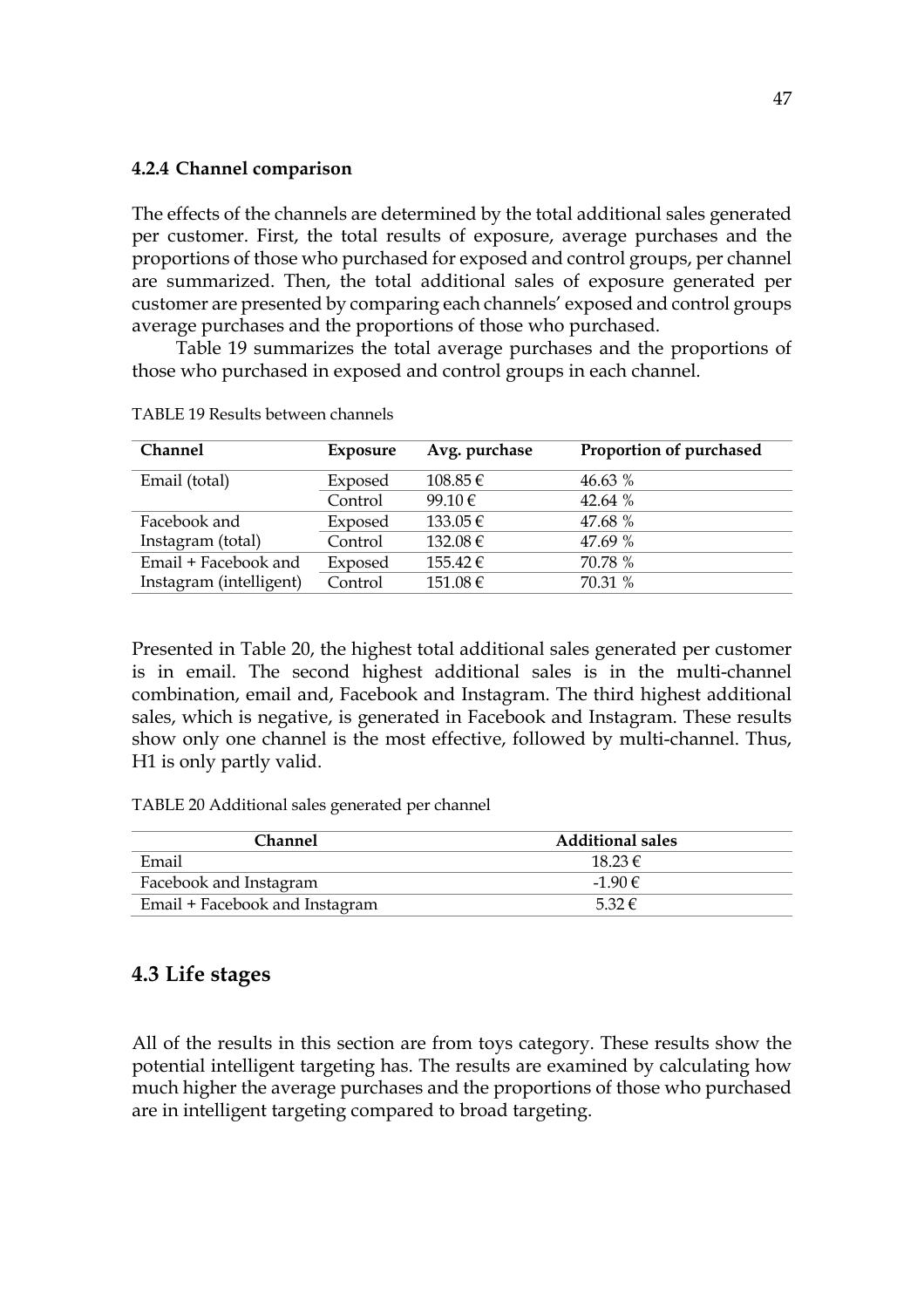### **4.3.1 Life stage results, email**

Presented in Table 21, all life stage groups' intelligent targeting has higher average purchases and proportions of those who purchased in a target group than broad targeting.

|                                     | Intelligent |            |             | <b>Broad</b> |
|-------------------------------------|-------------|------------|-------------|--------------|
| Life stage                          | Avg.        | Proportion | Avg.        | Proportion   |
|                                     | purchase    | οf         | purchase    | of           |
|                                     |             | purchased  |             | purchased    |
| Young adults, single                | $24.23 \in$ | 8.95%      | $21.68 \in$ | 1.11 %       |
| Young adults, couple                | 29.03€      | 10.21%     | 23.50€      | 1.51 %       |
| Child household, below school age   | 29.80€      | 13.13 %    | 24.87€      | 4.22 %       |
| Child household, primary school age | 29.67€      | 11.19 %    | 23.50€      | 2.41 %       |
| Child household, teen age           | 34.09€      | 7.85 %     | 22.63€      | 1.04%        |
| Adults, single                      | 31.00 €     | 13.13 %    | 23.20€      | 1.00 %       |
| Adults, couple                      | 32.07€      | 11.52 %    | $26.47 \in$ | 1.34 %       |
| Seniors, single                     | $27.66 \in$ | 12.94 %    | 21.67€      | 0.85%        |
| Seniors, couple                     | $31.98 \in$ | 11.59 %    | 28.09€      | 1.39 %       |

TABLE 21 Life stage results

Presented in Table 22, the results indicate that intelligent targeting has a larger potential than broad targeting in all household groups.

TABLE 22 Life stage results, percentage differences

| Life stage                          | Avg. purchase<br>increase | Proportion of<br>purchased increase |
|-------------------------------------|---------------------------|-------------------------------------|
| Young adults, single                | 11.76 %                   | 706.31 %                            |
| Young adults, couple                | 23.53 %                   | 576.16 %                            |
| Child household, below school age   | 19.82 %                   | 211.14 %                            |
| Child household, primary school age | 26.26 %                   | 364.32 %                            |
| Child household, teen age           | 50.64 %                   | 654.81 %                            |
| Adults, single                      | 33.62 %                   | 1213 %                              |
| Adults, couple                      | 21.16 %                   | 759.7 %                             |
| Seniors, single                     | 27.64 %                   | 1422.35 %                           |
| Seniors, couple                     | 13.85 %                   | 733.81 %                            |

### **4.3.2 Life stage results, Facebook and Instagram**

Presented in Table 23, all life stage groups average purchases are higher for intelligent targeting than broad targeting except for 'Seniors, single' life stage group, in which broad targeting generated a higher average purchase.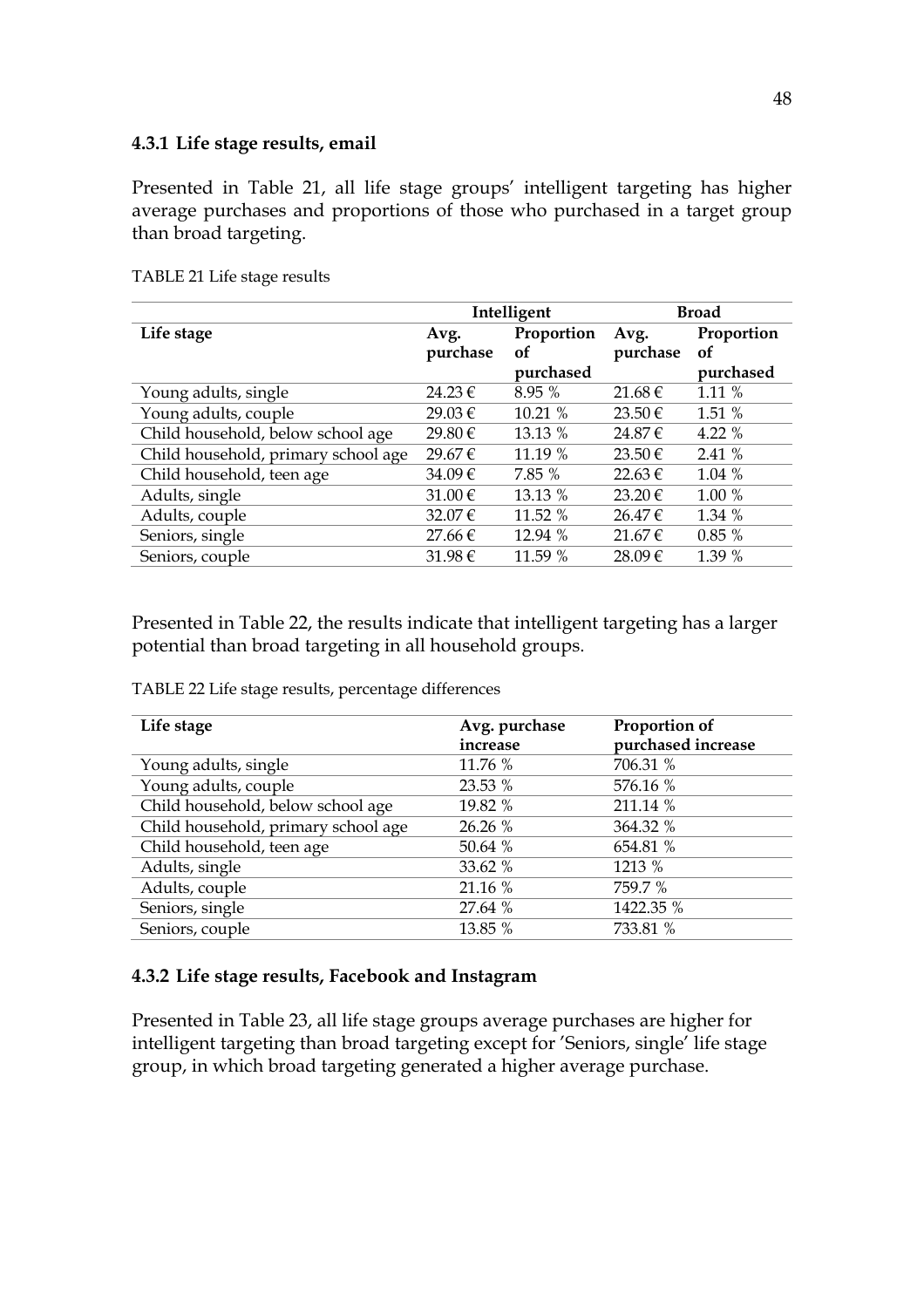TABLE 23 Life stage results

|                                     |                  | Intelligent      |                  | <b>Broad</b>     |
|-------------------------------------|------------------|------------------|------------------|------------------|
| Household                           | Avg.<br>purchase | Proportion<br>of | Avg.<br>purchase | Proportion<br>of |
|                                     |                  | purchased        |                  | purchased        |
| Young adults, single                | 29.09€           | 6.45%            | 20.54€           | 0.55%            |
| Young adults, couple                | 26.80 €          | 8.08 %           | 21.44€           | $0.77\%$         |
| Child household, below school age   | 28.11€           | 11.72 %          | $23.35 \in$      | 2.77%            |
| Child household, primary school age | 26.38€           | 8.46 %           | 21.57€           | 1.53 %           |
| Child household, teen age           | 25.72€           | 5.77 %           | 24.72€           | 0.46%            |
| Adults, single                      | 29.98€           | 9.58 %           | $21.82 \in$      | 0.49%            |
| Adults, couple                      | 32.95€           | 9.69%            | 27.18€           | 0.70%            |
| Seniors, single                     | 26.68€           | 8.10 %           | $31.65 \in$      | 0.44%            |
| Seniors, couple                     | $30.56 \in$      | 8.86 %           | 22.69€           | 0.79%            |

Presented in Table 24, the results indicate that 'Seniors, single' group should be more carefully examined and investigate the reasons for this anomaly. In addition, the life stage group 'Child household, teen age' higher average purchase differs from the trend of other life stage groups and thus, should be examined in order to know why the result differs from other groups.

TABLE 24 Life stage results, percentage differences

| Household                           | Avg. purchase | Proportion of      |
|-------------------------------------|---------------|--------------------|
|                                     | increase      | purchased increase |
| Young adults, single                | 41.63 %       | 1072.73%           |
| Young adults, couple                | 25 %          | 949.35%            |
| Child household, below school age   | 20.39 %       | 323.10%            |
| Child household, primary school age | 22.3 %        | 452.94%            |
| Child household, teen age           | 4.05 %        | 1154.35%           |
| Adults, single                      | 37.4%         | 1855.10%           |
| Adults, couple                      | 21.23%        | 1284.29%           |
| Seniors, single                     | n/a           | 1740.91%           |
| Seniors, couple                     | 34.68%        | 1021.52%           |

n/a: not applicable, in the group 'Seniors, single' the average purchase is higher for broad targeting

# **4.4 Secondary results**

This section presents secondary results in order to provide supportive analysis for the empirical case study's main results.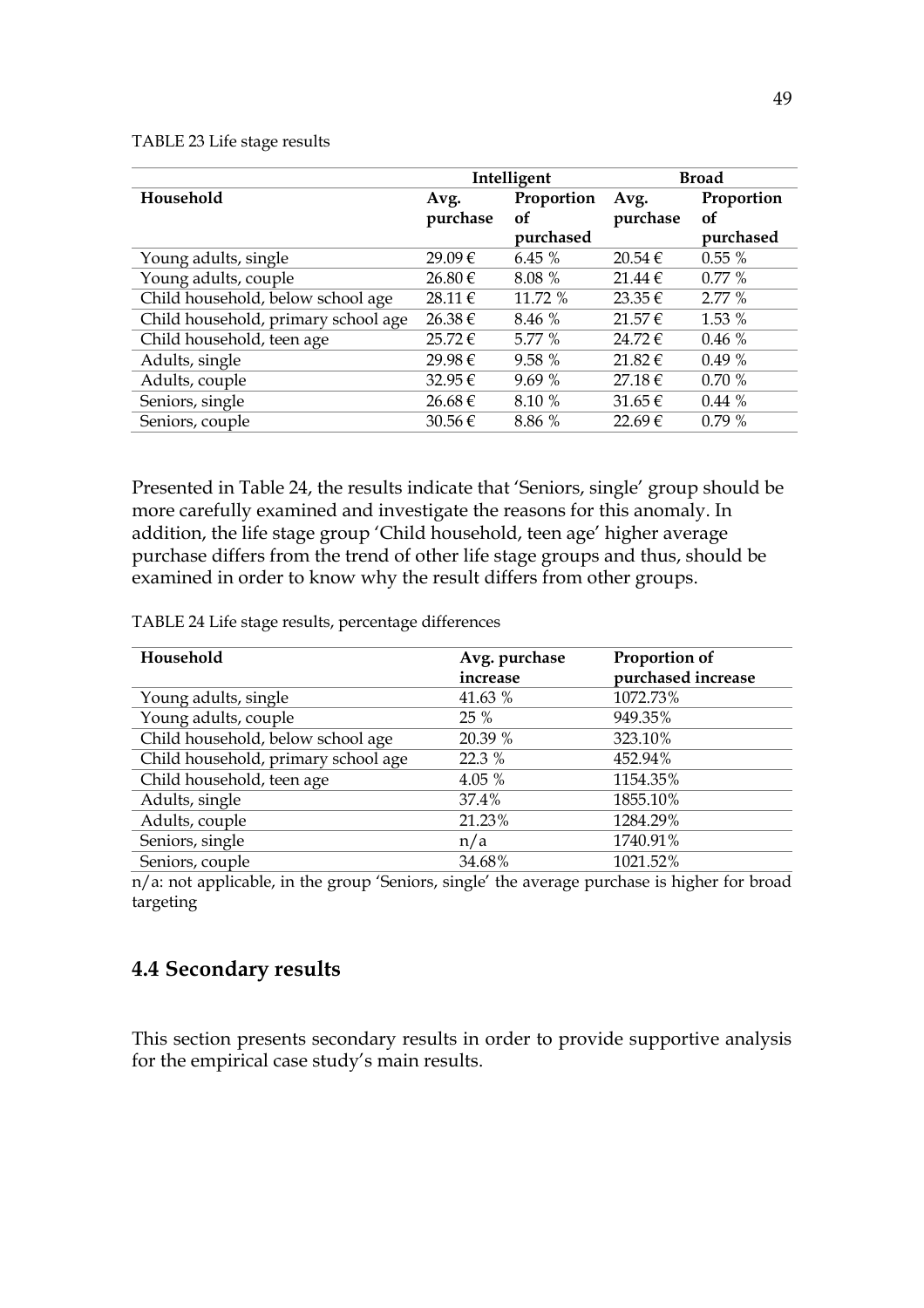#### **4.4.1 Target group results, email**

The data for the results of email is received from Salesforce's Marketing Cloud platform which provides the creation and management of marketing campaigns from companies to customers (TechTarget, SearchCustomerExperience, 2016).

Presented in Table 25, all metrics which show favourable intention towards the advertisement received, email open rate, emails received click rate, and email opened click rate, prove the intelligent target group to be more effective. These results support the findings from the main results, which showed the intelligent targeting has more potential than broad targeting.

| Target group | Email open<br>rate | Clicks | <b>Emails received</b><br>click rate* | Email opened click<br>rate** |
|--------------|--------------------|--------|---------------------------------------|------------------------------|
| Intelligent  | 38.0 %             | 1597   | $2.5\%$                               | 6.6 $%$                      |
| <b>Broad</b> | 33.0%              | 4332   | $1.3\%$                               | 3.8 %                        |
| Total        | $35.5\%$           | 5929   | 19 %                                  | $5.2\%$                      |

TABLE 25 Secondary results, email

\*Click on any link in an email, \*\*click on any link in an opened email

#### **4.4.2 Target group results, Facebook and Instagram**

The data for the results of Facebook and Instagram is received from Facebook Ads Manager which is Facebook's advertising platform which provides creation and management of advertising campaigns for Facebook's applications Facebook, Instagram, Messenger and Audience Network (Facebook for Business, 2019).

Presented in Table 26, the metric which shows favourable intention towards the advertisement received, CTR, follows the trend of the results in email. The CTR for the intelligent target group is higher than for the broad target group hence proves the intelligent targeting has more potential than broad targeting.

| Target group | CPM (cost per 1000<br>impressions) | Link clicks | CTR (link click-<br>through rate) |
|--------------|------------------------------------|-------------|-----------------------------------|
| Intelligent  | 6.93€                              | 605         | $0.25\%$                          |
| <b>Broad</b> | $7.62 \in$                         | 389         | 0.21%                             |
| Total        | $7.23 \in$                         | 994         | $0.23\%$                          |

TABLE 26 Secondary results, Facebook and Instagram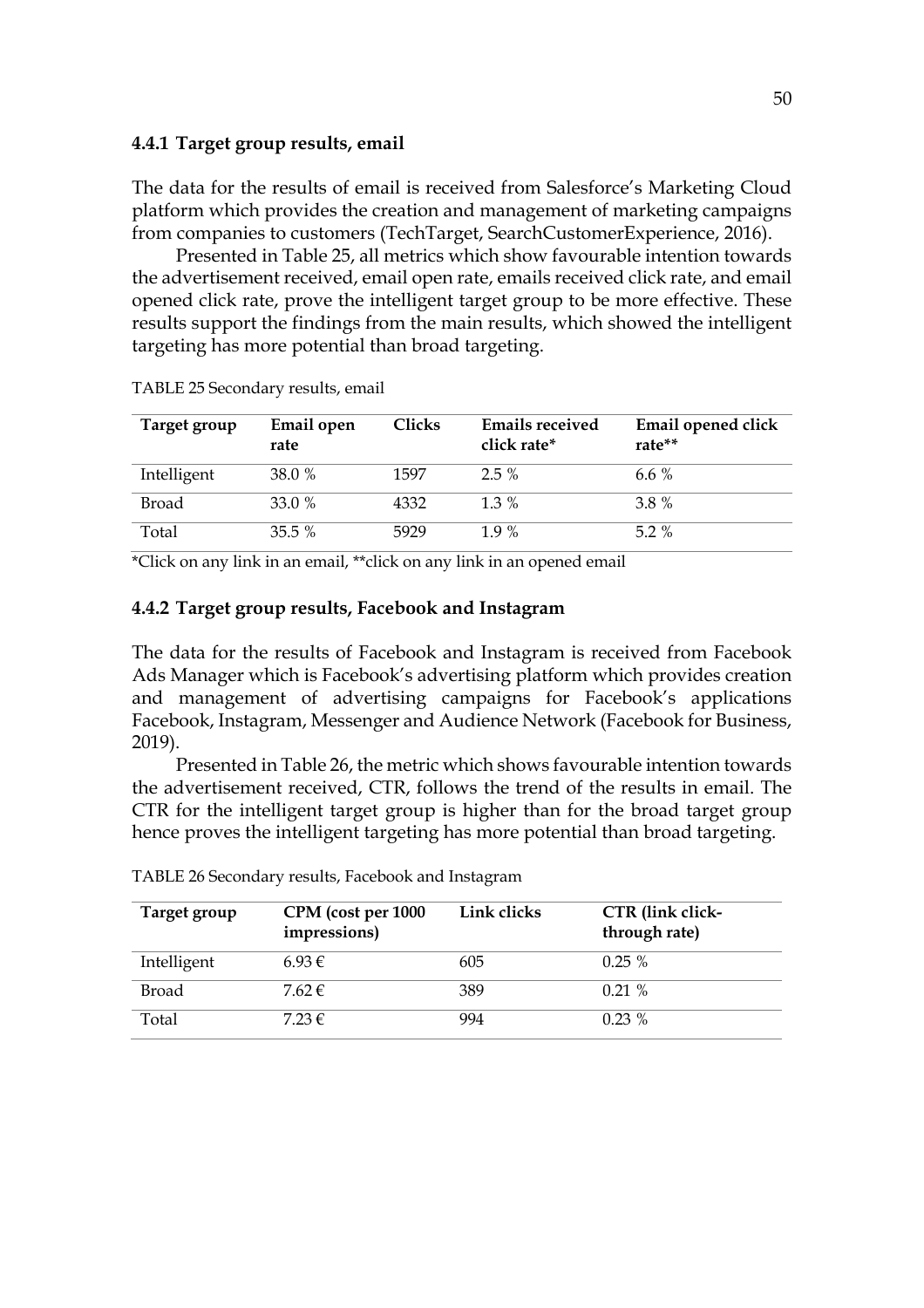# **4.5 Summary of the findings**

The hypotheses this research applied into the empirical case study were:

- *H1: Consumers exposed to the message in two channels are more profitable than consumers exposed to the message in only one channel.*
- *H2: Matching consumers' preferences more likely results in higher profitability.*
- *H3: Targeting based on consumers' preferences and behavior results in higher profitability than broad targeting.*

The first hypothesis was only partly valid. Out of the three channel combinations, the highest additional sales were generated in only email. The multi-channel combination was the second highest in generating additional sales, and the third highest was Facebook and Instagram.

The results involving the online targeting methods, intelligent and broad, proved the second and third hypothesis valid as the intelligent targeting method systematically showed a larger potential in terms of generating a higher average purchase and the proportion of purchased in a target group.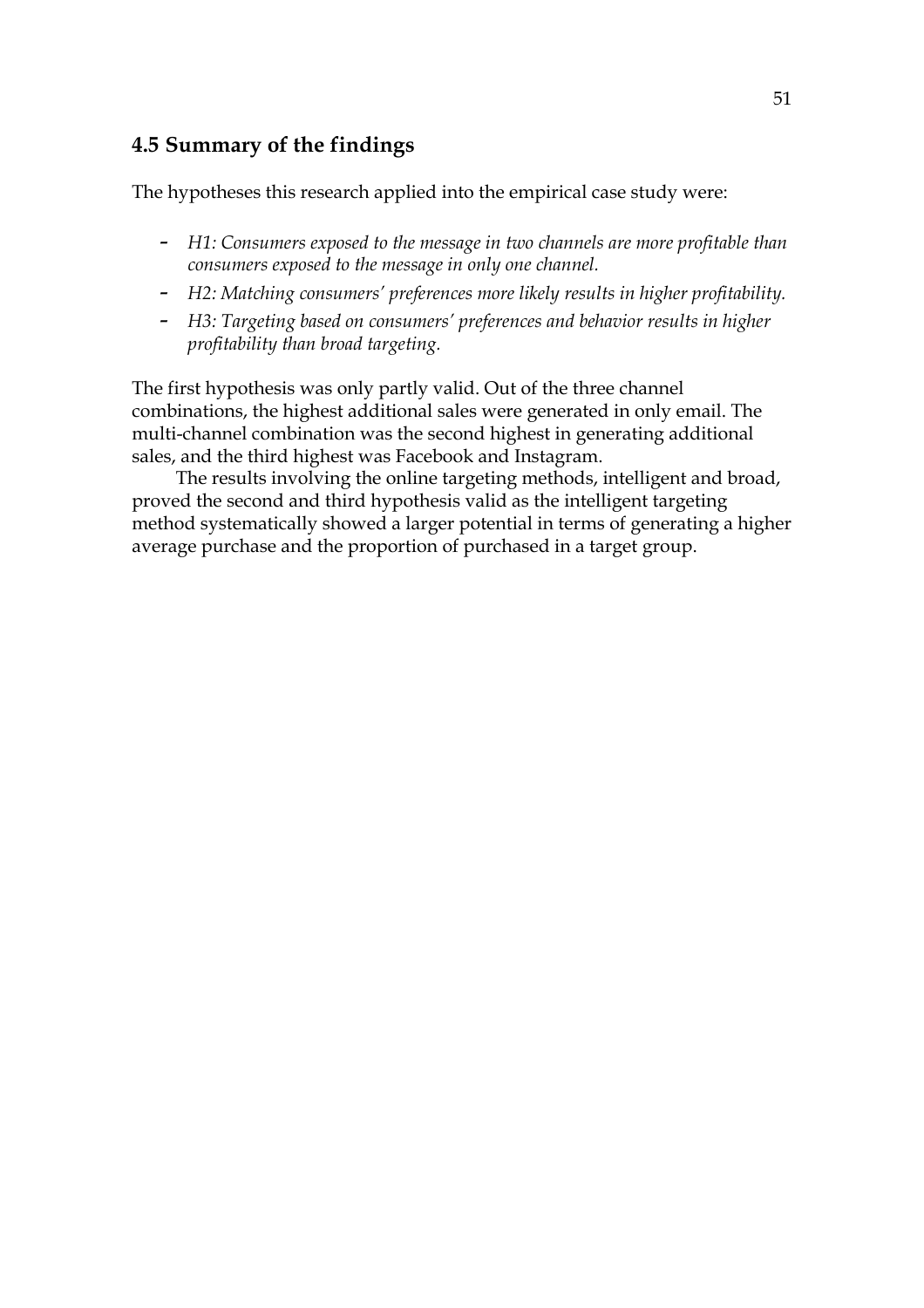# **5 DISCUSSION**

The final chapter of this study discusses the contributions of this study to theory and practice. This chapter also provides answers to the research questions set at the beginning, which set the basis for the managerial implications proposed. After this, the study is evaluated and its limitations discussed. Finally, future research on the topic is proposed.

# **5.1 Theoretical contributions**

The objective of this research was to examine how online targeting influences consumers' purchase decisions online and offline. Understanding these effects was gained by analysing different target groups' purchase data in an empirical case study; comparing different target groups in different online channels, analysing only one channel versus multi-channel, and examining message exposure.

Previous research strongly justifies this topic and studying it. Based on this, the study applied the following research questions:

- *How online targeting influences consumers' purchase decisions online and offline?*
- *Does targeting based on consumers' preferences and behavior enhance purchase decision more than broad targeting?*
- *Does two channel exposure enhance purchase decision more than one channel?*

Based on the findings from Payne et al. (2017), who argue providing multichannel experiences is essential for companies in order to make customers more valuable, and Kushwaha and Shankar (2013), who state multi-channel marketing increases customers' values for companies, the effect of exposing consumers to the marketing message in multiple channels in order to enhance purchase decision was partly confirmed (H1). The results from the empirical case study proved that only email exposure generated the highest additional sales which was followed by the multi-channel combination. Still, there are more reasons to support the effectiveness of multi-channel compared to only one channel and thus, the first hypothesis was applied.

The results of the empirical case study show matching consumers' preferences by online targeting methods, intelligent targeting, increased profitability of consumers as intelligent targeting was more profitable and showed a larger potential than broad targeting. There is controversy whether increased targeting generates better results in terms of the extent to which advertisers are using consumer data, as van Doorn and Hoekstra (2013) discuss the double-edged sword. However, at the same time, they strongly argue matching consumers' needs by personalized advertising increases purchase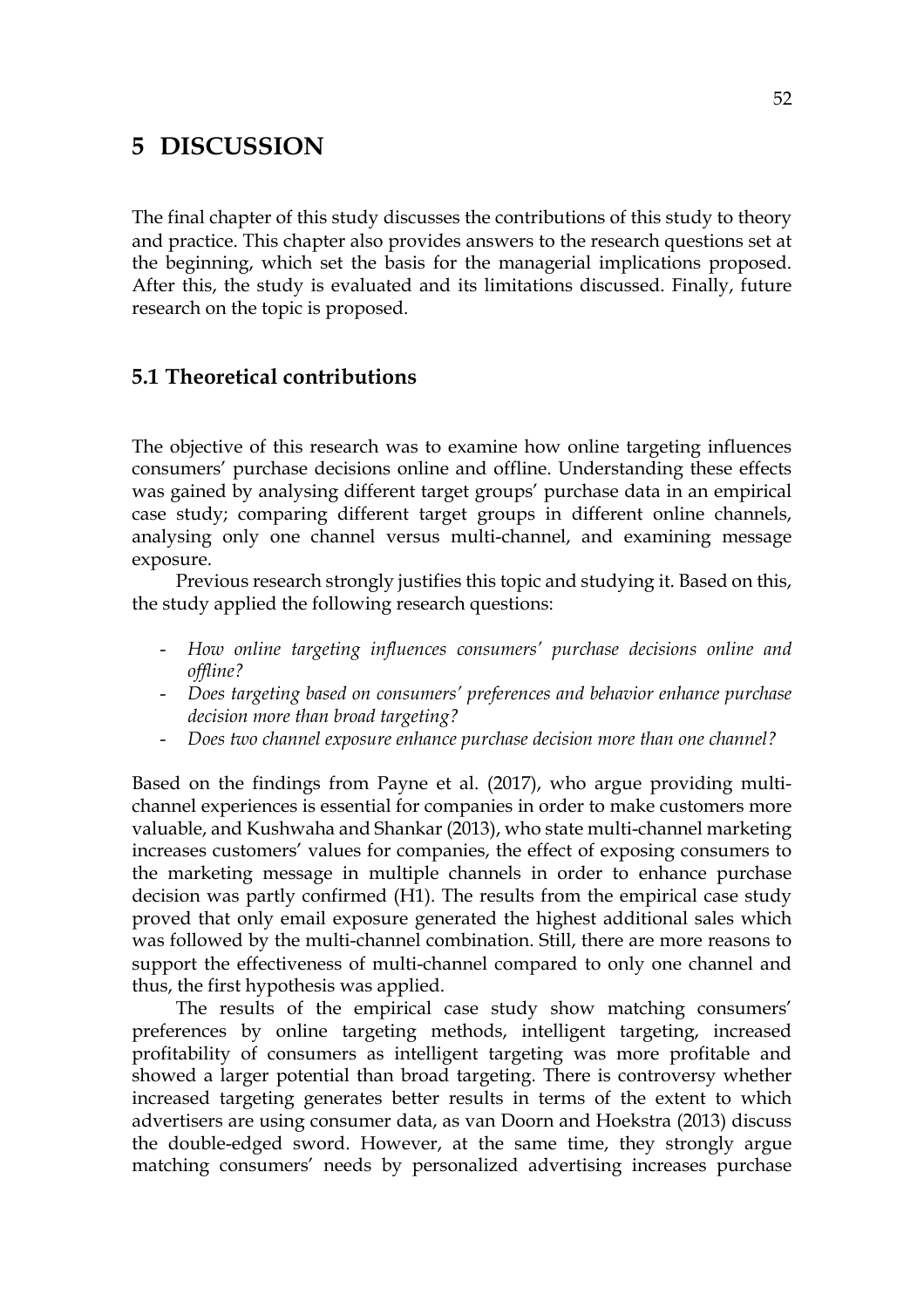intention. This justification led to the second hypothesis, which was validated in the empirical study.

The case study in this research presents unique results in order to understand the effects of online targeting. The findings in this study prove there is a substantial increase in sales when online targeting is based on users' preferences and behaviour. Previous research has highlighted the importance for companies to utilize online targeting methods as this is a main focus and investment area for the whole advertising industry (Ozcelik and Varnali, 2018). In addition, it has been argued companies should deliver more relevant advertising to consumers (Schumann et al., 2014; Kagan & Bekkerman, 2018) and modern online targeting methods provide the tools to break through the increased amount of marketing messages consumers face (Frick, 2018). In line with these prior findings, the results of the empirical case study confirmed that online targeting based on consumers' preferences and behaviour showed increased profitability and potential as intelligent targeting was more profitable than broad targeting and thus, validated the second and third hypothesis. Also, in line with Shanahan et al. (2019), consumers' increased loyalty and attachment towards brands by personalizing social media and email marketing which results in enhanced purchase decision, the results of this study confirm the positive effects of personalization in these channels. The results also prove prior findings by Li (2014), stressing that marketers should personalize advertising based on their customers' demographic information, personal preferences, purchase history and Internet search history, to be confirmed as both the second and third hypothesis were validated.

## **5.2 Managerial implications**

The findings of this study provide four main implications to managers. These implications are especially relevant for retailing managers but can also be of value for other contexts and especially to managers who operate in the online and offline environment. First, the results of the empirical case study strongly suggest targeting based on consumers' preferences and behavior increase purchase intention and generate additional sales and thus, should be done systematically. It is indeed suggested that the use of intelligent targeting should be used collectively, and company staffs should be trained to use the tools related to online targeting. Secondly, exposing consumers to marketing messages should be continued as the findings of this study validate that exposure does have an increased sales effect. The use of control groups in marketing activities will help in verifying these results. Thirdly, managers should understand that carrying out similar studies which aim in improving marketing performance is essential for companies to learn which online targeting method brings the most effective results. Additionally, the results of these studies should be shared within organisations in order to provide thorough understanding of online targeting and its benefits to all employees.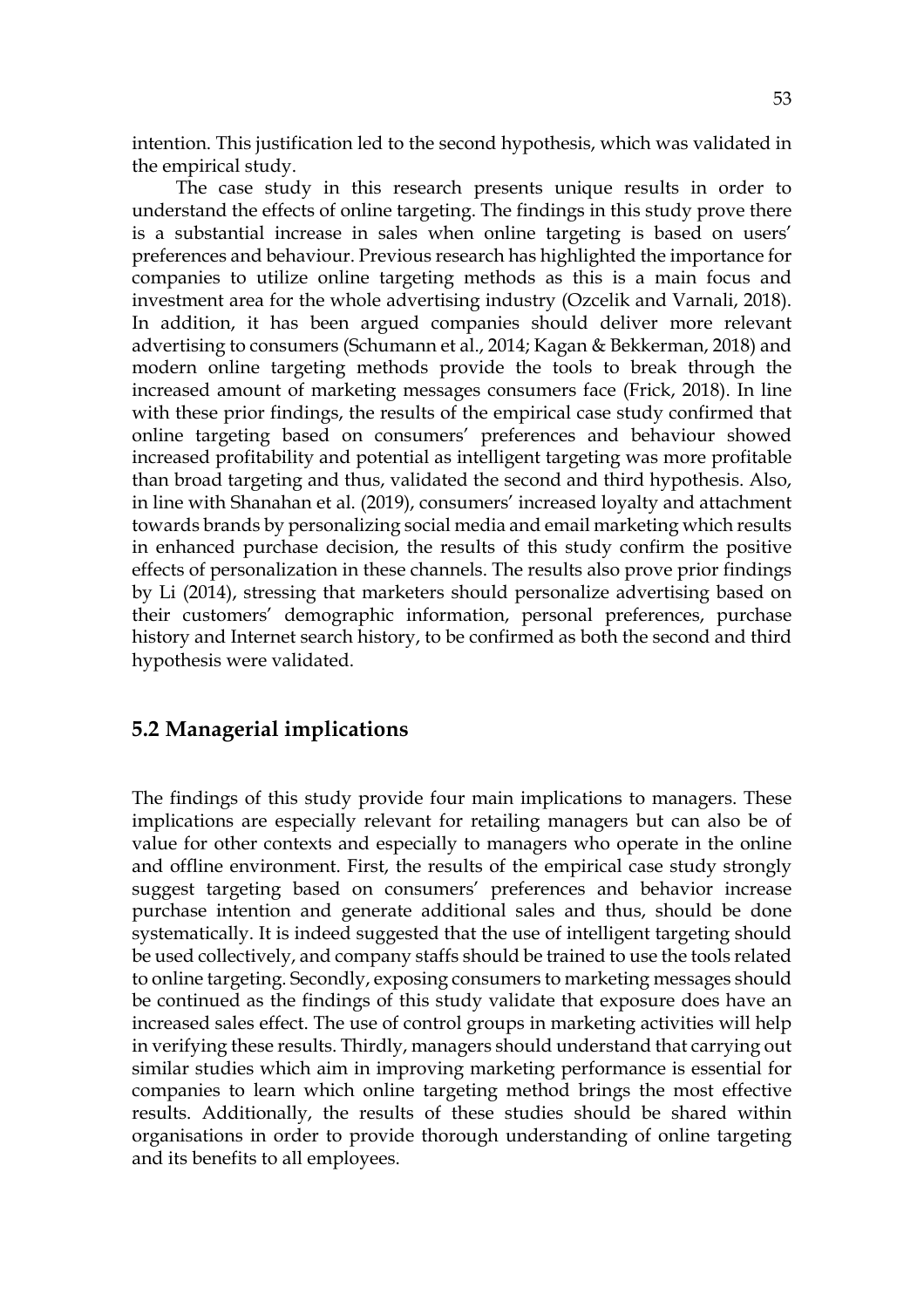# **5.3 Limitations of this study**

There are several limitations in this research. The context of this research was limited to one product category and one industry. In addition, as Goldfarb and Tucker (2011) discuss there are numerous types of online advertising; display advertising, search advertising, social media advertising, classified advertising, lead generation, sponsorship, and email advertising. This research's empirical case study includes only two online advertising channels.

The target group populations in the results section were disclosed due to confidentiality reasons. Also, the target group populations size differences vary which affects the results. In addition, the period when the data were gathered offer its limitation as well as the data gathered from one geographical location.

This study aims in providing understanding of the effects between only one channel and multi-channel. However, this case study's multi-channel combination includes only two channels. According to Kushwaha and Shankar (2013) multi-channel marketing aims in communicating content in an integrated way through two or more channels. This study's multi-channel matches this definition but in order for analysing the real impact of reaching customers through multiple channels, a study should involve a more thorough set of channels. In addition, the results of the two channels combined in this study included only the intelligent target group due to the case company's target group builder tool and its limitations.

When determining the effects between channels, the channel combinations with only one channel total figures of exposed and control groups where calculated from both channels' intelligent and broad targeting's exposed and control groups. As the multi-channel combination, email and, Facebook and Instagram, had only the intelligent targeting group in the empirical case study, this should be taken into consideration when looking at the results of channel effects. Also, the study findings might be affected by the fact that people included in the intelligent target groups are more engaged as they have showed more interest, for example subscribed to newsletters or purchased products before, towards the case study company earlier.

### **5.4 Future research suggestions**

The importance of acquiring knowledge from online targeting and its effects on consumers' actions has been proven. This research examined the subject from multiple perspectives but has its limitations. Thus, there is apparent room for future research in the same context.

As the case study included only one company from the retail industry, a similar research should be conducted with other retail companies. Also, the results from the empirical case study of this research should be tested within the industry. Furthermore, the location of this case study limits the results to only one geographical context and thus, a case study of the same kind should be done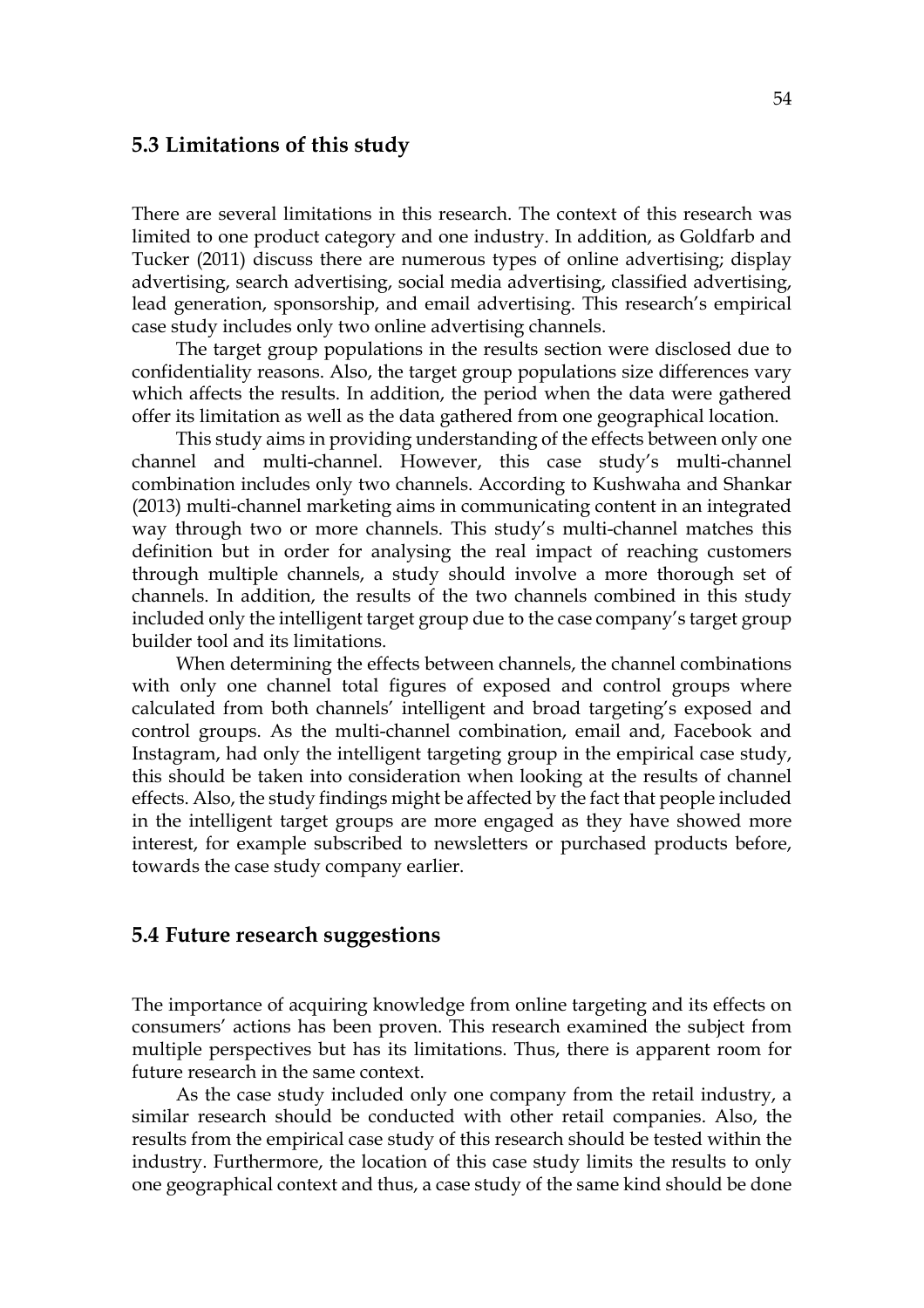elsewhere in order to understand cultural differences in online targeting and its effects on purchase behavior. Further testing of the results from this research in different contexts and utilizing that information will contribute to academia and the advertising industry.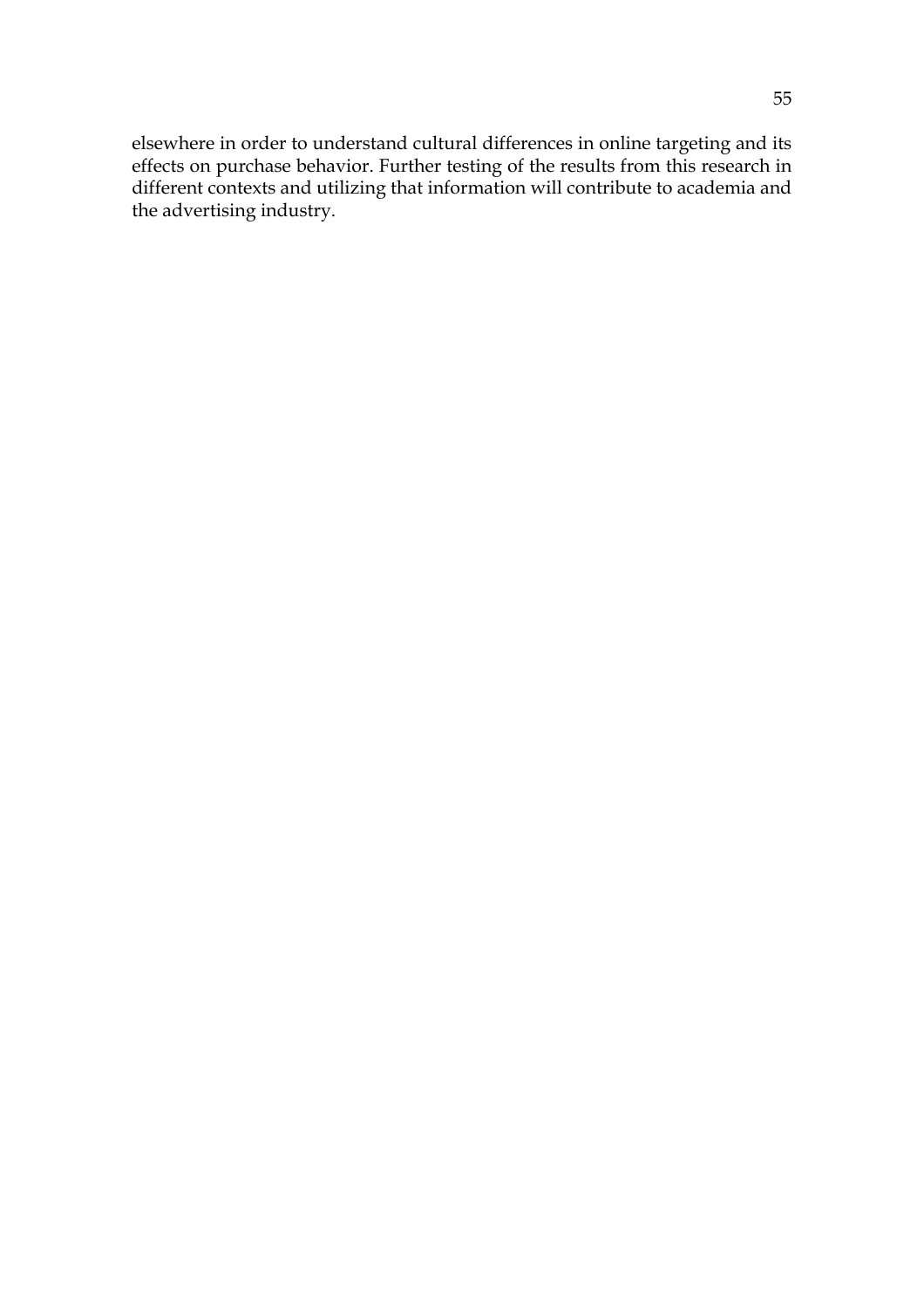# **REFERENCES**

- Adams, J., Khan, H. T. & Raeside, R. 2014. *Research Methods for Business and Social Science Students.* Sage Publications.
- Alreck, P. L. & Settle, R. B. 2007. Consumer reactions to online behavioural tracking and targeting. Database Marketing & Customer Strategy Management, 15(1), 11-23.
- American Marketing Association, AMA Dictionary. [online]. Advertising. [Referred 8.2.2020]. Available at: <URL: https://marketingdictionary.org/a/advertising/>
- Bleier, A. & Eisenbeiss, M. 2015. The Importance of trust for personalized online advertising. Journal of Retailing, 91(3), 390-409.
- Bleier, A., & Eisenbeiss, M. (2015). Personalized online advertising effectiveness: the interplay of what, when, and where. Marketing Science, 34(5), 669-688.
- Boateng, H. & Okoe, A. F. 2015. Consumers' attitude towards social media advertising and their behavioural response. Journal of Research in Interactive Marketing, 9(4), 299-312.
- Boerman, S. C., Kruikemeier, S. & Borgesius, F. J. 2017. Online behavioral advertising: a literature review and research agenda. Journal of Advertising, 46(3), 363-376.
- Chen, J. & Stallaert, J. 2014. An economic analysis of online advertising using behavioral targeting. MIS Quarterly, 38(2), 429-449.
- Chen, N.-H., & Hung, Y.-W. 2015. Online shopping orientation and purchase behavior for high-touch products. International Journal of Electronic Commerce Studies, 6(2), 187-202.
- Chen, Q., Feng, Y., Liu, L. & Tian, X. 2019. Understanding consumers' reactance of online personalized advertising: a new scheme of rational choice from a perspective of negative effects. International Journal of Information Management, 44, 53-64.
- Dwyer, C. 2009. Behavioral targeting: a case study of consumer tracking on levis.com. SSRN Electronic Journal, 1-10.
- Ellis-Chadwick, F. & Doherty, N. F. 2012. Web advertising: the role of e-mail marketing. Journal of Business Research, 65, 843-848.
- Facebook for Business. [online]. Ads Manager. [Referred 7.1.2020]. Available at: <URL: https://www.facebook.com/business/tools/ads-manager>
- Ferrell, O. C. 2017. Broadening marketing's contribution to data privacy. Journal of the Academy of Marketing Science, 45, 160-163.
- Finnish Council of Shopping Centers. [online]. Retail Facts Finland 2019. [Referred 24.9.2019]. Available at: <URL : https://www.kauppakeskusyhdistys.fi/media/retail-factsfinland-2019.pdf>
- Finnish grocery trade registered association. [online]. Finnish grocery trade statistics. [Referred 25.9.2019]. Available at: <URL: https://www.pty.fi/julkaisut/tilastot/>
- Finnish grocery trade registered association. [online]. Finnish grocery trade sales and market shares 2018. [Referred 7.10.2019]. Available at: <URL: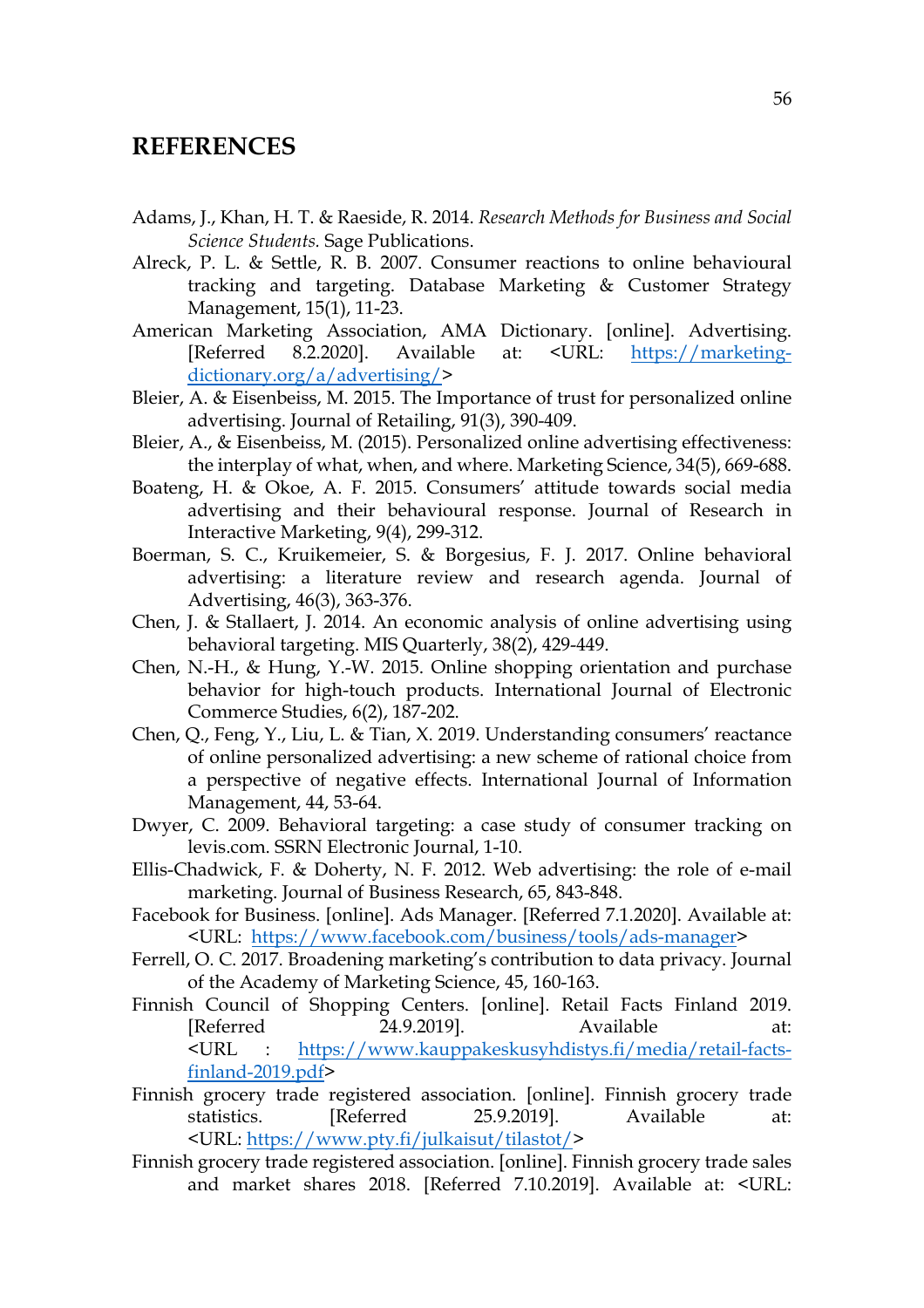https://www.pty.fi/ajankohtaista/tiedotteet/uutinen/article/paeivitta eistavarakaupan-myynti-ja-markkinaosuudet-2018/>

Fletcher, W. 2010. *Advertising: A Very Short Introduction.* Oxford University Press.

- Frick, T. W. 2018. *The Implications of Advertising Personalization for Firms, Consumers, and Ad Platforms.* Erasmus University Rotterdam.
- Gao, J., Zhang, C., Wang, K. & Ba, S. 2012. Understanding online purchase decision making: the effects of unconscious thought, information quality, and information quantity. Decision Support Systems, 53, 772-781.
- Goldfarb, A. & Tucker, C. 2011. Online advertising. Advances in Computers, 81, 289-315.
- Goldfarb, A. & Tucker, C. E. 2011. Privacy regulation and online Advertising. Management Science, 57(1), 57-71.
- Hair, J. F., Celsi, M. W., Money, A. H., Samouel, P., & Page, M. J. 2016. *Essentials of business research methods.* Routledge.
- Hudák, M., Kianičková, E. & Madleňák, R. 2017. The importance of e-mail marketing in e-commerce. Procedia Engineering, 192, 342-347.
- IBM. [online]. SPSS Statistics. [Referred 13.1.2020]. Available at: <URL: https://www.ibm.com/in-en/products/spss-statistics/details>
- IGD. [online]. Global retail trends 2019. [Referred 2.10.2019]. Avalable at: <URL: https://www.igd.com/research/igd-futures/global-retailtrends-2019>
- IGD. [online]. IGD About Us. [Referred 19.9.2019]. Available at: <URL: https://www.igd.com/about-us>
- Investopedia. [online]. Social Media Marketing (SMM) Defined. [Referred 8.1.2020]. Available at: <URL: https://www.investopedia.com/terms/s/social-mediamarketing-smm.asp>
- Kagan, S., & Bekkerman, R. 2018. Predicting purchase behavior of website audiences. International Journal of Electronic Commerce, 22(4), 510-539.
- Kaplan, A. M. & Haenlein, M. 2010. Users of the world, unite! The challenges and opportunities of social media. Business Horizons, 53, 59-68.
- Kariyawasam, K. & Wigley, S. 2017. Online shopping, misleading advertising and consumer protection. Information and Communications Technology Law, 26(2), 73-89.
- Kothari, C. R. 2004. *Research methodology: Methods and techniques.* New Age International.
- Kumar, V. & Gupta, S. 2016. Conceptualizing the evolution and future of advertising. Journal of Advertising, 45(3), 302-317.
- Kushwaha, T. & Shankar, V. 2013. Are multichannel customers really more valuable? The moderating role of product category characteristics. Journal of Marketing, 77, 67-85.
- Kuulas Helsinki, IPG Mediabrands. [online]. Retail buying study 2019. [Referred 28.11.2019]. Available at: <URL: https://www.retailbuyingstudy.fi/>
- Lambrecht, A. & Tucker, C. 2013. When does retargeting work? Information specificity in online advertising. Journal of Marketing Research, 561-576.
- Lauraéus, T. 2011. Uncertainty in Consumer Online Search and Purchase Decision Making [Referred to 7.11.2019]. Doctoral dissertation, Aalto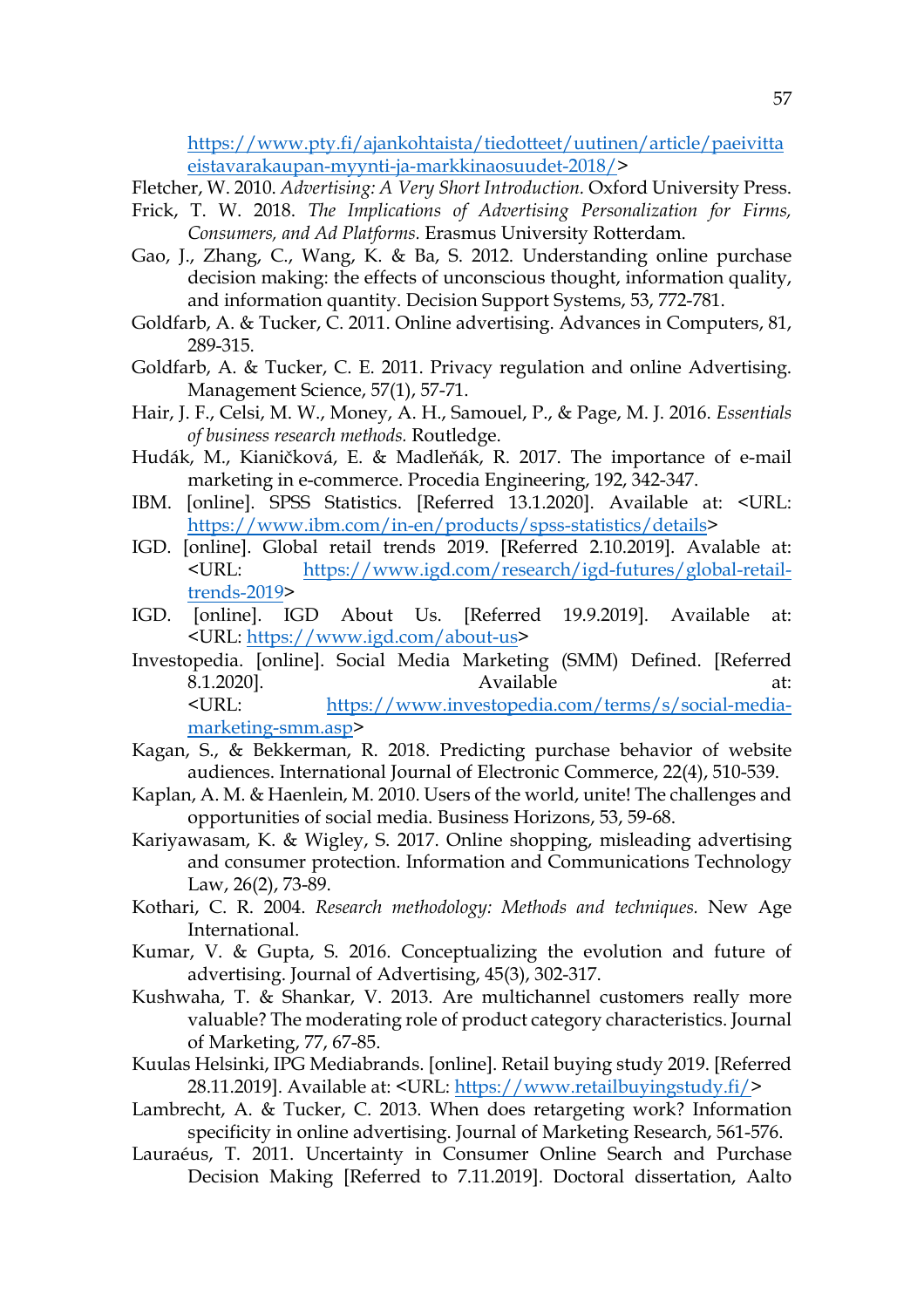University Department of Information and Service Economy. Available at: <URL:

https://aaltodoc.aalto.fi/bitstream/handle/123456789/11086/Aalto\_D D\_2011\_121.pdf?sequence=1&isAllowed=y>

- Lemon, K. N. & Verhoef, P. C. 2016. Understanding customer experience throughout the customer journey. Journal of Marketing, 80, 69-96.
- Li, C. 2014. How does individualized advertising strategy work? In *Effective Advertising Strategies For Your Business* (pp. 55-65). Business Expert Press.
- Liu-Thompkins, Y. 2018. A decade of online advertising research: what we learned and what we need to know. Journal of Advertising, 48, 1-13.
- Martin, K. D. & Murphy, P. E. 2017. The role of data privacy in marketing. Journal of the Academy of Marketing Science, 45, 135-155.
- Micu, A. C. 2005. How did this ad get in my browser? A theoretical examination of online targeting and segmentation practices as they relate to media planning on the internet. American Academy of Advertising Conference, 208-218.
- Nichifor, B. 2014. Theoretical framework of advertising some insights. Studies and Scientific Researches, 19, 180-188.
- Ozcelik, A. B. & Varnali, K. 2018. Effectiveness of online behavioral targeting: a psychological perspective. Electronic Commerce Research and Applications, 33, 1-11.
- Pavlov, O. V., Melville, N. & Plice, R. K. 2008. Toward a sustainable email marketing infrastructure. Journal of Business Research, 61, 1191-1199.
- Payne, E. M., Peltier, J. W. & Barger, V. A. 2017. Omni-channel marketing, integrated marketing communications and consumer engagement. Journal of Research in Interactive Marketing, 11(2), 185-197.
- Rahman, M. S. & Mannan, M. 2018. Consumer online purchase behavior of local fashion clothing brands: Information adoption, e-WOM, online brand familiarity and online brand experience. Journal of Fashion Marketing and Management, 22(3), 404-419.
- Schreiner, T., Rese, A. & Baier, D. 2019. Multichannel personalization: identifying consumer preferences for product recommendations in advertisements across different media channels. Journal of Retailing and Consumer Services, 48, 87-99.
- Schumann, J. H., Wangenheim, F. V. & Groene, N. 2014. Targeted online advertising: using reciprocity appeals to increase acceptance among users of free web services. Journal of Marketing, 78, 59-75.
- Sethuraman, R., Tellis, G. J. & Briesch, R. A. 2011. How well does advertising work? Generalizations from meta-analysis of brand advertising elasticities. Journal of Marketing Research, 48, 457-471.
- Shanahan, T., Tran, T. P. & Taylor, E. C. 2019. Getting to know you: social media personalization as a means of enhancing brand loyalty and perceived quality. Journal of Retailing and Consumer Services, 47, 57-65.
- Spillecke, D. & Perrey, J. 2011. *Retail Marketing and Branding: A Definitive Guide to Maximizing ROI.* John Wiley & Sons.
- Statistics Finland. [online]. The usage of citizens information and communication technology 2019. [Referred 8.11.2019]. Available at: <URL: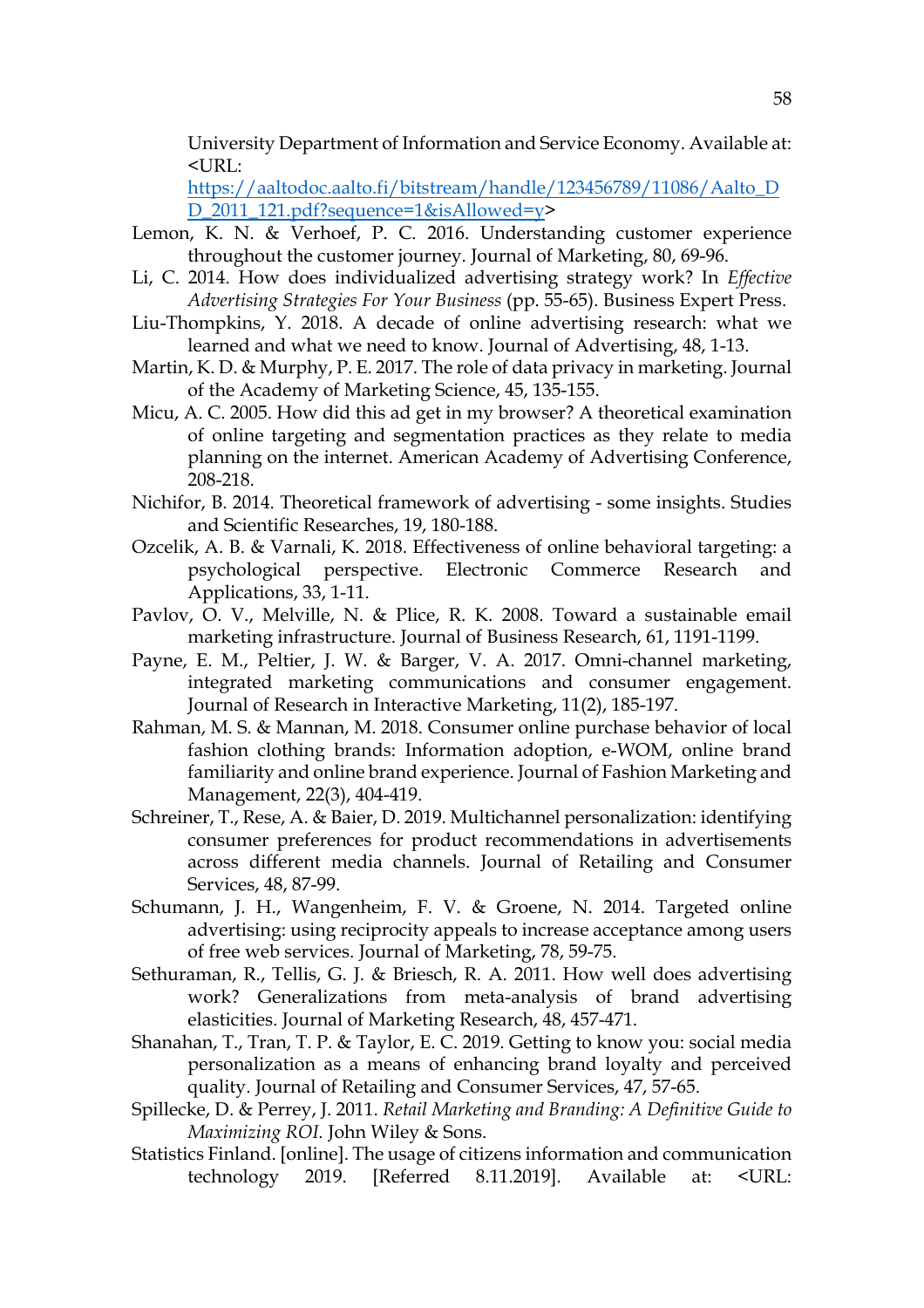https://www.tilastokeskus.fi/til/sutivi/2019/sutivi\_2019\_2019-11- 07\_fi.pdf>

- Sterne, J. 2010. *Social Media Metrics: How to Measure and Optimize Your Marketing Investment.* John Wiley & Sons, Inc.
- Techopedia. [online]. Google Analytics. [Referred 25.10.2019]. Available at: <URL: https://www.techopedia.com/definition/1517/googleanalytics>
- TechTarget, SearchCustomerExperience. [online]. Salesforce Marketing Cloud. [Referred 8.1.2020]. Avaliable at: <URL: https://searchcustomerexperience.techtarget.com/definition/Salesforce -Marketing-Cloud>
- Tellis, G. J. (2004). *Effective Advertising: Understanding When, How, and Why Advertising Works.* Sage Publications, Inc.
- Tellis, G. J. 2009. Generalizations about advertising effectiveness in markets. Journal of Advertising Research, 49(2), 240-245.
- The Glossary of Education Reform. [online]. Aggregate Data. [Referred 14.1.2020]. Available at: <URL: https://www.edglossary.org/aggregatedata/>
- Thornhill, M., Xie, K. & Lee, Y. J. 2017. Social media advertising in a competitive market: effects of earned and owned exposures on brand purchase. Journal of Hospitality and Tourism Technology, 8(1), 87-100.
- Tiwari, R. S. 2009. *Retail management, retail concepts and practices.* Himalaya Publishing House.
- Todor, R. D. 2017. Promotion and communication through e-mail marketing campaigns. Bulletin of the Transilvania University of Braşov, 10(59), 61- 66.
- Tran, T. P. 2017. Personalized ads on Facebook: an effective marketing tool for online marketers. Journal of Retailing and Consumer Services, 39, 230-242.
- Vakratsas, D., & Ambler, T. 1999. How advertising works: what do we really know? Journal of Marketing, 63, 26-43.
- van Doorn, J. & Hoekstra, J. C. 2013. Customization of online advertising: the role of intrusiveness. Marketing Letters, 24, 339-351.
- Verhoef, P. C., Kannan, P. & Inman, J. J. 2015. From multi-channel retailing to omni-channel retailing: introduction to the special issue on multi-channel retailing. Journal of Retailing, 91(2), 174-181.
- Zhu, Y.-Q. & Chang, J.-H. 2016. The key role of relevance in personalized advertisement: examining its impact on perceptions of privacy invasion, self-awareness, and continuous use intentions. Computers in Human Behavior, 65, 442-447.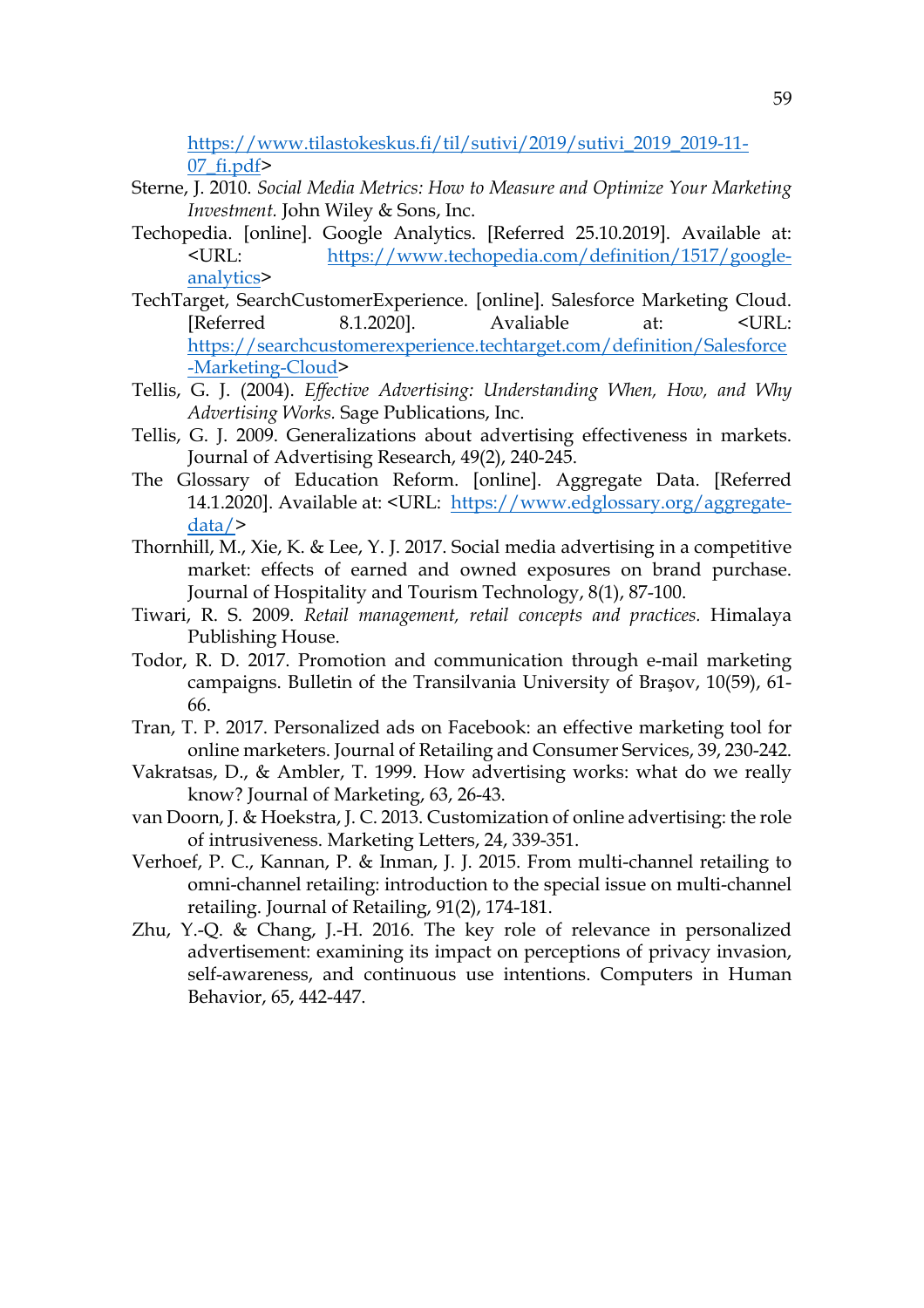# **APPENDIX 1**

**An illustrative drawing of the Facebook and Instagram advertisement used in the case study.** 

| $\sqrt{2}$<br>Advertiser and logo<br>Sponsored |                   |  |                       |
|------------------------------------------------|-------------------|--|-----------------------|
| Copy text                                      |                   |  |                       |
| Video                                          |                   |  | Call to action button |
| <b>Website URL</b><br>Headline                 | <b>LEARN MORE</b> |  |                       |
| Link description                               |                   |  |                       |